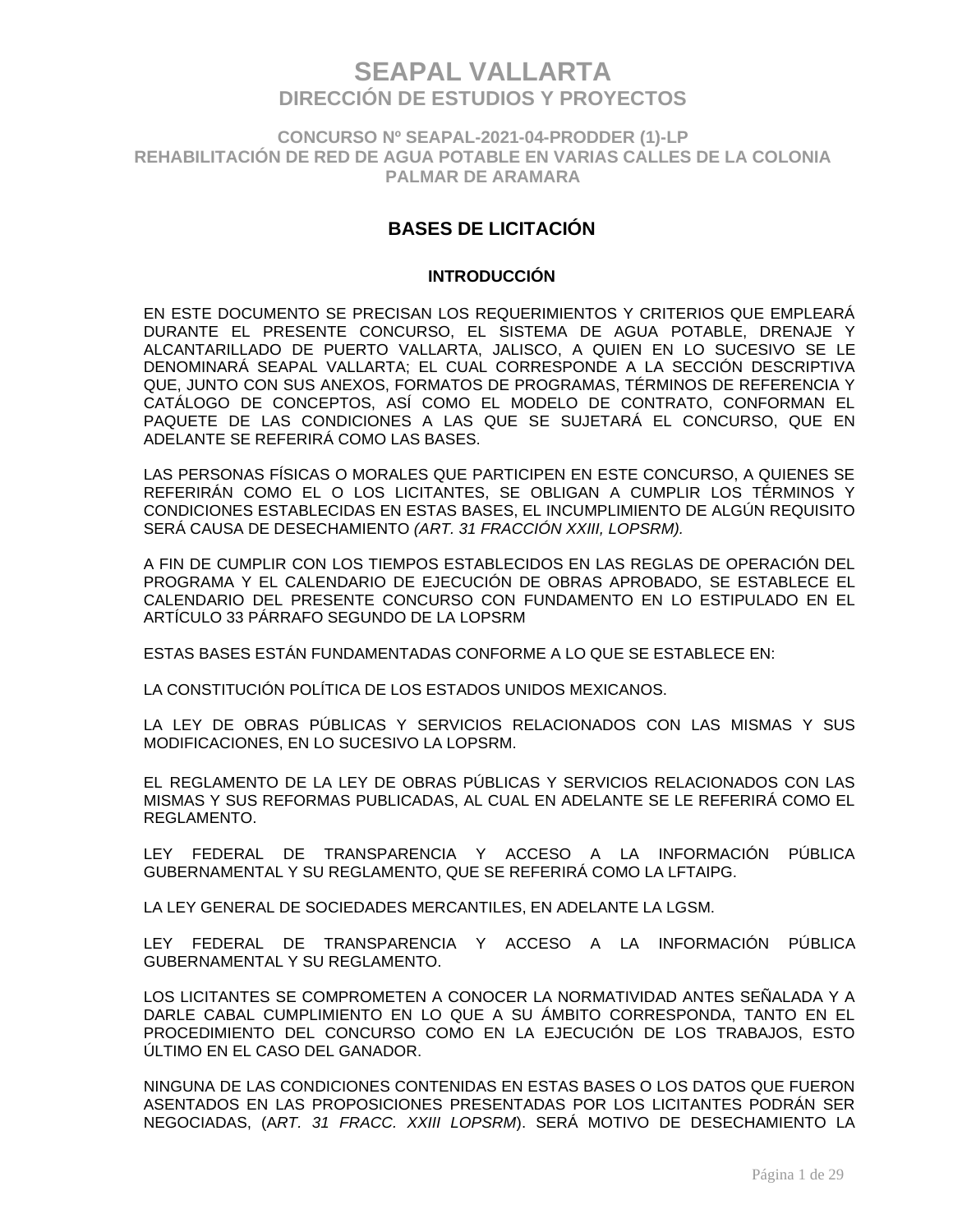**CONCURSO Nº SEAPAL-2021-04-PRODDER (1)-LP REHABILITACIÓN DE RED DE AGUA POTABLE EN VARIAS CALLES DE LA COLONIA PALMAR DE ARAMARA**

COMPROBACIÓN DE QUE ALGÚN LICITANTE HAYA ACORDADO CON OTRO U OTROS ELEVAR EL COSTO DE LOS SERVICIOS O CUALQUIER OTRO QUE TENGA COMO FIN OBTENER UNA VENTAJA SOBRE LOS DEMÁS.

### **CAPITULO I DISPOSICIONES GENERALES**

**1.** LA PRESENTE LICITACIÓN PUBLICA NACIONAL TIENE POR OBJETO ADJUDICAR LA CONSTRUCCIÓN DE LA SIGUIENTE OBRA (*ARTS. 27 FRAC. I, 30 AL 40, LOPSRM*):

#### **"REHABILITACIÓN DE RED DE AGUA POTABLE EN VARIAS CALLES DE LA COLONIA PALMAR DE ARAMARA" PRODDER 1**

- *2.* SE ESTABLECE COMO PLAZO DE EJECUCIÓN: **FECHA DE INICIO: VIERNES 14 DE MAYO DE 2021 Y COMO FECHA DE TERMINACIÓN: VIERNES 31 DE AGOSTO DE 2021.** EL PLAZO DE EJECUCIÓN DE LOS TRABAJOS PARA LA OBRA SERÁ DE **110 DÍAS NATURALES** *(ART. 31 FRACCIÓN V, LOPSRM).*
- **3. EL ORIGEN DE LOS FONDOS PARA REALIZAR LOS TRABAJOS SON DE ORIGEN FEDERAL (PROGRAMA DE DEVOLUCIÓN DE DERECHOS "PRODDER" 2021) Y DE GENERACIÓN INTERNA DE CAJA DEL SEAPAL VALLARTA.**  MEDIANTE OFICIO DG 439/2021 DE LA DIRECCIÓN GENERAL DE FECHA 25 DE MARZO DE 2021, SE INDICO LLEVAR A CABO LA PRESENTE LICITACIÓN PUBLICA NACIONAL, MEDIANTE LA NORMATIVIDAD DE LA LEY DE OBRAS PÚBLICAS Y SERVICIOS RELACIONADOS CON LAS MISMAS; DANDO CONTINUIDAD POSTERIORMENTE A LA GESTIÓN DE PARTICIPACIÓN CON RECURSOS FEDERALES DEL PROGRAMA DEVOLUCIÓN DE DERECHOS (2021), DE LA COMISIÓN NACIONAL DEL AGUA.

#### **PROGRAMA DE EGRESOS PARA OBRAS DE INVERSIÓN 2021. PARTIDA 613.- CONSTRUCCIÓN DE OBRAS PARA EL ABASTECIMIENTO DE AGUA.**

- **4.** SERÁ RESPONSABLE DE LA EJECUCIÓN DE LOS TRABAJOS EL SEAPAL VALLARTA, EN COORDINACIÓN CON LA DIRECCIÓN DE ESTUDIOS Y PROYECTOS DEL AGUA Y LA JEFATURA DE SUPERVISIÓN DE OBRA.
- **5.** EL SEAPAL VALLARTA, **OTORGARÁ UN ANTICIPO,** EN UNA SOLA EXHIBICIÓN DEL **30%** DE LA ASIGNACIÓN PRESUPUESTAL APROBADA AL CONTRATO, 5% PARA QUE EL CONTRATISTA REALICE EN EL SITIO DE LOS TRABAJOS, LA CONSTRUCCIÓN DE SUS OFICINAS, ALMACENES, BODEGAS E INSTALACIONES Y, EN SU CASO, PARA LOS GASTOS DE TRASLADO DE LA MAQUINARIA Y EQUIPO DE CONSTRUCCIÓN E INICIO DE LOS TRABAJOS, ASÍ COMO 25% PARA LA COMPRA DE MATERIALES DE CONSTRUCCIÓN, LA ADQUISICIÓN DE EQUIPOS QUE SE INSTALEN PERMANENTEMENTE Y DEMÁS INSUMOS QUE DEBERÁN OTORGAR *(ART. 50 LOPSRM)*.
- **6. NO SE PODRÁ SUBCONTRATAR** PARTES DE LA OBRA OBJETO DE LA LICITACIÓN.
- **7.** IDIOMA: LA PROPOSICIÓN DEBERÁ PRESENTARSE EN **IDIOMA ESPAÑOL.**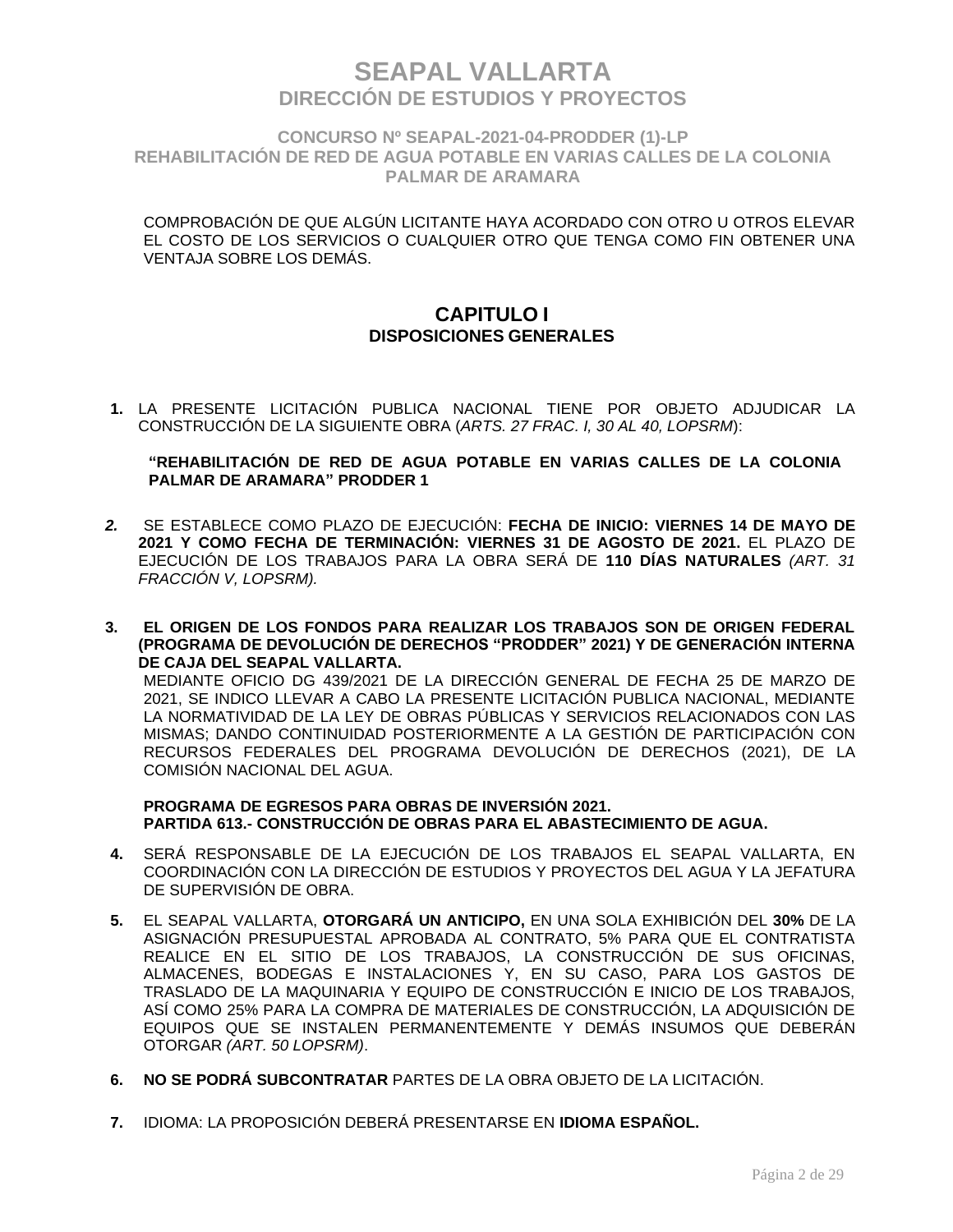**CONCURSO Nº SEAPAL-2021-04-PRODDER (1)-LP REHABILITACIÓN DE RED DE AGUA POTABLE EN VARIAS CALLES DE LA COLONIA PALMAR DE ARAMARA**

### **8.** MONEDA: LA PROPOSICIÓN DEBERÁ PRESENTARSE EN **PESOS MEXICANOS.**

- **9.** PARA PARTICIPAR EN ESTA LICITACIÓN, **SERÁ NECESARIO ACREDITAR** LA EXPERIENCIA, CAPACIDAD TÉCNICA Y FINANCIERA QUE SE SOLICITA EN ESTAS MISMAS BASES.
- **10.** DERIVADO DEL DECRETO QUE REFORMA EL ARTÍCULO 32-D DEL CÓDIGO FISCAL DE LA FEDERACIÓN, PUBLICADO EL DÍA 28 DE JUNIO DEL AÑO DOS MIL SIETE Y DE LA EMISIÓN DE LA RESOLUCIÓN DE MISCELÁNEA FISCAL 2009-2010, EN PARTICULAR LA REGLA I.2.1,17, PUBLICADA EN EL DIARIO OFICIAL DE LA FEDERACIÓN EL 27 DE MAYO DE DOS MIL OCHO; LOS LICITANTES, LAS EMPRESAS O PERSONAS FÍSICAS QUE RESULTEN GANADORAS DE LA PRESENTE LICITACIÓN Y EN CONSECUENCIA ADJUDICADAS DEL CONTRATO, DEBERÁN DE PRESENTAR ANTE EL SEAPAL VALLARTA, EL ACUSE DE RECEPCIÓN QUE COMPRUEBE QUE REALIZARON LA SOLICITUD DE OPINIÓN PREVISTA EN EL TITULO 2, CAPITULO 2.1.31 DE LA RESOLUCIÓN DE MISCELÁNEA FISCAL 2021 (PUBLICADA EN EL DIARIO OFICIAL DE LA FEDERACIÓN DE FECHA 29 DE DICIEMBRE DE 2020).

ASIMISMO, LOS LICITANTES DEBERÁN REALIZAR LA REFERIDA CONSULTA DE OPINIÓN ANTE EL SAT DENTRO DEL TÉRMINO DE TRES DÍAS HÁBILES SIGUIENTES A LA EMISIÓN Y DEBIDA NOTIFICACIÓN DEL FALLO DE LA PRESENTE LICITACIÓN; SEÑALANDO EN LA REFERIDA SOLICITUD DE OPINIÓN EL SIGUIENTE CORREO ELECTRÓNICO DEL ÁREA CONTRATANTE DE SEAPAL VALLARTA: cmanzano@seapal.gob.mx CON EL OBJETO DE QUE EL SISTEMA DE ADMINISTRACIÓN TRIBUTARIA ( SAT ) ENVÍE A LA CONTRATANTE EL ACUSE DE RESPUESTA. NO SE FORMALIZARA EL CORRESPONDIENTE CONTRATO, HASTA QUE NO SE RECIBA EN SEAPAL VALLARTA, LA RESPUESTA A LA SOLICITUD DE OPINIÓN PREVISTA EN EL TITULO 2 CAPITULO 2.1.31 DE LA RESOLUCIÓN DE MISCELÁNEA FISCAL 2021.

### **CAPITULO II DE LOS ACTOS OFICIALES**

- **1.** SE LLEVARÁ A CABO UNA **VISITA AL SITIO DE REALIZACIÓN DE LOS TRABAJOS** *(ART. 31 FRAC. IX, LOPSRM, ART. 38 DEL REGLAMENTO)*, MISMA QUE **NO SERÁ OBLIGATORIA** EL DÍA **MIÉRCOLES 21 DE ABRIL DE 2021,** EN LAS OFICINAS QUE OCUPA EL SEAPAL VALLARTA, UBICADAS EN LA AV. FRANCISCO VILLA ESQUINA MANUEL ÁVILA CAMACHO, COLONIA LÁZARO CÁRDENAS, C.P. 48330, EN LA CIUDAD DE PUERTO VALLARTA, JALISCO **A LAS 9:00 HRS.** 
	- **1.1.-** AL SITIO DE REALIZACIÓN DE LOS TRABAJOS, PODRÁN ASISTIR LOS INTERESADOS Y SUS AUXILIARES QUE HAYAN SIDO INVITADOS E INSCRITOS EN LA LICITACIÓN.
	- **1.2.-** EL OBJETIVO DE LA VISITA ES CONOCER EL SITIO DE LOS TRABAJOS PARA CERTIFICAR POR PARTE DE LOS LICITANTES Y EL SEAPAL VALLARTA, QUE EL PROYECTO QUE SE PROPONE ES CONGRUENTE CON LAS NECESIDADES, TOMANDO EN CUENTA SU TOPOGRAFÍA, SUS CONDICIONES AMBIENTALES Y EN SU CASO, CONSTRUCCIONES EXISTENTES, TOMANDO EN CUENTA LAS CONDICIONES FÍSICAS Y GENERALES DEL LUGAR, ASÍ COMO LA UBICACIÓN DEL PREDIO DONDE SE LLEVARAN A CABO LOS TRABAJOS.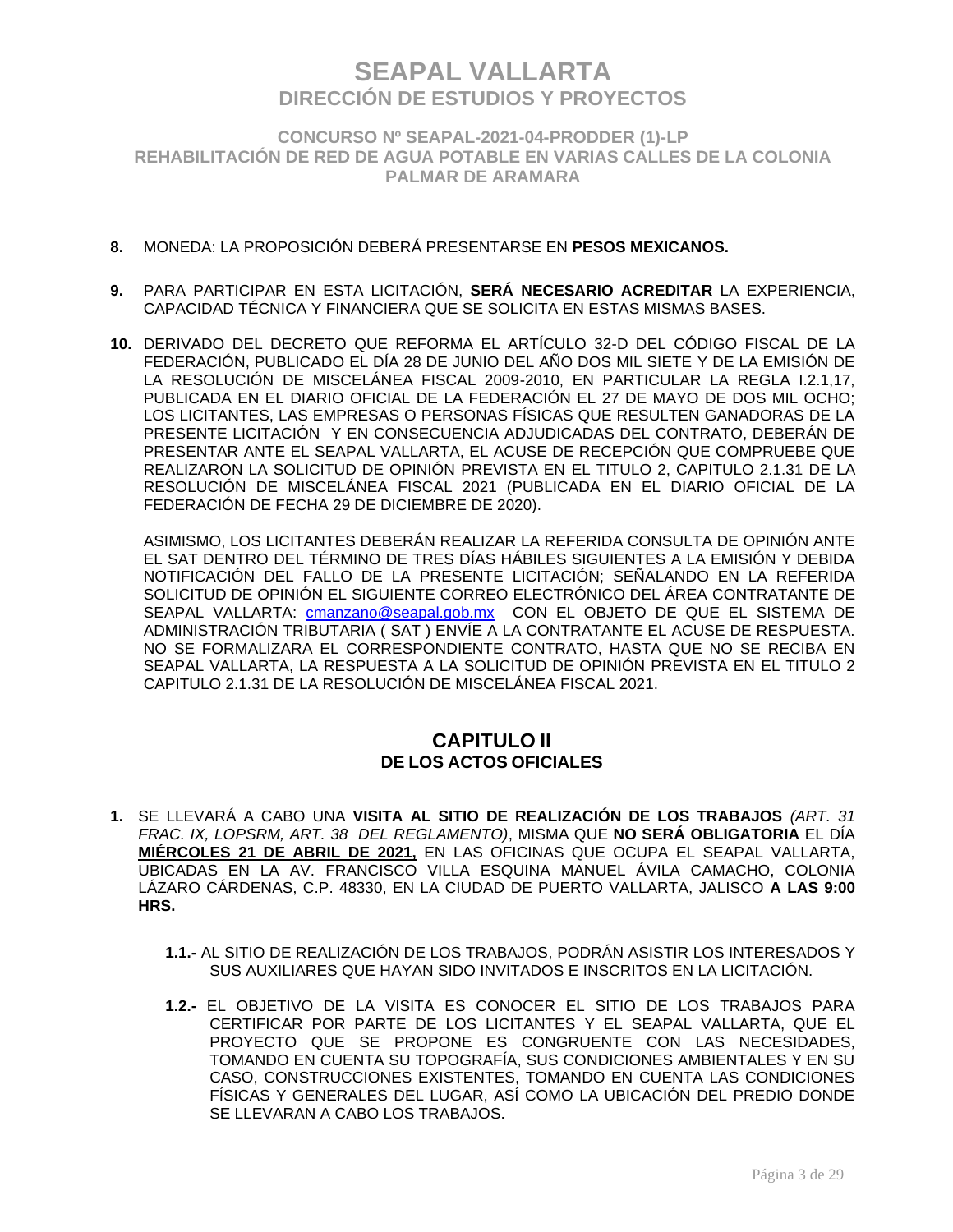**CONCURSO Nº SEAPAL-2021-04-PRODDER (1)-LP REHABILITACIÓN DE RED DE AGUA POTABLE EN VARIAS CALLES DE LA COLONIA PALMAR DE ARAMARA**

- **2.** EL SEAPAL VALLARTA **NO SUMINISTRARA** MATERIALES O EQUIPOS DE INSTALACIÓN PERMANENTE.
- **3.** SE LLEVARÁ A CABO UNA **JUNTA ACLARATORIA DE LOS TRABAJOS** *(ART. 31 FRAC. IX, LOPSRM, ART. 39 DEL REGLAMENTO)***: EL DÍA VIERNES 23 DE ABRIL DE 2021, A LAS 12:00 HRS.**

LA ASISTENCIA A LA MISMA **NO SERÁ OBLIGATORIA** Y EL LUGAR PARA LLEVARLA A CABO SERÁ EN LA SALA AUDIOVISUAL DEL SEAPAL VALLARTA, CON DOMICILIO EN LA AV. FRANCISCO VILLA ESQUINA MANUEL ÁVILA CAMACHO, COLONIA LÁZARO CÁRDENAS, C.P. 48330, EN LA CIUDAD DE PUERTO VALLARTA, JALISCO.

LA JUNTA ACLARATORIA **SERÁ LA ÚNICA INSTANCIA** PARA SOLICITAR ACLARACIONES O MODIFICACIONES A LAS BASES, SUS ANEXOS Y A LAS CLAUSULAS DEL MODELO DE CONTRATO, LAS CUALES SERÁN PONDERADAS POR SEAPAL VALLARTA, EN LOS TÉRMINOS DEL ARTÍCULO 39 DEL REGLAMENTO DE LA LEY DE OBRAS PÚBLICAS Y SERVICIOS RELACIONADOS CON LAS MISMAS. CUALQUIER ACLARACIÓN, OBSERVACIÓN O DUDA, SE DEBERÁ FORMULAR POR ESCRITO EN PAPEL MEMBRETADO DE LA EMPRESA O PERSONA FÍSICA, FIRMADA POR EL REPRESENTANTE LEGAL Y **DEBERÁ PRESENTARSE A MAS TARDAR 24 HORAS ANTES DE LA CELEBRACION DEL ACTO**, A LA DIRECCIÓN DE CORREO ELECTRÓNICO: [cmanzano@seapal.gob.mx,](mailto:cmanzano@seapal.gob.mx) AL TELÉFONO FAX DE LA DIRECCIÓN DE ESTUDIOS Y PROYECTOS 322 226-9190 EXT. 1137, PARA RESOLVERSE EN LA JUNTA ACLARATORIA.

#### **NO SE RECIBIRÁN PREGUNTAS ADICIONALES FUERA Y DESPUÉS DE LA JUNTA ACLARATORIA.**

LA INASISTENCIA DE LOS LICITANTES A LA JUNTA DE ACLARACIONES NO OBSTANTE HABERSE INSCRITO EN LA LICITACIÓN, SERÁ DE SU ESTRICTA RESPONSABILIDAD; SIN EMBARGO, PODRÁN ACUDIR CON LA DEBIDA OPORTUNIDAD EN EL DOMICILIO INDICADO EN LA CONVOCATORIA CORRESPONDIENTE PARA QUE LES SEA ENTREGADA COPIA DEL ACTA DE LA JUNTA RESPECTIVA.

#### **4. ACTO DE PRESENTACIÓN Y APERTURA DE PROPOSICIONES, FALLO Y FIRMA DE CONTRATO.**

ESTE ACTO SE LLEVARÁ A CABO SEGÚN LO DISPUESTO EN EL ARTÍCULO 37 DE LA LEY DE OBRAS PÚBLICAS Y SERVICIOS RELACIONADOS CON LAS MISMAS Y LOS ARTÍCULOS 59 AL 62 DE SU REGLAMENTO.

EN JUNTA PÚBLICA QUE SE CELEBRARÁ A **LAS 10:00 HRS.** DEL DÍA **VIERNES 30 DE ABRIL DE 2021,** EN LA SALA AUDIOVISUAL DEL SEAPAL VALLARTA, SITA EN AV. FRANCISCO VILLA ESQUINA MANUEL ÁVILA CAMACHO, COLONIA LÁZARO CÁRDENAS, C.P. 48330, EN LA CIUDAD DE PUERTO VALLARTA, JALISCO**,** SE LLEVARA A CABO LA **PRESENTACIÓN Y APERTURA DE PROPOSICIONES, "NO SE ACEPTARAN PROPUESTAS POR MEDIOS ELECTRÓNICOS".**

EL SOBRE QUE CONTENGA LA PROPUESTA DEBERÁ SER ENTREGADO POR EL REPRESENTANTE LEGAL O CON PODER DE LA EMPRESA CONCURSANTE DIRECTAMENTE EN LAS OFICINAS DEL SEAPAL VALLARTA, EN EL DOMICILIO ANTERIORMENTE SEÑALADO. NO SE ADMITIRÁN PROPUESTAS QUE SE HAGAN LLEGAR POR MENSAJERÍA, SERVICIO POSTAL O MEDIOS ELECTRÓNICOS (SEGÚN ARTICULO 28, PÁRRAFO V, DE LA LEY DE OBRAS PÚBLICAS Y SERVICIOS RELACIONADOS CON LAS MISMAS).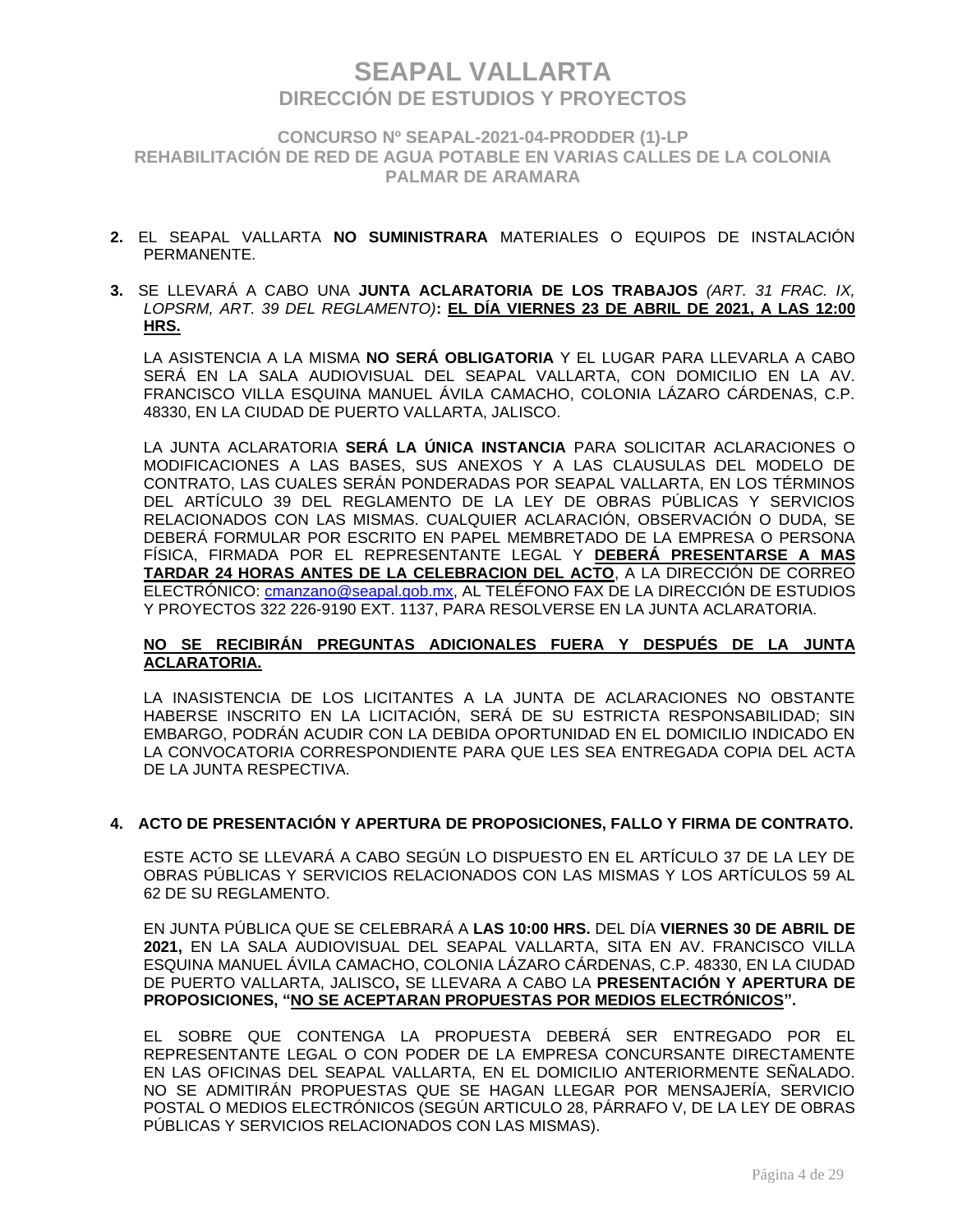**CONCURSO Nº SEAPAL-2021-04-PRODDER (1)-LP REHABILITACIÓN DE RED DE AGUA POTABLE EN VARIAS CALLES DE LA COLONIA PALMAR DE ARAMARA**

A LA FECHA Y HORA CONVENIDA SE NOMBRARÁ LISTA DE ASISTENTES ACREDITÁNDOSE LA ASISTENCIA SOLAMENTE A LOS PRESENTES EN ESE MOMENTO, SIN EXISTIR PLAZO DE ESPERA.

LA OBRA SE LLEVARÁ A CABO CON SUJECIÓN A LA LEY DE OBRAS PÚBLICAS Y SERVICIOS RELACIONADOS CON LAS MISMAS Y SU REGLAMENTO; Y PARA LOS EFECTOS DE MEDICIÓN Y PAGOS SE TOMARÁ EN CUENTA LO ESTIPULADO EN EL CATALOGO DE ACTIVIDADES.

### **CAPÍTULO III DE LA FORMULACIÓN DE LAS PROPUESTAS**

- **1.** PARA LOS EFECTOS DE LA **ELABORACIÓN DE LAS PROPUESTAS,** LOS PARTICIPANTES DEBERÁN ACEPTAR LO SIGUIENTE:
	- **I.-** LA PROPUESTA SERÁ ELABORADA EN BASE A LAS MATRICES PRESENTADAS POR EL PARTICIPANTE EN SUS ANÁLISIS DE PRECIOS UNITARIOS Y LOS FACTORES DE COSTO INDIRECTO, FINANCIAMIENTO, UTILIDAD Y CARGOS ADICIONALES, MISMOS QUE SERÁN LOS REPORTADOS EN LOS DOCUMENTOS Nº **PE-8, PE-9 Y PE-10.**
	- **II.-** HABER TOMADO EN CUENTA LOS **PRECIOS VIGENTES** DE LOS MATERIALES, MANO DE OBRA, HERRAMIENTA Y EQUIPO, EN LA ZONA O REGIÓN (PUERTO VALLARTA, JALISCO), PARA LA FECHA DE APERTURA DE LAS PROPUESTAS.
	- **III.-** HABER TOMADO EN CUENTA **TODAS Y CADA UNA DE LAS CONDICIONES** QUE PUEDAN INFLUIR EN LA DETERMINACIÓN DEL PRECIO UNITARIO PARA CADA CONCEPTO, COMO PODRÍAN SER LA UBICACIÓN DEL PREDIO EN DONDE SE REALIZARA LA OBRA, LAS CONDICIONES DE ACCESO AL MISMO, LAS CONDICIONES CLIMATOLÓGICAS Y LABORALES CORRESPONDIENTES A LA ÉPOCA DEL AÑO EN LA QUE SE REALIZARA LA OBRA, DE ACUERDO AL PROGRAMA DE EJECUCIÓN RESPECTIVO. ASÍ COMO EL NO AFECTAR EL TRÁNSITO VEHICULAR DE LA ZONA.

LO ANTERIOR, INDEPENDIENTEMENTE DE LO INCLUIDO EN EL ANÁLISIS DE CADA UNO DE LOS COSTOS DIRECTOS, INDIRECTOS, FINANCIAMIENTO, UTILIDAD Y CARGOS ADICIONALES ESTABLECIDOS.

LA ACEPTACIÓN DE LOS PRECIOS PRESENTADOS EN LAS PROPUESTAS, PARA LA UNIDAD DE OBRA TERMINADA, SERÁ A SATISFACCIÓN DEL SEAPAL VALLARTA.

- **IV.-** HABER TOMADO EN CUENTA QUE **PUDIERAN RESULTAR DIFERENCIAS** EN EL MOMENTO DE LA EJECUCIÓN DE LA OBRA, ENTRE LOS VOLÚMENES PROPUESTOS EN EL CATALOGO DE CONCEPTOS ELABORADOS POR EL SEAPAL VALLARTA Y LOS EJECUTADOS REALMENTE, AUMENTANDO O DISMINUYENDO LOS MISMOS Y QUE ESTO NO JUSTIFICARA UNA MODIFICACIÓN EN LOS PRECIOS UNITARIOS PRESENTADOS PARA CADA CONCEPTO.
- **V.-** HABER TOMADO EN CUENTA QUE LA **MODIFICACIÓN AL PLAZO Y PROGRAMA DE EJECUCIÓN** DE LA OBRA, PROPICIADA POR CAUSAS IMPUTABLES AL CONTRATISTA COMO PUDIERAN SER LA DESATENCIÓN A LA OBRA, DESORGANIZACIÓN O FALTA DE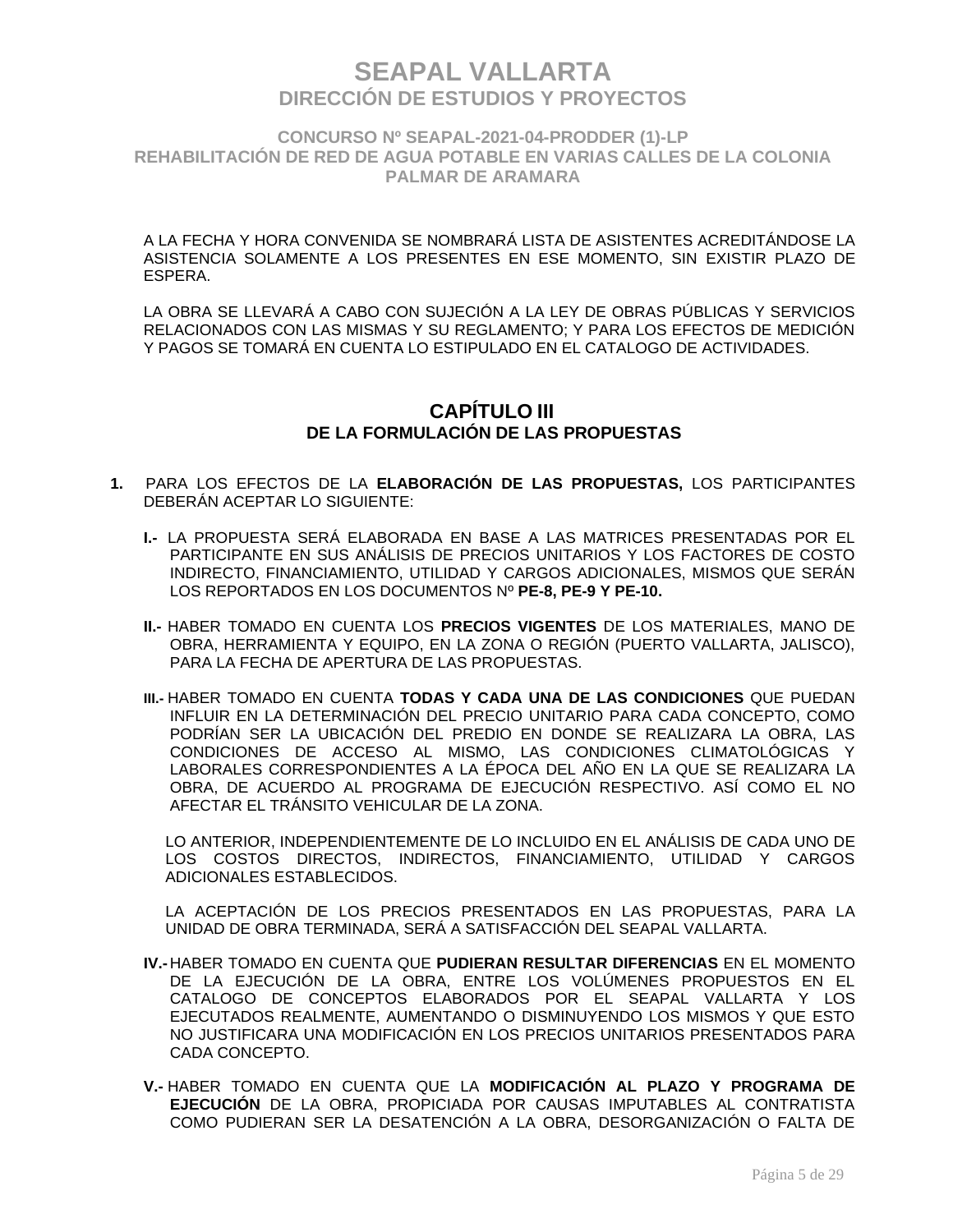### **CONCURSO Nº SEAPAL-2021-04-PRODDER (1)-LP REHABILITACIÓN DE RED DE AGUA POTABLE EN VARIAS CALLES DE LA COLONIA PALMAR DE ARAMARA**

CAPACIDAD EN SU PERSONAL, INEFICIENTE UTILIZACIÓN DE MAQUINARIA O EQUIPO Y OTRAS DE LA MISMA NATURALEZA, NO JUSTIFICARA CAMBIO ALGUNO EN LOS PRECIOS UNITARIOS CONTENIDOS EN EL CATALOGO DE CONCEPTOS DE LA PROPUESTA ADJUDICADA.

- **2.** EL CONCURSANTE DEBERÁ COTIZAR **ÚNICAMENTE LOS CONCEPTOS CONTENIDOS** EN EL CATALOGO CORRESPONDIENTE Y VALIDADOS EN LA JUNTA ACLARATORIA.
- **3.** TODOS LOS DOCUMENTOS SOLICITADOS A EXCEPCIÓN DEL CATÁLOGO DE CONCEPTOS SERÁN ENTREGADOS EN FORMATOS PROPORCIONADOS POR EL SISTEMA DE AGUA POTABLE, DRENAJE Y ALCANTARILLADO DE PUERTO VALLARTA, JALISCO (SEAPAL-VALLARTA), PODRÁN SER PRESENTADOS ELABORADOS EN COMPUTADORA, GENERADOS EN HOJA DE CÁLCULO O PROCESADOR DE PALABRAS, SIEMPRE Y CUANDO SE PRESENTE EN LOS TÉRMINOS SOLICITADOS EN CADA CASO.
- **4. DOCUMENTACIÓN QUE SE REQUIERE** PARA PREPARAR LA PROPOSICIÓN Y FORMA DE PRESENTACIÓN:

PARA PREPARAR LA PROPOSICIÓN, SE ACOMPAÑAN A LAS PRESENTES BASES, LOS ANEXOS CON LOS CUALES SE INTEGRARÁ LA ACREDITACIÓN DEL LICITANTE Y LA PROPOSICIÓN, LA CUAL PRESENTARÁ EN EL ACTO DE PRESENTACIÓN Y APERTURA DE PROPOSICIONES, MEDIANTE UN **SOBRE CERRADO, SEPARADO EN DOS PARTES,** EL CUAL CONTENDRÁ LOS **ASPECTOS TÉCNICOS** Y LOS **ASPECTOS ECONÓMICOS,** INTEGRADOS DE CONFORMIDAD COMO SE SEÑALA A CONTINUACIÓN:

- **a)** LA PROPUESTA DEBERÁ PRESENTARSE EN **HOJAS CON EL MEMBRETE DE LA EMPRESA,** EXCEPTO AQUELLAS QUE LE FUERON ENTREGADAS POR EL SEAPAL VALLARTA, EN CUYO CASO DEBERÁN IDENTIFICARSE CON EL NOMBRE O SELLO DE LA EMPRESA PARTICIPANTE.
- **b)** LOS LICITANTES DEBERÁN PRESENTAR SU DOCUMENTACIÓN DE ACREDITACIÓN PARA PARTICIPAR EN LA PRESENTE LICITACIÓN ANTE EL SEAPAL, QUIÉN REALIZARÁ LA REVISIÓN PRELIMINAR DE LA DOCUMENTACIÓN DISTINTA A LA PROPUESTA TÉCNICA Y PROPUESTA ECONÓMICA, EN EL ORDEN QUE SE ESTABLECE EN EL CAPÍTULO III, NUMERAL 5, DE ESTAS BASES DE LICITACIÓN.
- **c)** LA PROPUESTA DEBERÁ PRESENTAR **EN UN SOLO SOBRE,** EN EL ORDEN QUE SE ESTABLECE EN EL CAPÍTULO III, NUMERAL 6, DE ESTAS BASES DE LICITACIÓN, **DENTRO DEL SOBRE CERRADO Y SELLADO EN FORMA INVIOLABLE, ROTULADA CON EL NOMBRE DEL LICITANTE, EL NÚMERO DE LA LICITACIÓN Y EL NOMBRE DE LA OBRA.**
- **d)** IDENTIFICACIÓN OFICIAL VIGENTE CON FOTOGRAFÍA, DE LA PERSONA QUE ASISTA AL CONCURSO EN REPRESENTACIÓN DE LA EMPRESA.
- **e)** LAS PROPOSICIONES PRESENTADAS **DEBERÁN SER FIRMADAS EN TODOS LOS DOCUMENTOS SOLICITADOS DE FORMA IMPRESA EN FORMA AUTÓGRAFA** POR LOS LICITANTES O SUS APODERADOS SEGÚN LO DISPONE LA LEY DE OBRAS PÚBLICAS Y SERVICIOS RELACIONADOS CON LAS MISMAS EN SU ARTÍCULO 28, PÁRRAFO SEGUNDO.
- **f)** LOS DOCUMENTOS CONTENIDOS EN LA APERTURA DE PROPUESTAS, SERÁN IDENTIFICADOS CON LOS MISMOS TÍTULOS Y ORDENADOS EN LA MISMA SECUENCIA Y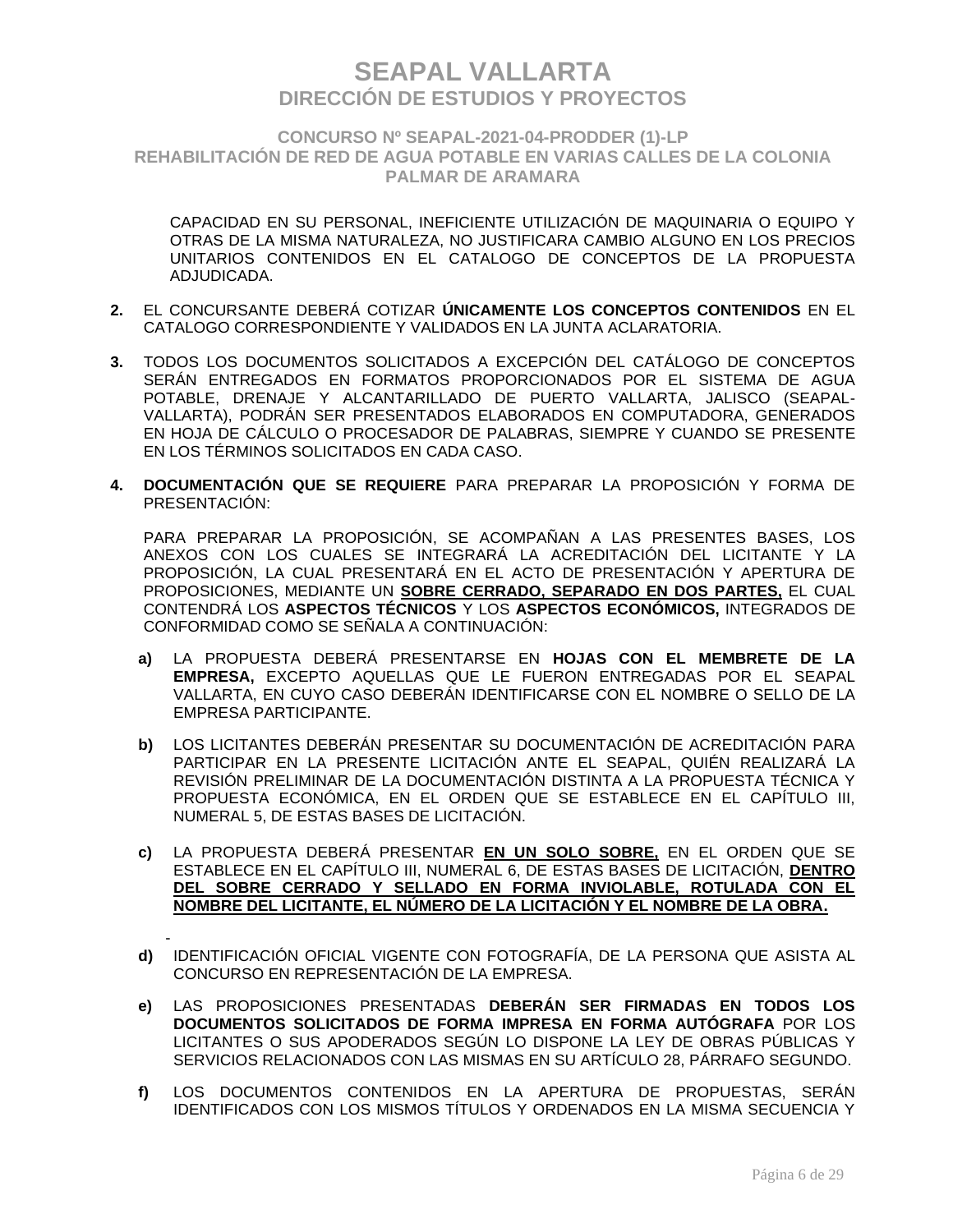**CONCURSO Nº SEAPAL-2021-04-PRODDER (1)-LP REHABILITACIÓN DE RED DE AGUA POTABLE EN VARIAS CALLES DE LA COLONIA PALMAR DE ARAMARA**

ORDEN QUE SE INDICA EN EL CAPITULO III, NUMERAL 6 DE ESTAS BASES DE LICITACIÓN.

**5. ACREDITACIÓN DEL LICITANTE Y DOCUMENTOS MÍNIMOS E INDISPENSABLES A PRESENTAR EN REVISIÓN PRELIMINAR.**

**LOS LICITANTES DEBERÁN PRESENTAR PREVIO AL ACTO DE PRESENTACIÓN DE PROPUESTAS,** *LA DOCUMENTACIÓN SEÑALADA EN LOS INCISOS A) AL L) DE ESTE NUMERAL, LOS RESULTADOS SERÁN ENTREGADOS MEDIANTE ACTA DE REVISIÓN PRELIMINAR QUE DEBERÁN ENTREGAR PREVIO A LA APERTURA DE PROPUESTAS.*

**LA REVISIÓN SERÁ DEL DÍA JUEVES 15 DE ABRIL DE 2021 AL LUNES 26 DE ABRIL DE 2021, DE LAS 9:00 HRS. HASTA LAS 15:00 HRS., CON EL** *C.P. CARLOS GARCIA PAEZ,* **JEFE DE SECCIÓN ADSCRITO A LA DIRECCIÓN DE ESTUDIOS Y PROYECTOS. LA ACREDITACIÓN DEL LICITANTE SERÁ MEDIANTE LA ENTREGA EN ORIGINAL Y COPIA DE LOS SIGUIENTES DOCUMENTOS:**

- **A).-** SOLICITUD POR ESCRITO DONDE EXPRESEN SU INTERES EN PARTICIPAR EN LA LICITACIÓN, INDICANDO EL NÚMERO Y DESCRIPCIÓN DE ESTA (DOCUMENTO RP-1).
- **B).-** SI SE TRATA DE PERSONA MORAL, DEBERÁ PRESENTAR TESTIMONIO DEL ACTA CONSTITUTIVA, MODIFICACIONES Y PODERES, EN SU CASO, SEGÚN SU NATURALEZA JURÍDICA, SI SE TRATA DE PERSONA FÍSICA DEBERÁ PRESENTAR COPIA CERTIFICADA DEL ACTA DE NACIMIENTO DEBIENDO SER DE NACIONALIDAD MEXICANA (DOCUMENTO RP-2).
- **C).-** DOCUMENTACIÓN QUE COMPRUEBE SU CAPITAL CONTABLE, POR UN MONTO MÍNIMO DE \$2'000,000.00 (DOS MILLONES PESOS 00/100 M.N.), CON BASE EN EL ÚLTIMO ESTADO FINANCIERO DICTAMINADO Y/O LA DECLARACIÓN FISCAL POR EL EJERCICIO 2020 AUDITADA POR CONTADOR PÚBLICO AUTORIZADO ANEXANDO COPIA CERTIFICADA DE LA CEDULA PROFESIONAL DEL AUDITOR, ASÍ COMO COPIA DE SU REGISTRO ANTE LA S.H.C.P. Y PRESENTÁNDOLA EN PAPEL MEMBRETADO DEL AUDITOR, ASÍ COMO LOS ESTADOS FINANCIEROS DE LOS EJERCICIOS FISCALES 2018, 2019 Y LOS CORRESPONDIENTES DEL EJERCICIO 2021 DEL LICITANTE O EN SU CASO DE CADA UNA DE LAS EMPRESAS ASOCIADAS, DICTAMINADOS POR CONTADOR PÚBLICO AUTORIZADO Y REGISTRADO ANTE LA SECRETARÍA DE HACIENDA Y CRÉDITO PÚBLICO, PARA EL CASO DE EMPRESAS MEXICANAS O DE CONTADOR PÚBLICO REGISTRADO EN EL PAÍS DE ORIGEN EN LAS ASOCIACIONES, COLEGIOS, ORGANISMOS O INSTITUCIONES CORRESPONDIENTES EN EL CASO DE EMPRESAS EXTRANJERAS, DOCUMENTOS DEBIDAMENTE TRADUCIDOS AL IDIOMA ESPAÑOL Y APOSTILLADOS O LEGALIZADOS EN SUS FIRMAS POR LA AUTORIDAD CORRESPONDIENTE. LOS CONTADORES QUE DICTAMINEN DEBERÁN SER AJENOS A LA EMPRESA, ADJUNTANDO EN EL CASO DE MÉXICO, COPIA DE LA CÉDULA PROFESIONAL DEL AUDITOR Y DE SU REGISTRO VIGENTE, OTORGADO POR LA ADMINISTRACIÓN GENERAL DE AUDITORÍA FISCAL FEDERAL DEL SERVICIO DE ADMINISTRACIÓN TRIBUTARIA DE LA SECRETARÍA DE HACIENDA Y CRÉDITO PÚBLICO (DOCUMENTO RP-3).
- **D).-** SOLICITUD ACTUALIZADA **(CON UNA ANTIGÜEDAD NO MAYOR A 30 DIAS)** DE LA OPINIÓN DEL CUMPLIMIENTO DE LAS OBLIGACIONES FISCALES EN SENTIDO POSITIVO, MISMO QUE ES EMITIDO POR EL SERVICIO DE ADMINISTRACIÓN TRIBUTARIA (SAT), LO ANTERIOR PARA DAR CUMPLIMIENTO A LO DISPUESTO EN EL ARTICULO 32-D DEL CÓDIGO FISCAL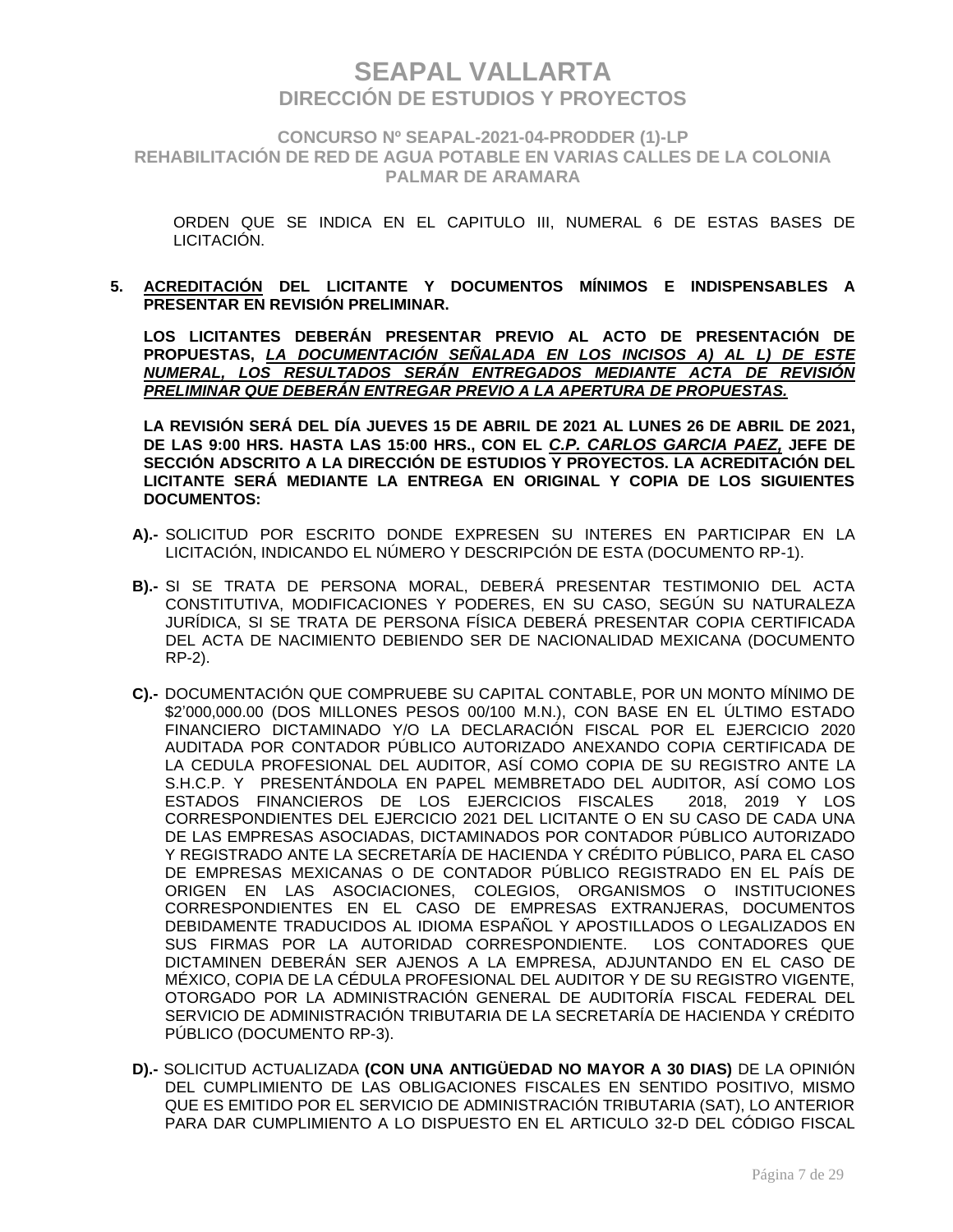**CONCURSO Nº SEAPAL-2021-04-PRODDER (1)-LP REHABILITACIÓN DE RED DE AGUA POTABLE EN VARIAS CALLES DE LA COLONIA PALMAR DE ARAMARA**

DE LA FEDERACIÓN, PREVISTA EN LA REGLA 2.1.31 DE LA RESOLUCIÓN DE LA MISCELÁNEA FISCAL PARA EL 2021 PUBLICADA EL 29 DE DICIEMBRE DE 2020 EN EL DIARIO OFICIAL DE LA FEDERACIÓN (DOCUMENTO RP-4).

- **E).-** SOLICITUD ACTUALIZADA **(CON UNA ANTIGÜEDAD NO MAYOR A 30 DIAS)** DE LA OPINIÓN DEL CUMPLIMIENTO DE OBLIGACIONES FISCALES EN MATERIA DE SEGURIDAD SOCIAL EN SENTIDO POSITIVO, EN TÉRMINOS DEL ARTÍCULO 32-D DEL CÓDIGO FISCAL DE LA FEDERACIÓN, LA ADMINISTRACIÓN PÚBLICA FEDERAL, CENTRALIZADA Y PARAESTATAL, LA PROCURADURÍA GENERAL DE LA REPÚBLICA, ASÍ COMO LAS ENTIDADES FEDERATIVAS QUE VAYAN A REALIZAR CONTRATACIONES POR ADQUISICIÓN DE BIENES, ARRENDAMIENTOS, PRESTACIÓN DE SERVICIOS U OBRA PÚBLICA (DOCUMENTO RP-5).
- **F).-** DECLARACIÓN ESCRITA Y BAJO PROTESTA DE DECIR VERDAD, DE NO ENCONTRARSE EN NINGUNO DE LOS SUPUESTOS DEL ARTÍCULO 51 Y 78 DE LA LEY DE OBRAS PÚBLICAS Y SERVICIOS RELACIONADOS CON LAS MISMAS (DOCUMENTO RP-6).
- **G).-** MANIFESTACIÓN BAJO PROTESTA DE DECIR VERDAD EN PAPEL MEBRETADO DE LA EMPRESA QUE NO CUENTAN CON AFECTACIÓN DE GARANTÍAS POR VICIOS OCULTOS O DE MALA CALIDAD DE LOS TRABAJOS. ESTE DOCUMENTO SE SANCIONARA EN SU CASO, EN TÉRMINOS DEL ARTÍCULO 69, FRACCIÓN III, DEL REGLAMENTO DE LA LEY DE OBRAS PÚBLICAS Y SERVICIOS RELACIONADOS CON LAS MISMAS (DOCUMENTO RP-7).
- **H).-** LA EXPERIENCIA TÉCNICA (DOCUMENTO RP-8), QUE DEBERÁN ACREDITAR MEDIANTE COPIA SIMPLE Y ORIGINAL O COPIAS CERTIFICADAS PARA COTEJAR DE **CUANDO MENOS TRES CONTRATOS REALIZADOS EN LOS ÚLTIMOS 3 AÑOS** DE OBRAS SIMILARES, ADJUDICADAS A LA EMPRESA, DEBIENDO CONTENER LOS DATOS INDISPENSABLES PARA, EN CASO DE SER NECESARIO VERIFICARLOS, LAS CUALES DEBERÁN ANEXARSE, DICHO CONTRATO DEBERÁ TENER NOMBRE, DIRECCIÓN Y TELÉFONOS DEL CLIENTE.
- **I).-** CURRICULUM DE LOS PROFESIONALES TÉCNICOS AL SERVICIO DEL LICITANTE (DOCUMENTO RP-9), IDENTIFICANDO A LOS QUE SE ENCARGARAN DE LA EJECUCIÓN Y ADMINISTRACIÓN DE LA OBRA, LOS QUE DEBEN TENER EXPERIENCIA EN OBRAS DE CARACTERÍSTICAS TÉCNICAS Y MAGNITUD SIMILARES.
- **J).-** REGISTRO DE PARTICIPACIÓN A LA CONVOCATORIA QUE EMITE EL SISTEMA COMPRANET (DOCUMENTO RP-10).
- **K).-** RELACIÓN, BAJO PROTESTA DE DECIR VERDAD, DE CONTRATOS DE OBRAS EN VIGOR QUE SE TENGAN CELEBRADOS TANTO CON LA ADMINISTRACIÓN PUBLICA COMO CON PARTICULARES (DOCUMENTO RP-.11), SEÑALANDO EL IMPORTE TOTAL CONTRATADO Y EL IMPORTE POR EJERCER.

| <b>CONTRATO</b> | <b>FECHA DE</b><br><b>INICIO</b> | <b>FECHA DE</b><br><b>TERMINACIÓN</b> | <b>MONTO TOTAL</b><br><b>CONTRATADO</b> | <b>AVANCE</b><br><b>FISICO</b><br>% | <b>AVANCE</b><br><b>FINANCIERO</b><br>% |
|-----------------|----------------------------------|---------------------------------------|-----------------------------------------|-------------------------------------|-----------------------------------------|
|                 |                                  |                                       |                                         |                                     |                                         |
|                 |                                  |                                       |                                         |                                     |                                         |
|                 |                                  |                                       |                                         |                                     |                                         |
|                 |                                  |                                       |                                         |                                     |                                         |

EL CAPITAL CONTABLE INDICADO EN LA CONVOCATORIA ES EL REQUERIDO. LA CONVOCANTE SE RESERVA EL DERECHO DE INSCRIPCIÓN CUANDO LE CONSTE QUE LA CAPACIDAD DE CONTRATACIÓN, QUE SERÁ DE CUATRO VECES EL CAPITAL CONTABLE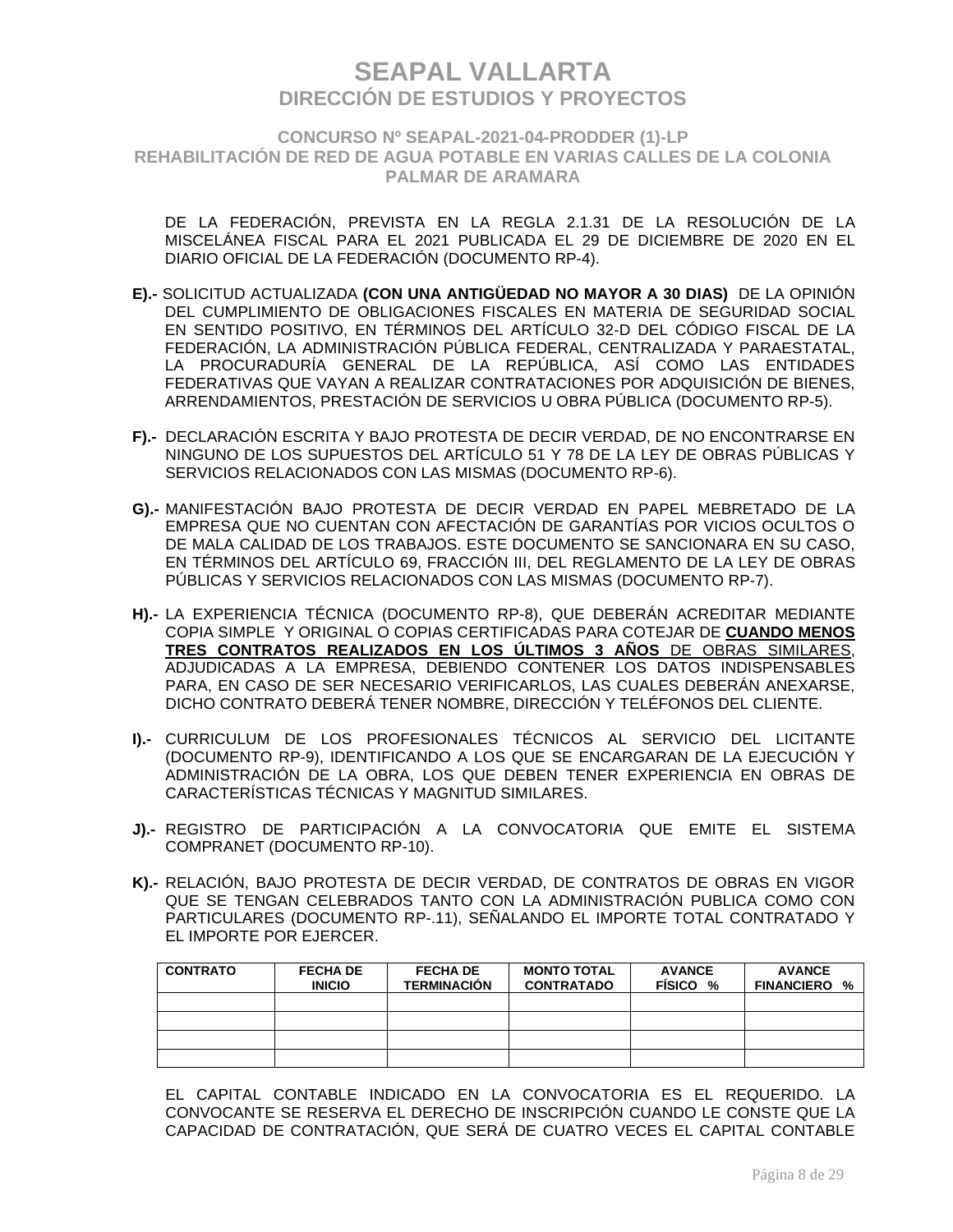### **CONCURSO Nº SEAPAL-2021-04-PRODDER (1)-LP REHABILITACIÓN DE RED DE AGUA POTABLE EN VARIAS CALLES DE LA COLONIA PALMAR DE ARAMARA**

DE LAS EMPRESAS, SE ENCUENTRE, SATURADA, DEBIENDO EN SU CASO, DE COMUNICARLO POR ESCRITO A LA SOLICITANTE.

**L).-** CONTRATO DE ASOCIACIÓN.- (DOCUMENTO RP-12), LAS PERSONAS FÍSICAS O MORALES QUE PARTICIPEN COMO ASOCIACIÓN EN PARTICIPACIÓN, PRESENTARAN LAS PROPUESTAS EN PAPEL MEMBRETADO DE LA EMPRESA DESIGNADA COMO REPRESENTANTE COMÚN, FIRMADAS EN TODAS SUS HOJAS Y ANEXOS QUE LA INTEGRAN POR EL REPRESENTANTE COMÚN DESIGNADO Y POR LOS APODERADOS LEGALES DE LAS EMPRESAS ASOCIADAS; ASÍ COMO INDICAR EN DICHO CONTRATO EL PORCENTAJE DE PARTICIPACIÓN DE CADA UNO DE LOS ASOCIADOS Y EL IMPORTE DEL CAPITAL APORTADO PARA EL PROYECTO; DE CONFORMIDAD CON EL ARTÍCULO 36 DE LA LEY DE OBRAS PÚBLICAS Y SERVICIOS RELACIONADOS CON LAS MISMAS

| NOMBRE DEL<br>ASOCIADO. | CAPITAL CONTABLE<br>DEL ASOCIADO. | % DE<br>PARTICIPACIÓN DEL<br>ASOCIADO. | <b>CAPITAL CONTABLE</b><br>APORTADO PARA EL<br>PROYECTO. |
|-------------------------|-----------------------------------|----------------------------------------|----------------------------------------------------------|
|                         |                                   |                                        |                                                          |
|                         |                                   |                                        |                                                          |
|                         |                                   |                                        |                                                          |
|                         |                                   |                                        |                                                          |

### **ADEMÁS, DICHO CONTRATO DEBERÁ CONTENER LO SIGUIENTE:**

NOMBRE Y DOMICILIO DE LOS INTEGRANTES, IDENTIFICANDO, EN SU CASO, LOS DATOS DE LOS TESTIMONIOS PÚBLICOS CON LOS QUE SE ACREDITA LA EXISTENCIA LEGAL DE LAS PERSONAS MORALES DE LA AGRUPACIÓN.

NOMBRE DE LOS REPRESENTANTES DE CADA UNA DE LAS PERSONAS IDENTIFICANDO, EN SU CASO, LOS DATOS DE LOS TESTIMONIOS PÚBLICOS CON LOS QUE SE ACREDITA SU REPRESENTACIÓN.

DEFINICIÓN DE LAS PARTES DEL OBJETO DEL CONTRATO QUE CADA PERSONA SE OBLIGARÍA A CUMPLIR.

DETERMINACIÓN DE UN DOMICILIO COMÚN PARA OÍR Y RECIBIR NOTIFICACIONES.

DESIGNACIÓN DE UN REPRESENTANTE COMÚN, OTORGÁNDOLE PODER AMPLIO Y SUFICIENTE, PARA TODO LO RELACIONADO CON LA PROPUESTA, Y

ESTIPULACIÓN EXPRESA QUE CADA UNO DE LOS FIRMANTES QUEDARA OBLIGADO EN FORMA CONJUNTA Y SOLIDARIA PARA COMPROMETERSE POR CUALQUIER RESPONSABILIDAD DERIVADA DEL CONTRATO QUE SE FIRME.

**LA FALTA DE CUMPLIMIENTO O NO PRESENTACIÓN DE ALGUNO DE LOS DOCUMENTOS INDICADOS EN EL PROCESO DE ACREDITACIÓN O REVISIÓN PREVIA (RP-1 AL RP-12), SERÁ MOTIVO DE NO OTORGAR LA ACREDITACIÓN AL LICITANTE.**

#### **6. ELABORACIÓN DE LA PROPUESTA. LOS LICITANTES DEBERÁN ENTREGAR EN UN MISMO SOBRE O PAQUETE Y EN EL ORDEN MENCIONADO LA INFORMACIÓN QUE A CONTINUACIÓN SE SEÑALA:**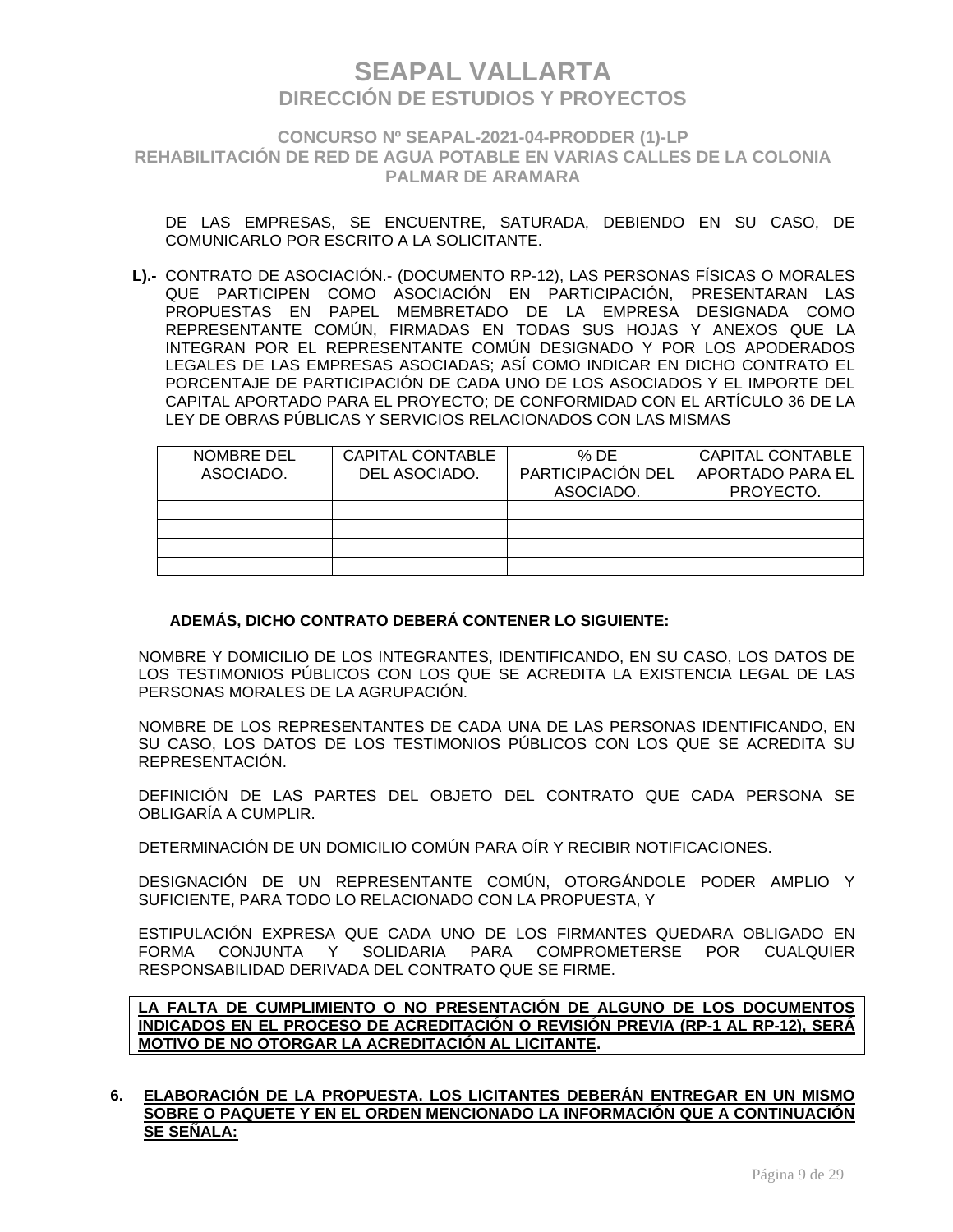**CONCURSO Nº SEAPAL-2021-04-PRODDER (1)-LP REHABILITACIÓN DE RED DE AGUA POTABLE EN VARIAS CALLES DE LA COLONIA PALMAR DE ARAMARA**

## **A) PROPOSICIÓN TÉCNICA ( PT ), SOBRE Nº 1**

LA PROPOSICIÓN TÉCNICA, DEBERÁ CONTENER LOS SIGUIENTES DOCUMENTOS EN ORIGINAL:

| <b>PT-1</b> | MEMORIA USB CON TODOS LOS DOCUMENTOS DE LAS PROPOSICIONES TÉCNICA,<br>EN CARPETA INDIVIDUAL INCLUYENDO SUS DOCUMENTOS, TAL COMO SE INDICAN<br>EN LO PARTICULAR, LA MEMORIA DEBERÁ SER ANEXADA A UN SOBRE, EL CUAL<br>SERÁ IDENTIFICADO CON EL NOMBRE DEL PARTICIPANTE, EL NÚMERO DE LA<br>LICITACIÓN PÚBLICA, LA DESCRIPCIÓN DE LOS TRABAJOS Y LA FIRMA DEL<br>REPRESENTANTE LEGAL.<br>DOCUMENTOS EN FORMATO PDF: PT-2, PT-3, PT-4, PT-5, PT-6, PT-7, PT-8, PT-9, PT-10,                                                                                                                                                                                                                                                                                                                                                                                                                                                                                                     |
|-------------|------------------------------------------------------------------------------------------------------------------------------------------------------------------------------------------------------------------------------------------------------------------------------------------------------------------------------------------------------------------------------------------------------------------------------------------------------------------------------------------------------------------------------------------------------------------------------------------------------------------------------------------------------------------------------------------------------------------------------------------------------------------------------------------------------------------------------------------------------------------------------------------------------------------------------------------------------------------------------|
|             | PT-11, PT-12, PT-13, PT-14; DOCUMENTOS EN FORMATO EXCEL: PT-6                                                                                                                                                                                                                                                                                                                                                                                                                                                                                                                                                                                                                                                                                                                                                                                                                                                                                                                |
| <b>PT-2</b> | DESCRIPCIÓN DE LA PLANEACIÓN INTEGRAL DEL LICITANTE PARA REALIZAR LOS<br>TRABAJOS, INCLUYENDO LA DESCRIPCIÓN A DETALLE DE LA TECNOLOGÍA A<br>UTILIZAR Y SU PROCEDIMIENTO CONSTRUCTIVO DE EJECUCIÓN DE LOS TRABAJOS.<br>SE DEBERÁN ANEXAR LAS ESPECIFICACIONES PROPORCIONADAS POR SEAPAL<br>DEBIDAMENTE FIRMADAS POR EL REPRESENTANTE LEGAL ASÍ COMO LAS<br>ESPECIFICACIONES TÉCNICAS PARTICULARES DE LOS MATERIALES A UTILIZAR,<br>FOLLETOS DESCRIPTIVOS, TRÍPTICOS Y EN GENERAL TODA LA INFORMACIÓN<br>RELATIVA DE LOS SUMINISTROS, CLAROS Y DETALLADOS, ASI COMO CARTA<br>GARANTÍA DEL PRODUCTO Y CARTA SOLIDARIA DEL FABRICANTE DONDE SE<br>MENCIONE QUE SE COMPROMETE A ENTREGAR LOS MATERIALES EN TIEMPO Y<br>FORMA, TODA VEZ QUE DICHA INFORMACIÓN SERÁ FUNDAMENTAL EN LA TOMA DE<br>DECISIONES PARA LA DESIGNACIÓN DE LA PROPUESTA GANADORA.<br>(Presentarlo de manera impresa, con la firma autógrafa del representante legal; y<br>archivo digital en formato PDF). |
| $PT-3$      | RELACIÓN DE MAQUINARIA Y EQUIPO DE CONSTRUCCIÓN QUE SE EMPLEARA EN LA<br>OBRA, INDICANDO POR CADA UNO EL NÚMERO DE UNIDADES A EMPLEAR, SI ES<br>PROPIA O RENTADA, DESCRIPCIÓN, MARCA Y MODELO, CAPACIDAD EN SU CASO Y<br>UBICACIÓN FÍSICA AL MOMENTO DE LA PRESENTACIÓN DE LA PROPUESTA, EN<br>CASO DE SER RENTADA DEBERÁ ACOMPAÑAR CARTA COMPROMISO DE<br><b>ARRENDAMIENTO.</b><br>(Presentarlo de manera impresa, con la firma autógrafa del representante legal; y<br>archivo digital en formato PDF).                                                                                                                                                                                                                                                                                                                                                                                                                                                                    |
| $PT-4$      | COPIA DE LA MINUTA DE LA JUNTA ACLARATORIA, FIRMADA EN SEÑAL DE<br>CONOCIMIENTO Y ACEPTACIÓN DE LOS ACUERDOS AHÍ TOMADOS. DEBERÁ SER<br>FIRMA COMPLETA EN ORIGINAL; O MANIFESTACIÓN ESCRITA DE CONOCER EL ACTA<br>DE LA JUNTA DE ACLARACIONES, EN SU CONTENIDO Y ALCANCES Y ESTAR<br>CONFORME CON TODAS LAS PARTICULARIDADES Y ACUERDOS QUE SE TOMARON Y<br>QUE HAN SIDO CONSIDERADOS EN LA ELABORACIÓN DE LA PROPUESTA (EN PAPEL<br>MEMBRETADO DE LA EMPRESA).<br>(Presentarlo en archivo digital en PDF).                                                                                                                                                                                                                                                                                                                                                                                                                                                                  |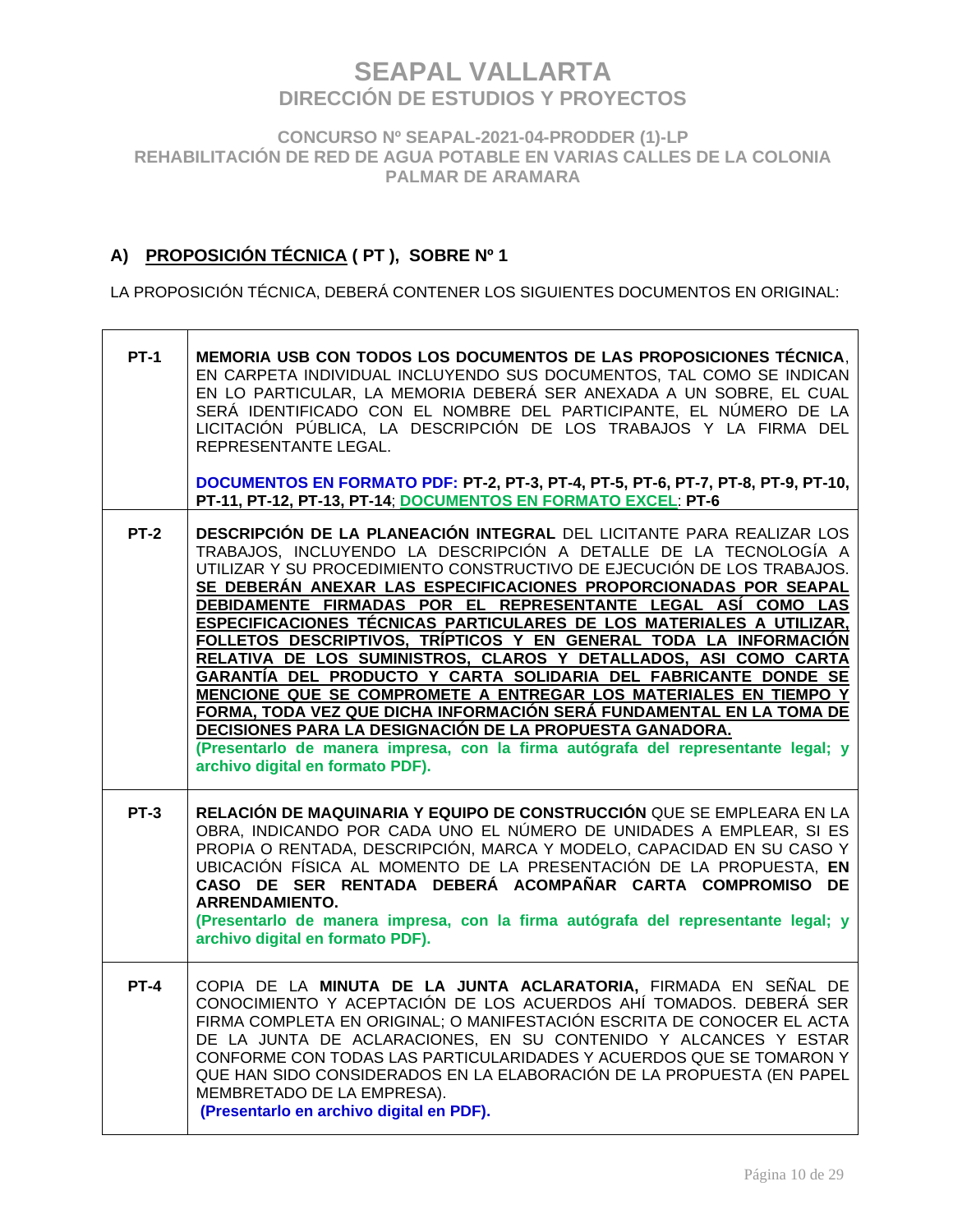**CONCURSO Nº SEAPAL-2021-04-PRODDER (1)-LP REHABILITACIÓN DE RED DE AGUA POTABLE EN VARIAS CALLES DE LA COLONIA PALMAR DE ARAMARA**

| $PT-5$       | COPIA DEL ACTA DE LA VISITA AL LUGAR DE LA OBRA EN DONDE CONSTE LA<br>ASISTENCIA DEL CONTRATISTA.                                                                                                                                                                                                                                                                                                                                                                                                              |
|--------------|----------------------------------------------------------------------------------------------------------------------------------------------------------------------------------------------------------------------------------------------------------------------------------------------------------------------------------------------------------------------------------------------------------------------------------------------------------------------------------------------------------------|
|              | ES EL DOCUMENTO QUE SE ENTREGA EL DÍA DE LA VISITA DE OBRA FIRMADO POR<br>EL REPRESENTANTE DESIGNADO POR EL SEAPAL VALLARTA; O CARTA DONDE<br>MANIFIESTE HABER VISITADO Y EXAMINADO CON DETENIMIENTO EL SITIO DONDE<br>SE REALIZARAN LAS OBRAS Y OBSERVADO LAS PECULIARIDADES DEL TERRENO Y<br>SUS CONDICIONES AMBIENTALES Y PREVER LAS POSIBLES CONTINGENCIAS QUE<br>LLEGAREN A PRESENTARSE EN EL DESARROLLO DE LAS OBRAS (EN PAPEL<br>MEMBRETADO DE LA EMPRESA).<br>(Presentarlo en archivo digital en PDF). |
| <b>PT-6</b>  | PROGRAMA CALENDARIZADO DE EJECUCIÓN GENERAL DE LOS TRABAJOS EN<br>DIAGRAMA DE BARRAS, DIVIDIDO EN PARTIDAS, EN PERIODOS SEMANALES,<br>INDICANDO LAS FECHAS DE INICIO Y TÉRMINO.<br>(Presentarlo de manera impresa, con la firma autógrafa del representante legal; y<br>archivo digital en formatos Excel y PDF).                                                                                                                                                                                              |
| <b>PT-7</b>  | PROGRAMA CUANTIFICADO Y CALENDARIZADO, DIVIDIDO EN CATEGORÍAS DE<br>UTILIZACIÓN SEMANAL DE LA MANO DE OBRA, EXPRESADAS EN JORNADAS.<br>(Presentarlo en archivo digital en PDF).                                                                                                                                                                                                                                                                                                                                |
| <b>PT-8</b>  | PROGRAMA CUANTIFICADO Y CALENDARIZADO, DIVIDIDO POR TIPO DE MAQUINARIA<br>Y DE UTILIZACIÓN SEMANAL DE LA MAQUINARIA Y EQUIPO DE CONSTRUCCIÓN,<br>EXPRESADOS EN HORAS EFECTIVAS DE TRABAJO, IDENTIFICANDO SU TIPO Y<br>CARACTERÍSTICAS.<br>(Presentarlo en archivo digital en PDF).                                                                                                                                                                                                                             |
| <b>PT-9</b>  | PROGRAMA CALENDARIZADO EN DIAGRAMA DE BARRAS, DIVIDIDO EN PARTIDAS DE<br>SUMINISTRO O UTILIZACIÓN SEMANAL DE TODOS LOS MATERIALES.<br>(Presentarlo en archivo digital en PDF).                                                                                                                                                                                                                                                                                                                                 |
| <b>PT-10</b> | PROGRAMA CUANTIFICADO Y CALENDARIZADO, DIVIDIDO EN CATEGORÍAS DE<br>UTILIZACIÓN SEMANAL DEL PERSONAL PROFESIONAL TÉCNICO, ADMINISTRATIVO<br>Y DE SERVICIO, ENCARGADO DE LA DIRECCIÓN, SUPERVISIÓN Y ADMINISTRACIÓN<br>DE LOS TRABAJOS.<br>(Presentarlo en archivo digital en PDF).                                                                                                                                                                                                                             |
| <b>PT-11</b> | <b>CIRCULARES ACLARATORIAS EN CASO DE QUE LAS HUBIERA.</b><br>(Presentarlo en archivo digital en PDF).                                                                                                                                                                                                                                                                                                                                                                                                         |
| <b>PT-12</b> | OPINIÓN DEL CUMPLIMIENTO DE LAS OBLIGACIONES FISCALES EN SENTIDO<br>POSITIVO, MISMO QUE ES EMITIDO POR EL SERVICIO DE ADMINISTRACIÓN<br>TRIBUTARIA (SAT), LO ANTERIOR PARA DAR CUMPLIMIENTO A LO DISPUESTO EN EL<br>ARTICULO 32-D DEL CÓDIGO FISCAL DE LA FEDERACIÓN, MANIFESTACIÓN ESCRITA<br>Y BAJO PROTESTA DE DECIR VERDAD QUE LA OPINIÓN DE CUMPLIMIENTO DE                                                                                                                                               |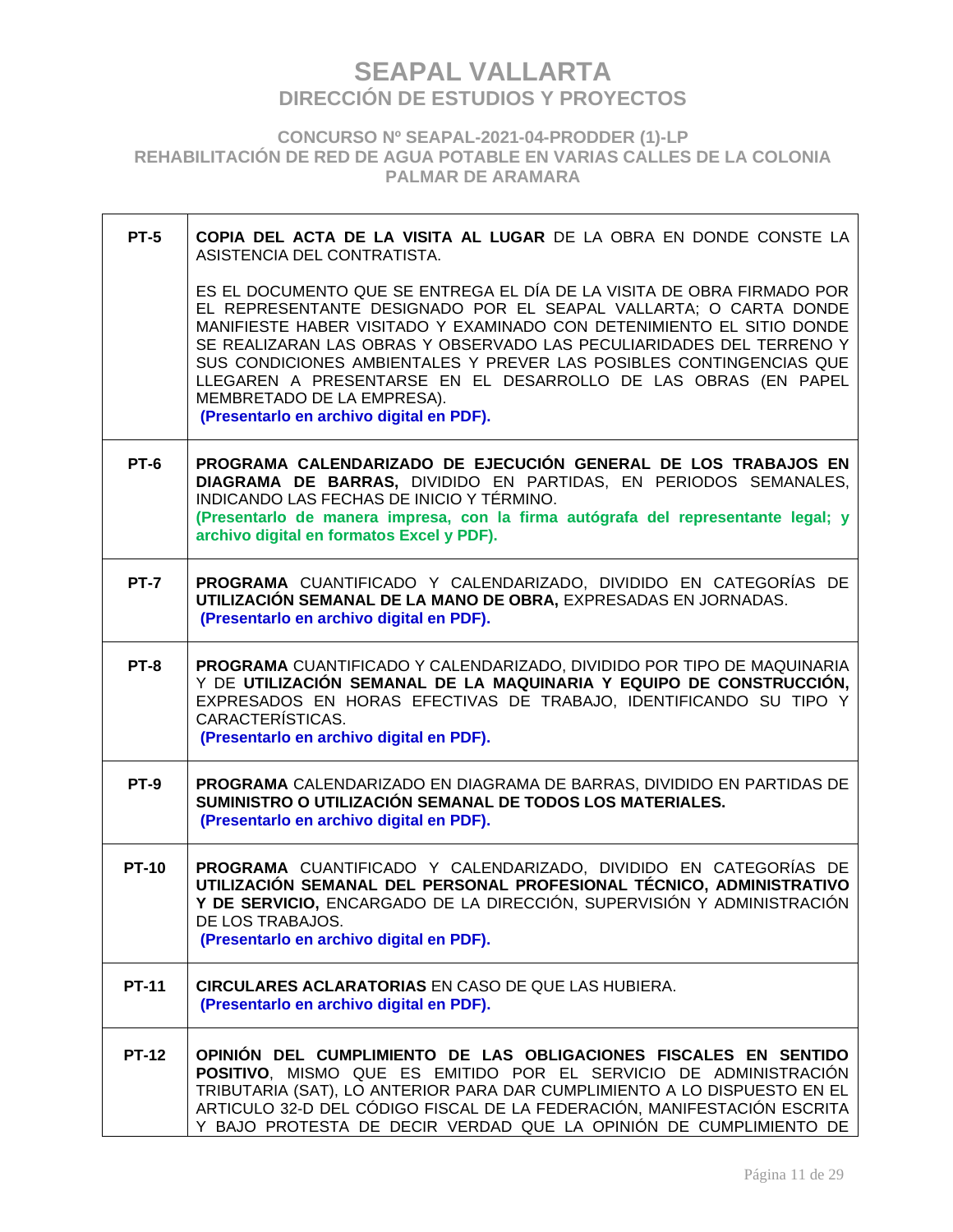**CONCURSO Nº SEAPAL-2021-04-PRODDER (1)-LP REHABILITACIÓN DE RED DE AGUA POTABLE EN VARIAS CALLES DE LA COLONIA PALMAR DE ARAMARA**

OBLIGACIONES FISCALES, ES FIDEDIGNA EN CUANTO A SU CONTENIDO Y EN LO QUE EN ELLA SE REFLEJA Y LA MISMA NO HA SIDO ALTERADA O MODIFICADA EN NINGUNA DE SUS PARTES. **(Presentarlo de manera impresa, con la firma autógrafa del representante legal; y archivo digital en formato PDF).**  TRATÁNDOSE DE LAS PROPUESTAS CONJUNTAS LAS PERSONAS DEBERÁN PRESENTAR LA "OPINIÓN DEL CUMPLIMIENTO DE LAS OBLIGACIONES FISCALES EN SENTIDO POSITIVO" A QUE SE HACE REFERENCIA EN EL PÁRRAFO ANTERIOR, POR CADA UNA DE LAS OBLIGADAS EN DICHA PROPUESTA. SI EL SISTEMA DE AGUA POTABLE, DRENAJE Y ALCANTARILLADO DE PUERTO VALLARTA, JALISCO (SEAPAL-VALLARTA), PREVIO A LA FORMALIZACIÓN DEL CONTRATO, RECIBE DEL SAT LA "OPINIÓN DEL CUMPLIMIENTO DE LAS OBLIGACIONES FISCALES" DE LA SOLICITUD EN EL QUE SE EMITA UNA OPINIÓN EN SENTIDO NEGATIVO SOBRE LAS OBLIGACIONES FISCALES DE LA PERSONA FÍSICA O JURÍDICA QUE RESULTÓ ADJUDICADA, DEBERÁ DE ABSTENERSE DE FORMALIZAR Y PROCEDERÁ A REMITIR A LA SECRETARÍA DE LA FUNCIÓN PÚBLICA LA DOCUMENTACIÓN DE LOS HECHOS PRESUMIBLEMENTE CONSTITUTIVOS DE INFRACCIÓN POR LA FALTA DE FORMALIZACIÓN DEL CONTRATO, POR CAUSAS IMPUTABLES AL ADJUDICADO. **PT-13 OPINIÓN DEL CUMPLIMIENTO DE LAS CUMPLIMIENTO DE OBLIGACIONES FISCALES EN MATERIA DE SEGURIDAD SOCIAL EN SENTIDO POSITIVO**, MISMO QUE ES EMITIDO POR EL INSTITUTO MEXICANO DEL SEGURO SOCIAL (IMSS), LO ANTERIOR PARA DAR CUMPLIMIENTO A LO DISPUESTO EN EL ARTICULO 32-D DEL CÓDIGO FISCAL DE LA FEDERACIÓN, MANIFESTACIÓN ESCRITA Y BAJO PROTESTA DE DECIR VERDAD QUE LA OPINIÓN DE CUMPLIMIENTO DE OBLIGACIONES FISCALES EN MATERIA DE SEGURIDAD SOCIAL, ES FIDEDIGNA EN CUANTO A SU CONTENIDO Y EN LO QUE EN ELLA SE REFLEJA Y LA MISMA NO HA SIDO ALTERADA O MODIFICADA EN NINGUNA DE SUS PARTES. **(Presentarlo de manera impresa, con la firma autógrafa del representante legal; y archivo digital en formato PDF).**  TRATÁNDOSE DE LAS PROPUESTAS CONJUNTAS LAS PERSONAS DEBERÁN PRESENTAR LA "OPINIÓN DEL CUMPLIMIENTO DE LAS OBLIGACIONES FISCALES EN MATERIA DE SEGURIDAD SOCIAL EN SENTIDO POSITIVO" A QUE SE HACE REFERENCIA EN EL PÁRRAFO ANTERIOR, POR CADA UNA DE LAS OBLIGADAS EN DICHA PROPUESTA. SI EL SISTEMA DE AGUA POTABLE, DRENAJE Y ALCANTARILLADO DE PUERTO VALLARTA, JALISCO (SEAPAL-VALLARTA), PREVIO A LA FORMALIZACIÓN DEL CONTRATO, RECIBE DEL IMSS LA "OPINIÓN DEL CUMPLIMIENTO DE LAS OBLIGACIONES FISCALES MATERIA DE SEGURIDAD SOCIAL" DE LA SOLICITUD EN EL QUE SE EMITA UNA OPINIÓN EN SENTIDO NEGATIVO SOBRE LAS OBLIGACIONES FISCALES EN MATERIA DE SEGURIDAD SOCIAL DE LA PERSONA FÍSICA O JURÍDICA QUE RESULTÓ ADJUDICADA, DEBERÁ DE ABSTENERSE DE FORMALIZAR Y PROCEDERÁ A REMITIR A LA SECRETARÍA DE LA FUNCIÓN PÚBLICA LA DOCUMENTACIÓN DE LOS HECHOS PRESUMIBLEMENTE CONSTITUTIVOS DE INFRACCIÓN POR LA FALTA DE FORMALIZACIÓN DEL CONTRATO, POR CAUSAS IMPUTABLES AL ADJUDICADO.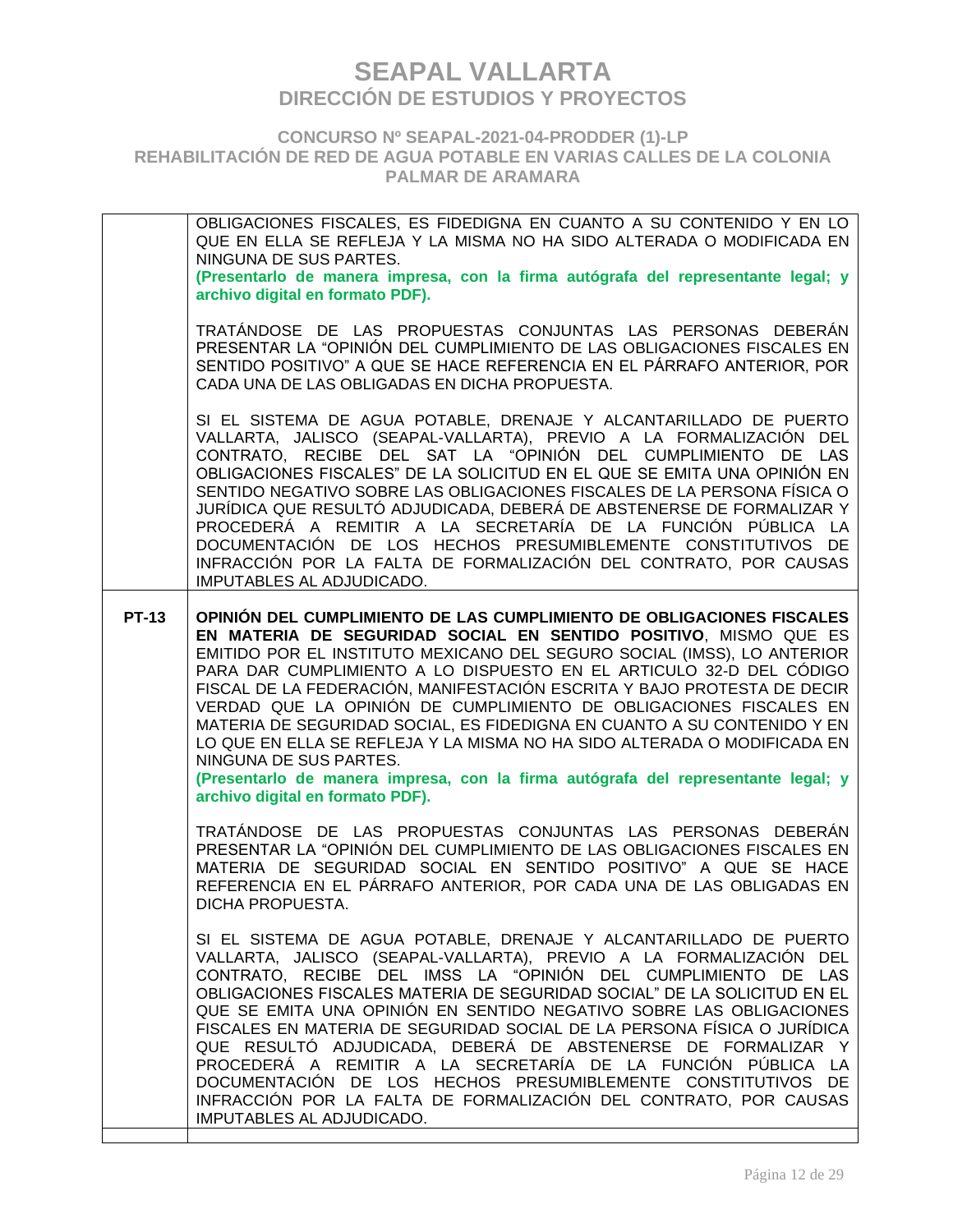### **CONCURSO Nº SEAPAL-2021-04-PRODDER (1)-LP REHABILITACIÓN DE RED DE AGUA POTABLE EN VARIAS CALLES DE LA COLONIA PALMAR DE ARAMARA**

**PT-14 BASES DE LICITACIÓN COMPLETAS (BASES DE LICITACIÓN, DOCUMENTOS, FORMATOS, MODELO DE CONTRATO Y ESPECIFICACIONES TÉCNICAS),**  DEBIDAMENTE FIRMADAS POR EL REPRESENTANTE LEGAL DE LA EMPRESA. **(Presentarlo en archivo digital en PDF).**

### **B) PROPOSICIÓN ECONÓMICA ( PE ), SOBRE Nº 2.**

 $\overline{\phantom{a}}$ 

LA PROPOSICIÓN ECONÓMICA, DEBERÁ CONTENER LOS SIGUIENTES DOCUMENTOS EN ORIGINAL:

| <b>PE-1</b> | MEMORIA USB CON TODOS LOS DOCUMENTOS DE LA PROPOSICIÓN ECONÓMICA<br>CARPETA INDIVIDUAL INCLUYENDO SUS DOCUMENTOS, TAL COMO SE INDICAN EN<br>LO PARTICULAR; LA MEMORIA DEBERÁ SER ANEXADA A UN SOBRE, EL CUAL SERÁ<br>IDENTIFICADO CON EL NOMBRE DEL PARTICIPANTE, EL NÚMERO DE LA LICITACIÓN<br>PÚBLICA, LA DESCRIPCIÓN DE LOS TRABAJOS Y LA FIRMA DEL REPRESENTANTE<br>LEGAL.<br>CATÁLOGO DE CONCEPTOS (PE 2) CON PRECIOS UNITARIOS CON NÚMERO Y LETRA<br>E IMPORTES TOTALES; DOCUMENTOS EN FORMATO PDF: PE-2, PE-3, PE-4, PE-5, PE-<br>6, PE-7, PE-8, PE-9, PE-10, PE-11, PE-12, PE-13 PE-14, PE-15 Y PE-16; DOCUMENTOS<br>EN FORMATO EXCEL: CATÁLOGO DE CONCEPTOS (PE-6) CON PRECIOS UNITARIOS<br>CON NÚMERO Y LETRA E IMPORTES TOTALES, PROGRAMA DE EROGACIONES DE LA<br>EJECUCIÓN GENERAL DE LOS TRABAJOS (PE-12) |
|-------------|------------------------------------------------------------------------------------------------------------------------------------------------------------------------------------------------------------------------------------------------------------------------------------------------------------------------------------------------------------------------------------------------------------------------------------------------------------------------------------------------------------------------------------------------------------------------------------------------------------------------------------------------------------------------------------------------------------------------------------------------------------------------------------------------------------------------|
| <b>PE-2</b> | CARTA COMPROMISO ELABORADA EN PAPEL MEMBRETADO DE LA EMPRESA,<br>TRANSCRIBIENDO Y COMPLETANDO LOS DATOS PROPORCIONADOS EN EL<br>FORMATO ENTREGADO.<br>ADICIONALMENTE SE DEBERÁ ENTREGAR MANIFESTACIÓN DE REPRESENTANTE<br>TÉCNICO EN LA OBRA AL SERVICIO DEL CONCURSANTE, ANEXANDO EL<br>CURRICULUM, LA MANIFESTACIÓN DE CONTAR CON FIRMA ELECTRÓNICA (SAT) Y<br>SU CÉDULA PROFESIONAL.<br>(Presentarlo de manera impresa, con la firma autógrafa del representante legal; y<br>archivo digital en formato PDF).                                                                                                                                                                                                                                                                                                       |
| <b>PE-3</b> | TABULADOR DE SALARIOS BASE DE MANO DE OBRA, POR JORNADA DIURNA DE<br>OCHO HORAS E INTEGRACIÓN DE LOS SALARIOS. ASÍ COMO EL ANÁLISIS DEL<br>FACTOR PARA OBTENER EL SALARIO REAL DE CADA UNA DE LAS CATEGORÍAS DE<br>MANO DE OBRA, DETERMINADO DE ACUERDO A LOS CRITERIOS ESTABLECIDOS EN<br>EL CAPITULO SEXTO, SECCIÓN II DEL REGLAMENTO DE LA LEY DE OBRAS PÚBLICAS<br>Y SERVICIOS RELACIONADOS CON LAS MISMAS.<br>(Presentarlo en archivo digital en PDF).                                                                                                                                                                                                                                                                                                                                                            |
| <b>PE-4</b> | ANÁLISIS DE LOS CONCEPTOS BÁSICOS QUE SE INTEGRAN A LOS ANÁLISIS DE<br>CONCEPTOS, TARJETAS DE ANÁLISIS DE LOS CONCEPTOS BÁSICOS INTEGRANDO<br>LA DESCRIPCIÓN DEL CONCEPTO ANALIZADO, SU UNIDAD, LOS MATERIALES QUE LO<br>INTEGRAN CON SU VOLUMEN CONSIDERADO, MANO DE OBRA Y EQUIPO CON SUS<br>RENDIMIENTOS RESPECTIVOS, DEBERÁ INTEGRARSE EL COSTO Y EL IMPORTE DEL<br>CONCEPTO O DE LOS INSUMOS QUE LO INTEGRAN.                                                                                                                                                                                                                                                                                                                                                                                                     |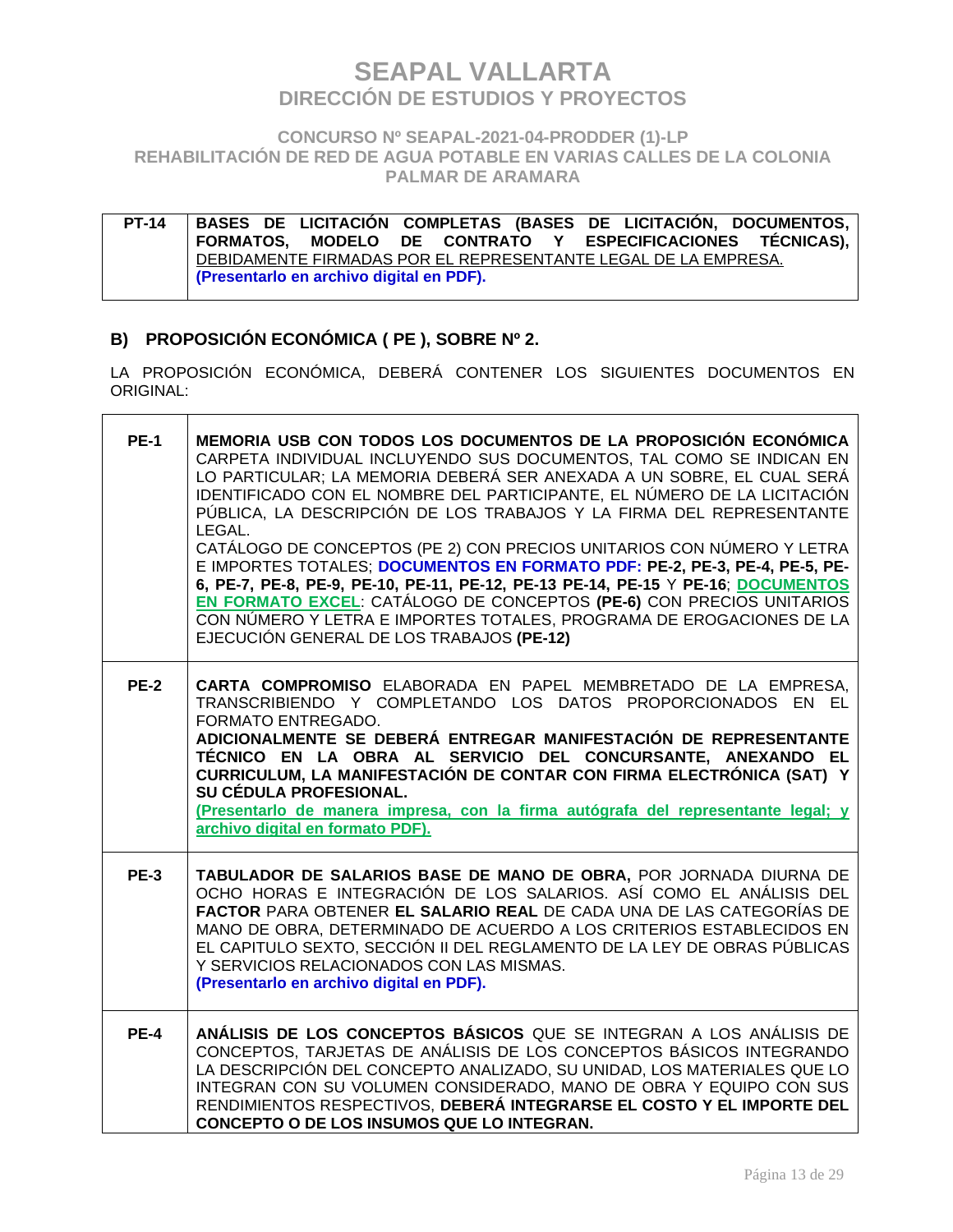**CONCURSO Nº SEAPAL-2021-04-PRODDER (1)-LP REHABILITACIÓN DE RED DE AGUA POTABLE EN VARIAS CALLES DE LA COLONIA PALMAR DE ARAMARA**

|             | EN ESTE DOCUMENTO PE-4, DEBERÁN PRESENTARSE EL 100% DE LOS ANÁLISIS DE<br><b>COSTOS BÁSICOS.</b><br>(Presentarlo en archivo digital en PDF).                                                                                                                                                                                                                                                                                                                                                                                                                                                                                                                                                                                                                                                     |
|-------------|--------------------------------------------------------------------------------------------------------------------------------------------------------------------------------------------------------------------------------------------------------------------------------------------------------------------------------------------------------------------------------------------------------------------------------------------------------------------------------------------------------------------------------------------------------------------------------------------------------------------------------------------------------------------------------------------------------------------------------------------------------------------------------------------------|
| <b>PE-5</b> | ANÁLISIS DE CONCEPTOS, TARJETAS DE ANÁLISIS INTEGRANDO LA DESCRIPCIÓN<br>DEL CONCEPTO ANALIZADO, SU UNIDAD, LOS MATERIALES QUE LO INTEGRAN CON<br>SU VOLUMEN CONSIDERADO, MANO DE OBRA Y EQUIPO CON SUS RENDIMIENTOS<br>RESPECTIVOS, DETERMINADOS Y ESTRUCTURADOS DE ACUERDO CON LO<br>PREVISTO EN EL REGLAMENTO. DEBERÁN INTEGRARSE EL COSTO Y EL IMPORTE<br>DEL CONCEPTO O DE LOS INSUMOS QUE LO INTEGRAN. DEBERÁN CONSIDERARSE<br>EL COSTO DIRECTO, EL COSTO INDIRECTO, EL COSTO DE FINANCIAMIENTO, EL<br>CARGO POR UTILIDAD Y UN CARGO ADICIONAL DEL 5 AL MILLAR (*) SOBRE EL<br>IMPORTE DE CADA PRECIO UNITARIO, SEGÚN SE INDICA EN EL FORMATO<br>PROPORCIONADO POR LA DEPENDENCIA, POR EL SERVICIO DE VIGILANCIA,<br>INSPECCIÓN Y CONTROL DE LA SEFUPU (SECRETARIA DE LA FUNCIÓN PUBLICA). |
|             | DEBERÁN VENIR ORDENADOS CONFORME AL CATALOGO DE CONCEPTOS.<br>NO DEBERÁ PRESENTARSE CON TACHADURAS O ENMENDADURAS.                                                                                                                                                                                                                                                                                                                                                                                                                                                                                                                                                                                                                                                                               |
|             | EN ESTE DOCUMENTO PE-5 DEBERÁN PRESENTARSE EL 100% DE LOS ANÁLISIS DE<br>LOS CONCEPTOS CONTENIDOS EN EL CATALOGO DE CONCEPTOS PE-6.                                                                                                                                                                                                                                                                                                                                                                                                                                                                                                                                                                                                                                                              |
|             | (*) EL LICITANTE DEBERÁ CONSIDERAR EN SU PROPUESTA QUE, AL EFECTUAR LOS<br>PAGOS DE LAS ESTIMACIONES QUE SE FORMULEN A LOS TRABAJOS EJECUTADOS.<br>LA CONTRALORÍA DEL ESTADO DE JALISCO, A TRAVÉS DEL SEAPAL VALLARTA, LE<br>RETENGA EL CINCO AL MILLAR POR CONCEPTO DE SERVICIOS DE VIGILANCIA,<br>INSPECCIÓN Y CONTROL DE LA SECRETARIA DE LA FUNCIÓN PUBLICA, POR LO<br>QUE DEBERÁ CONSIDERARSE COMO CARGO ADICIONAL EN LA ELABORACIÓN DE<br>LAS TARJETAS DE PRECIOS UNITARIOS DE LA LICITACIÓN, MISMO QUE SERÁ<br>REFLEJADO EN CADA UNO DE LOS ANÁLISIS DE PRECIOS CON UN PORCENTAJE DE<br>CERO PUNTO CINCUENTA VEINTICINCO. (0.5025).<br>(Presentarlo en archivo digital en PDF).                                                                                                           |
| <b>PE-6</b> | CATALOGO DE CONCEPTOS, UNIDADES DE MEDICIÓN, CANTIDADES DE TRABAJO,<br>PRECIOS UNITARIOS PROPUESTOS E IMPORTES PARCIALES Y EL TOTAL DE LA<br>PROPOSICIÓN. EN ESTE DOCUMENTO LOS PRECIOS UNITARIOS ASENTADOS NO<br>DEBERÁN INCLUIR EL IVA. EL IVA DEBERÁ AGREGARSE AL TOTAL DE LA PROPUESTA<br>Y DEBERÁ COINCIDIR CON EL IMPORTE MANIFESTADO EN EL DOCUMENTO PE-2<br>"CARTA COMPROMISO".                                                                                                                                                                                                                                                                                                                                                                                                          |
|             | (Presentarlo de manera impresa, con la firma autógrafa del representante legal; y<br>archivo digital en formatos Excel y PDF).                                                                                                                                                                                                                                                                                                                                                                                                                                                                                                                                                                                                                                                                   |
|             | LOS IMPORTES DE LOS PRECIOS UNITARIOS DEBERÁN SER ANOTADOS CON<br>NÚMERO Y LETRA.                                                                                                                                                                                                                                                                                                                                                                                                                                                                                                                                                                                                                                                                                                                |
|             | PARA EL LLENADO E IMPRESIÓN DE ESTE CATALOGO, SEAPAL VALLARTA<br>ENTREGARA EL CATALOGO DE CONCEPTOS DE MANERA DIGITAL EN LA PAGINA DE<br><b>COMPRANET.</b><br>EL CATALOGO DE CONCEPTOS SERÁ EL QUE RESULTE DE LA IMPRESIÓN DEL                                                                                                                                                                                                                                                                                                                                                                                                                                                                                                                                                                   |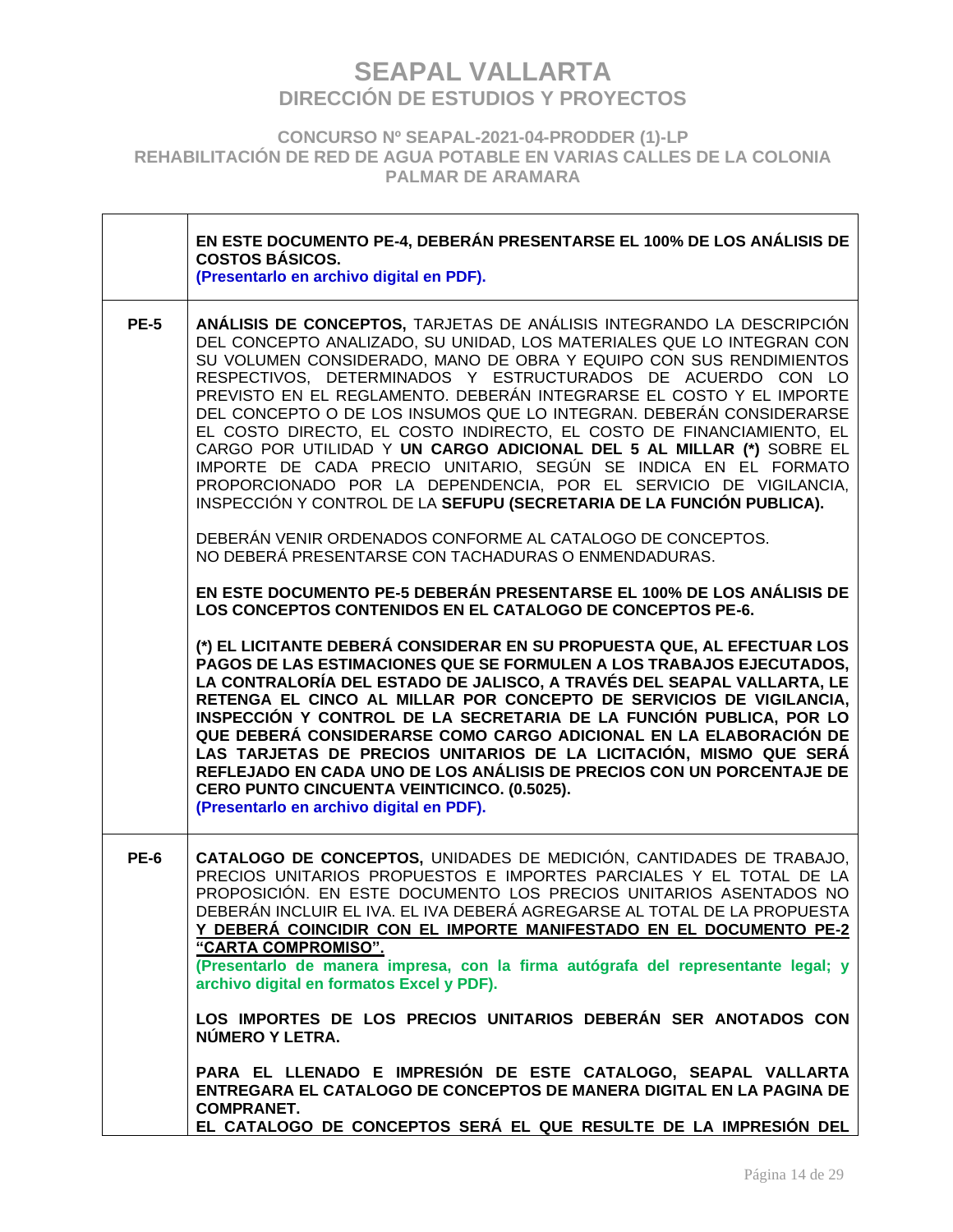### **CONCURSO Nº SEAPAL-2021-04-PRODDER (1)-LP REHABILITACIÓN DE RED DE AGUA POTABLE EN VARIAS CALLES DE LA COLONIA PALMAR DE ARAMARA**

|              | FORMATO PROPORCIONADO POR EL SEAPAL VALLARTA.                                                                                                                                                                                                                                                                                                                                                                                                                                                                                                                                                                                                                                                                                                                                                    |
|--------------|--------------------------------------------------------------------------------------------------------------------------------------------------------------------------------------------------------------------------------------------------------------------------------------------------------------------------------------------------------------------------------------------------------------------------------------------------------------------------------------------------------------------------------------------------------------------------------------------------------------------------------------------------------------------------------------------------------------------------------------------------------------------------------------------------|
| <b>PE-7</b>  | <b>EXPLOSIÓN GLOBAL DE INSUMOS</b> DE TODOS LOS CONCEPTOS CON SUS<br>VOLÚMENES TOTALES Y COSTOS CONSIDERADOS PUESTOS EN EL SITIO DE LOS<br>TRABAJOS (MATERIALES, MANO DE OBRA, MAQUINARIA Y HERRAMIENTA<br>INCLUYENDO FLETES Y VIÁTICOS CON SUS RESPECTIVOS TOTALES) SIN INCLUIR EL<br>IVA.<br>(Presentarlo en archivo digital en PDF).                                                                                                                                                                                                                                                                                                                                                                                                                                                          |
| <b>PE-8</b>  | ANÁLISIS, CALCULO E INTEGRACIÓN DE LOS COSTOS INDIRECTOS, IDENTIFICANDO<br>LOS CORRESPONDIENTES A LOS DE ADMINISTRACIÓN DE OFICINAS, DE CAMPO Y<br>LOS DE OFICINAS CENTRALES, ANALIZADO SEGÚN EL CAPITULO SEXTO, SECCIÓN III<br>DEL REGLAMENTO DE LA LEY DE OBRAS PÚBLICAS Y SERVICIOS RELACIONADOS<br>CON LAS MISMAS.<br>(Presentarlo en archivo digital en PDF).                                                                                                                                                                                                                                                                                                                                                                                                                               |
| <b>PE-9</b>  | ANÁLISIS DE LOS COSTOS DE FINANCIAMIENTO, ANALIZADO SEGÚN EL CAPITULO<br>SEXTO, SECCIÓN IV DEL REGLAMENTO DE LA LEY DE OBRAS PÚBLICAS Y SERVICIOS<br>RELACIONADOS CON LAS MISMAS, CONSIDERANDO PARA SU INTEGRACIÓN UNA<br>TASA DE INTERÉS IGUAL O MAYOR AL PORCENTAJE CPP MENSUAL QUE<br>CORRESPONDA AL ULTIMO DÍA DEL MES ANTERIOR A LA FECHA DE PRESENTACIÓN<br>DE LAS PROPUESTAS O ESPECIFICAR EN BASE A CUAL INDICADOR ESPECIFICO FIJA<br>SU TASA DE INTERÉS, DEBIENDO ANEXAR COPIA SIMPLE DE LA FUENTE DE<br>REFERENCIA; A FALTA DE PRESENTACIÓN DE ESTA REFERENCIA, LA DEPENDENCIA<br>TOMARA COMO ACEPTADA LA TASA CPP DEL ULTIMO DÍA DEL MES ANTERIOR A LA<br>PRESENTACIÓN DE LA PROPUESTA MÁS LOS PUNTOS PORCENTUALES QUE LA<br>DIFERENCIEN.<br>(Presentarlo en archivo digital en PDF). |
| <b>PE-10</b> | DETERMINACIÓN DEL CARGO POR UTILIDAD PROPUESTA POR EL LICITANTE. EL<br>CARGO POR UTILIDAD, ES LA GANANCIA QUE RECIBE EL CONTRATISTA POR LA<br>EJECUCIÓN DEL CONCEPTO DE TRABAJO, SERÁ FIJADO POR EL PROPIO<br>CONTRATISTA Y ESTARÁ REPRESENTADO POR UN PORCENTAJE SOBRE LA SUMA<br>DE LOS COSTOS DIRECTOS, INDIRECTOS Y FINANCIAMIENTO. ESTE CARGO DEBERÁ<br>CONSIDERAR LAS DEDUCCIONES CORRESPONDIENTES AL IMPUESTO SOBRE LA<br>RENTA Y LA PARTICIPACIÓN DE LOS TRABAJADORES EN LAS UTILIDADES DE LAS<br>EMPRESAS.<br>(Presentarlo en archivo digital en PDF).                                                                                                                                                                                                                                  |
| <b>PE-11</b> | ANÁLISIS, CALCULO E INTEGRACIÓN DE LOS COSTOS HORARIOS DE LA<br>MAQUINARIA Y EQUIPO DE CONSTRUCCIÓN, DEBIENDO CONSIDERAR ESTOS, PARA<br>EFECTOS DE EVALUACIÓN, CON COSTOS Y RENDIMIENTOS DE MAQUINAS Y<br><b>EQUIPOS NUEVOS.</b><br>(Presentarlo en archivo digital en PDF).                                                                                                                                                                                                                                                                                                                                                                                                                                                                                                                     |
| <b>PE-12</b> | PROGRAMA DE EROGACIONES DE LA EJECUCIÓN GENERAL DE LOS TRABAJOS,<br>CALENDARIZADO Y CUANTIFICADO SEMANALMENTE, DIVIDIDO EN PARTIDAS DE LOS<br>CONCEPTOS DE TRABAJO DEL CIEN POR CIENTO DEL MONTO DE LA PROPUESTA,                                                                                                                                                                                                                                                                                                                                                                                                                                                                                                                                                                                |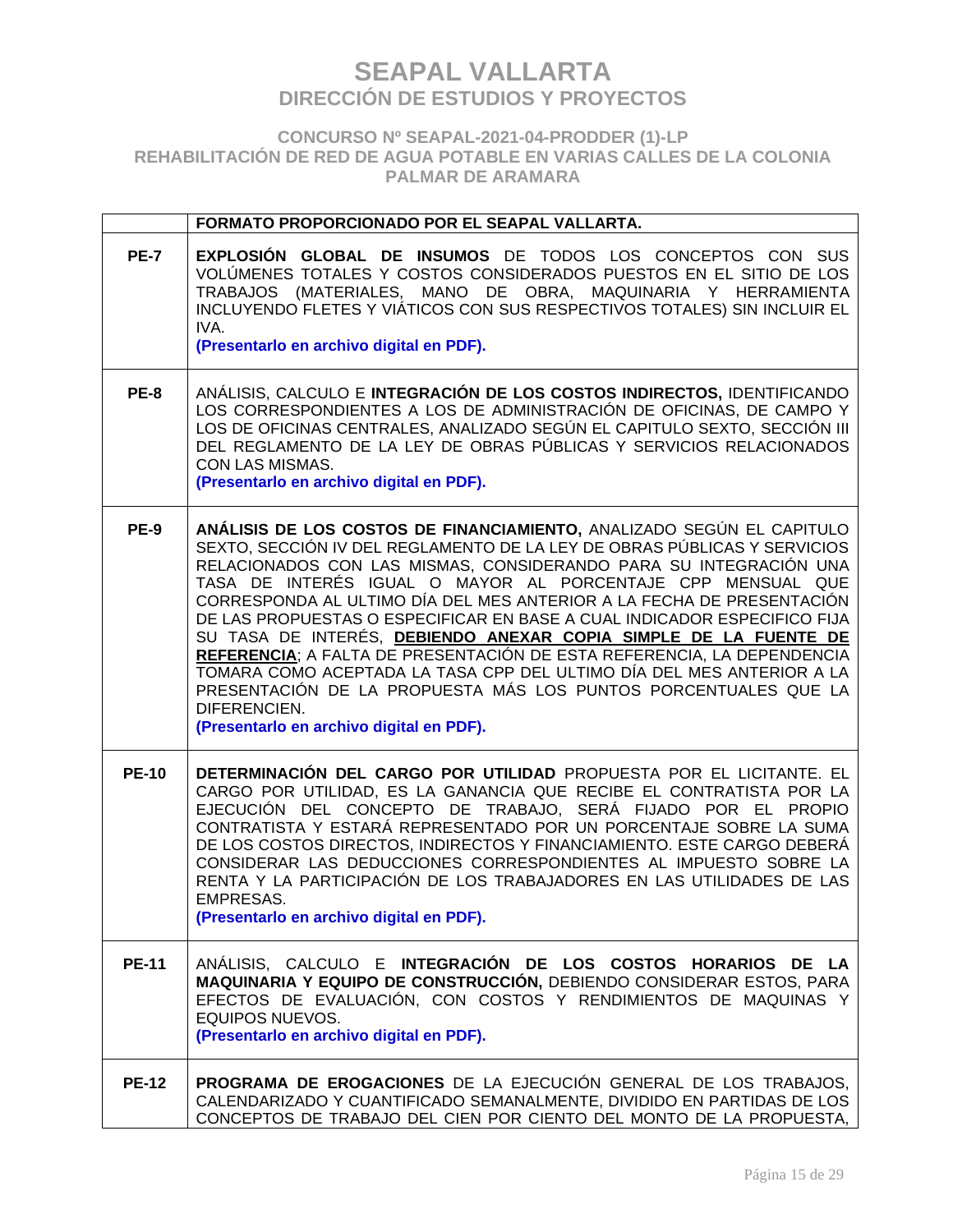### **CONCURSO Nº SEAPAL-2021-04-PRODDER (1)-LP REHABILITACIÓN DE RED DE AGUA POTABLE EN VARIAS CALLES DE LA COLONIA PALMAR DE ARAMARA**

|              | DEBIENDO EXISTIR CONGRUENCIA CON LOS OTROS PROGRAMAS PRESENTADOS.<br>(Presentarlo de manera impresa, con la firma autógrafa del representante legal; y<br>archivo digital en formatos Excel y PDF).                                                                                                     |
|--------------|---------------------------------------------------------------------------------------------------------------------------------------------------------------------------------------------------------------------------------------------------------------------------------------------------------|
| <b>PE-13</b> | <b>PROGRAMA DE EROGACIONES CALENDARIZADAS Y CUANTIFICADAS</b><br>EN<br>CATEGORÍAS DE UTILIZACIÓN SEMANAL DE LA MANO DE OBRA.<br>(Presentarlo en archivo digital en PDF).                                                                                                                                |
| <b>PE-14</b> | <b>PROGRAMA DE EROGACIONES</b> CALENDARIZADAS Y CUANTIFICADAS EN TIPOS DE<br>MAQUINARIA DE UTILIZACIÓN SEMANAL DE LA MAQUINARIA Y EQUIPO DE<br><b>CONSTRUCCIÓN, IDENTIFICANDO SU TIPO Y CARACTERÍSTICAS.</b><br>(Presentarlo en archivo digital en PDF).                                                |
| <b>PE-15</b> | <b>PROGRAMA DE EROGACIONES</b> CALENDARIZADAS Y CUANTIFICADAS EN PARTIDAS<br>DE UTILIZACIÓN SEMANAL DE TODOS LOS MATERIALES Y DE LOS EQUIPOS DE<br>INSTALACIÓN PERMANENTE.<br>(Presentarlo en archivo digital en PDF).                                                                                  |
| <b>PE-16</b> | DE.<br><b>EROGACIONES</b> CALENDARIZADAS Y CUANTIFICADAS EN<br>PROGRAMA<br>CATEGORÍAS DE UTILIZACIÓN SEMANAL DEL PERSONAL PROFESIONAL TÉCNICO,<br>ADMINISTRATIVO Y DE SERVICIO, ENCARGADO DE LA DIRECCIÓN, SUPERVISIÓN Y<br>ADMINISTRACIÓN DE LOS TRABAJOS.<br>(Presentarlo en archivo digital en PDF). |

### **NOTA:**

EN EL ACTO DE PRESENTACIÓN DE PROPUESTAS Y APERTURA DE LOS DOCUMENTOS QUE INTEGRAN LA **PROPUESTA ECONÓMICA,** SERÁ FIRMADO EL DOCUMENTO NUMERO **PE-6 "CATALOGO DE CONCEPTOS", DE CONFORMIDAD CON EL ARTÍCULO 37, FRACCIÓN II, DE LA LEY DE OBRAS PÚBLICAS Y SERVICIOS RELACIONADOS CON LAS MISMAS, QUE DICE:**

> II. DE ENTRE LOS LICITANTES QUE HAYAN ASISTIDO, ÉSTOS ELEGIRÁN A UNO QUE EN FORMA CONJUNTA CON EL SERVIDOR PÚBLICO QUE LA DEPENDENCIA O ENTIDAD DESIGNE, RUBRICARAN LAS PARTES DE LAS PROPOSICIONES QUE PREVIAMENTE HAYA DETERMINADO LA CONVOCANTE EN LA CONVOCATORIA DE LA LICITACIÓN, LAS QUE PARA ESTOS EFECTOS CONSTARAN DOCUMENTALMENTE.

### **7. PRESENTACIÓN Y APERTURA DE PROPUESTAS:**

EL ACTO DE PRESENTACIÓN Y APERTURA DE PROPOSICIONES SE LLEVARÁ A CABO EN UNA SOLA ETAPA, EN EL LUGAR, DÍA Y HORA INDICADOS EN EL CAPÍTULO II DE ESTAS BASES DE LICITACIÓN. EL SEAPAL PRESIDIRÁ EL ACTO POR CONDUCTO DEL SERVIDOR PÚBLICO DESIGNADO AL EFECTO Y PODRÁN ASISTIR A LOS MISMOS, ADEMÁS DE LOS LICITANTES O SUS REPRESENTANTES LEGALES, LOS REPRESENTANTES DE LA CONAGUA Y DE LAS DEPENDENCIAS FEDERALES, ESTATALES Y MUNICIPALES RELACIONADAS CON EL PROYECTO.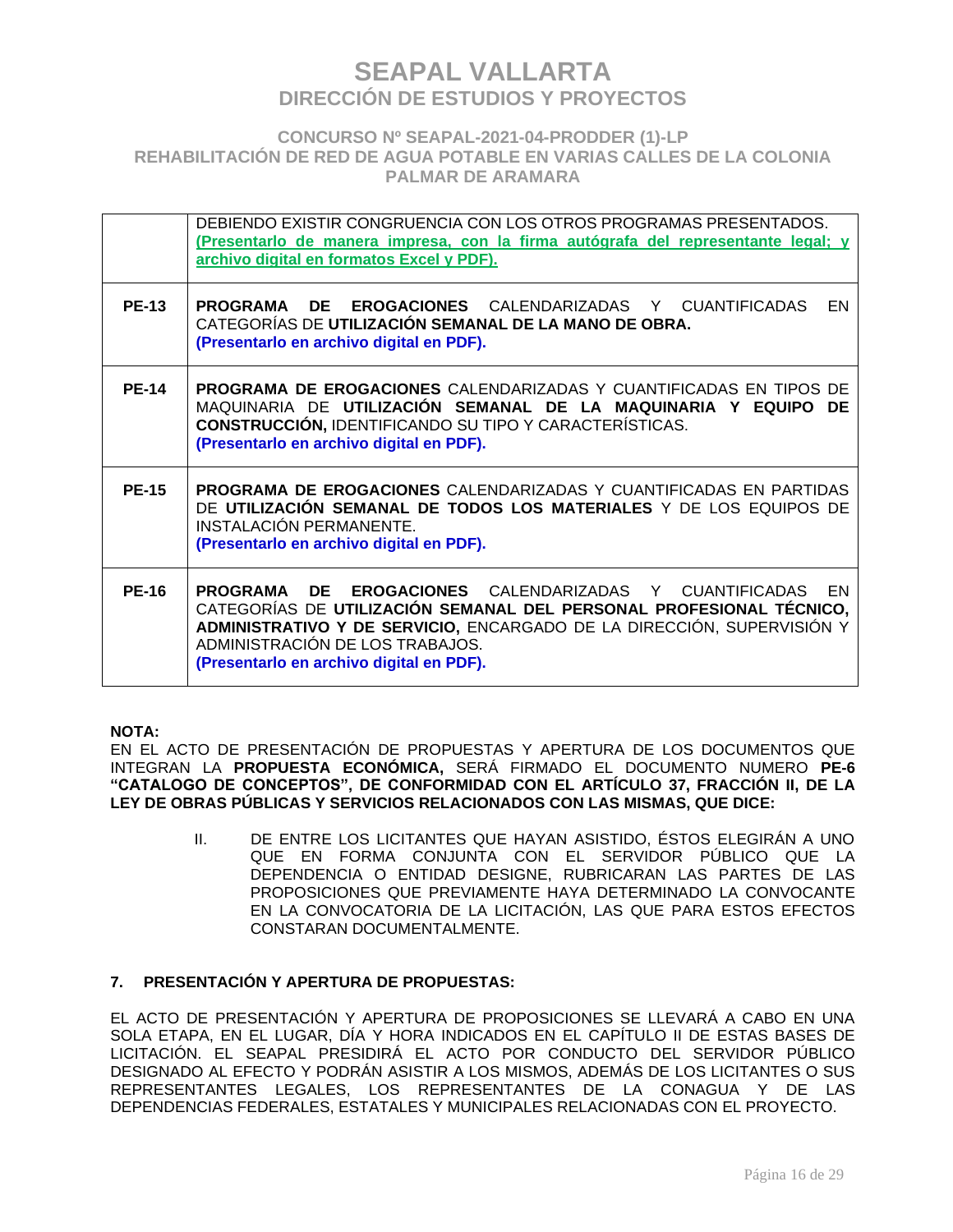### **CONCURSO Nº SEAPAL-2021-04-PRODDER (1)-LP REHABILITACIÓN DE RED DE AGUA POTABLE EN VARIAS CALLES DE LA COLONIA PALMAR DE ARAMARA**

AQUELLA PERSONA QUE COMPAREZCA ÚNICAMENTE PARA EFECTOS DE PRESENTAR LA PROPOSICIÓN DE UN LICITANTE, SÓLO TENDRÁ INTERVENCIÓN PARA ENTREGAR LAS PROPOSICIONES CORRESPONDIENTES, Y PODRÁ PERMANECER DURANTE EL DESARROLLO DEL ACTO EN CARÁCTER DE OYENTE.

EL REPRESENTANTE DEL SEAPAL EN EL ACTO DE PRESENTACIÓN Y APERTURA DE PROPOSICIONES LEERÁ EN VOZ ALTA LOS NOMBRES DE LOS LICITANTES QUE PARTICIPEN Y PROCEDERÁ A LA RECEPCIÓN DE CADA PROPOSICIÓN EN EL ORDEN EN QUE SE HUBIEREN REGISTRADO AL EVENTO.

EN EL ACTO DE PRESENTACIÓN Y APERTURA SE REVISARÁ EN FORMA CUANTITATIVA QUE CADA PROPOSICIÓN CONTENGA TODOS LOS DOCUMENTOS SOLICITADOS EN LAS BASES DE LICITACIÓN Y SE DESECHARÁN LAS QUE HUBIEREN OMITIDO ALGÚN DOCUMENTO SOLICITADO EN DICHAS BASES.

EL FUNCIONARIO QUE PRESIDA EL ACTO DARÁ LECTURA ÚNICAMENTE AL IMPORTE DE CADA UNA DE LAS PROPOSICIONES.

SE LEVANTARÁ UN ACTA QUE SERVIRÁ DE CONSTANCIA DE LA CELEBRACIÓN DEL ACTO DE PRESENTACIÓN Y APERTURA DE LAS PROPOSICIONES, EN LA QUE SE HARÁ CONSTAR LAS PROPOSICIONES QUE FUERON ACEPTADAS PARA SU POSTERIOR EVALUACIÓN DETALLADA POR CADA UNO DE LOS LICITANTES. DE IGUAL FORMA SE REGISTRARÁ LAS PROPOSICIONES QUE HUBIEREN SIDO RECHAZADAS Y LAS CAUSAS QUE LO MOTIVARON. ADEMÁS, SE INDICARÁ LA FECHA, HORA Y LUGAR DONDE SE DARÁ A CONOCER EL FALLO CORRESPONDIENTE. UNA VEZ FIRMADA ESTA ACTA SE ENTREGARÁ UNA COPIA A CADA UNO DE LOS LICITANTES, PARA EFECTOS DE NOTIFICACIÓN; LO ANTERIOR, EN EL ENTENDIDO QUE LA FALTA DE FIRMA DE ALGÚN LICITANTE NO INVALIDARÁ SU CONTENIDO Y EFECTOS.

NO SE RECIBIRÁN PROPOSICIONES DESPUÉS DE LA FECHA Y HORA FIJADAS PARA EL ACTO DE PRESENTACIÓN Y APERTURA DE PROPOSICIONES.

SE VERIFICARÁ QUE EL LICITANTE PRESENTE LA CARTA DE ACEPTACIÓN DE HABER CUMPLIDO LA ACREDITACIÓN CON LOS DOCUMENTOS DE REVISIÓN PREVIA SOLICITADOS EN EL CAPITULO III, NUMERAL 5 DE ESTAS BASES DE LICITACIÓN CON LO CUAL EL LICITANTE ACREDITA SU EXPERIENCIA Y CAPACIDAD LEGAL (DOCUMENTOS RP-1 AL RP12).

SE VERIFICARÁ QUE EL SOBRE QUE CONTENGA LA PROPUESTA SEÑALADA EN EL NUMERAL 6 DEL CAPÍTULO III DE ESTAS BASES DE LICITACIÓN SE ENCUENTRE DEBIDAMENTE CERRADO EN FORMA INVIOLABLE Y QUE ESTÉ ROTULADO CON EL NÚMERO DE CONCURSO Y NOMBRE DE LA EMPRESA PARTICIPANTE. LA DOCUMENTACIÓN QUE DEBERÁ DE ENTREGAR EL LICITANTE SON LOS CORRESPONDIENTES AL SOBRE 1 CONTENIENDO LA PROPUESTA TÉCNICA, DOCUMENTOS PT-1 AL PT-14 Y AL SOBRE 2 CONTENIENDO LA PROPUESTA ECONÓMICA, DOCUMENTOS PE-1 AL PE-16.

### **CAPÍTULO IV EVALUACIÓN DE LAS PROPOSICIONES**

CON BASE EN LOS RESULTADOS DE LAS EVALUACIONES DE LAS PROPOSICIONES REALIZADAS DE CONFORMIDAD A ESTE CAPÍTULO, EL SEAPAL ELABORARÁ UN DICTAMEN A FIN DE FUNDAMENTAR LA EMISIÓN DEL FALLO DE ESTA LICITACIÓN. EL SEAPAL ADJUDICARÁ EL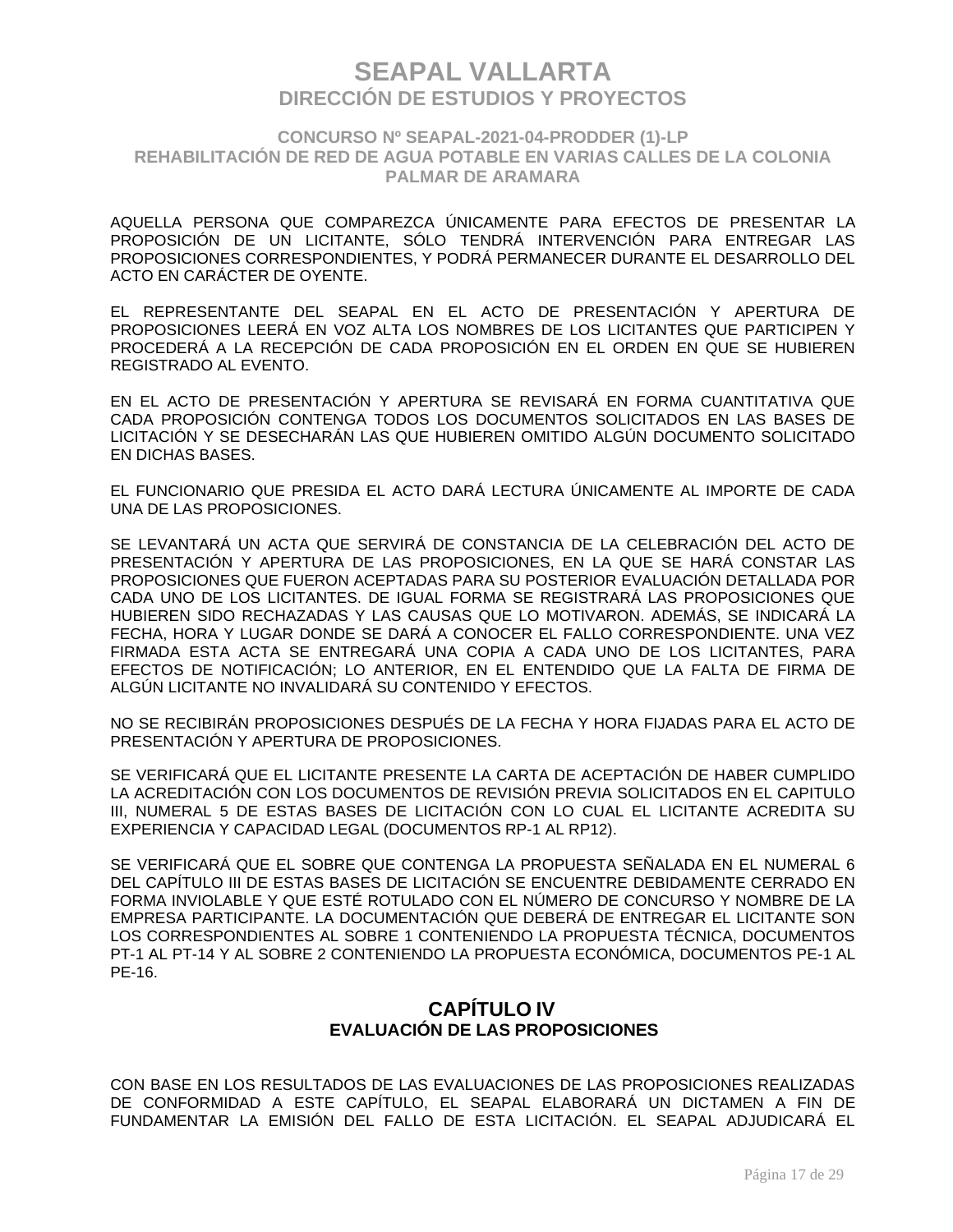### **CONCURSO Nº SEAPAL-2021-04-PRODDER (1)-LP REHABILITACIÓN DE RED DE AGUA POTABLE EN VARIAS CALLES DE LA COLONIA PALMAR DE ARAMARA**

CONTRATO DE OBRA, AL LICITANTE QUE CUMPLA CON LOS REQUISITOS ECONÓMICOS, LEGALES Y TÉCNICOS SEÑALADOS EN LAS PRESENTES BASES DE LICITACIÓN QUE SE EXPRESAN PARA DETERMINAR LA PROPOSICIÓN SOLVENTE.

HABIENDO PROCEDIDO LA APERTURA DE LAS PROPOSICIONES Y QUEDANDO BAJO CUSTODIA DEL SEAPAL LA DOCUMENTACIÓN CORRESPONDIENTE A TODAS LAS PROPOSICIONES DE LOS LICITANTES, EL SEAPAL PROCEDERÁ A SU EVALUACIÓN DETALLADA, POR LO QUE NINGUNO DE LOS PARTICIPANTES PODRÁ TENER ACCESO A TALES DOCUMENTOS NI A LA INFORMACIÓN CONTENIDA EN LOS MISMOS.

CON LA FINALIDAD DE FACILITAR EL ANÁLISIS, EVALUACIÓN Y COMPARACIÓN DE PROPOSICIONES, Y CON FUNDAMENTO EN EL ARTÍCULO 38 DE LA LOPSRM, EL SEAPAL PODRÁ SOLICITAR A LOS LICITANTES QUE ACLAREN ALGUNA(S) PARTE(S) DE SU(S) PROPOSICIONES. LA SOLICITUD DE ACLARACIONES Y LAS RESPUESTAS CORRESPONDIENTES SE HARÁN POR ESCRITO Y NO SE PEDIRÁN, OFRECERÁN, NI PERMITIRÁN CAMBIOS EN EL PRECIO, NI EN LOS ASPECTOS SUSTANCIALES DE LAS PROPOSICIONES.

EL CONTRATO DE OBRA SERÁ OTORGADO AL LICITANTE, CUYO RESULTADO DE LA EVALUACIÓN CUMPLAN CON TODOS Y CADA UNO DE LOS REQUISITOS ECONÓMICOS, LEGALES Y TÉCNICOS SEÑALADOS EN LAS PRESENTES BASES DE LICITACIÓN.

LA PROPOSICIÓN QUE INCUMPLA CON ALGUNO DE LOS REQUISITOS SEÑALADOS A CONTINUACIÓN SERÁ DETERMINADA COMO NO SOLVENTE Y EN CONSECUENCIA SERÁ DESECHADA.

EN LA APLICACIÓN DE ESTOS CRITERIOS, NO SE CONTEMPLARÁN EVALUACIONES POR PUNTOS O PORCENTAJES.

### **I. EVALUACIÓN TÉCNICA:**

I.1. SE VERIFICARA QUE EL DOCUMENTO PT-2 CONTENGA LA **DESCRIPCIÓN DE LA PLANEACIÓN INTEGRAL** DEL LICITANTE PARA REALIZAR LOS TRABAJOS, INCLUYENDO EL PROCEDIMIENTO CONSTRUCTIVO DE EJECUCIÓN DE LOS TRABAJOS **SE DEBERÁN ANEXAR LAS ESPECIFICACIONES PROPORCIONADAS POR SEAPAL DEBIDAMENTE FIRMADAS POR EL REPRESENTANTE LEGAL, CARTA GARANTÍA DEL PRODUCTO Y CARTA SOLIDARIA DEL FABRICANTE DONDE SE MENCIONE QUE SE COMPROMETE A ENTREGAR LOS MATERIALES EN TIEMPO Y FORMA ASÍ COMO LAS ESPECIFICACIONES TÉCNICAS PARTICULARES DE LOS MATERIALES A UTILIZAR, FOLLETOS DESCRIPTIVOS, TRÍPTICOS Y EN GENERAL TODA LA INFORMACIÓN RELATIVA DE LOS SUMINISTROS, CLAROS Y DETALLADOS.**

ASIMISMO, SE VERIFICARÁ QUE LA PROPUESTA SEA VIABLE CON LAS CONDICIONES DE OPERACIÓN DE LAS INSTALACIONES EXISTENTES, ADEMÁS QUE EL PROCEDIMIENTO CONSTRUCTIVO PROPUESTO SEA ACORDE. TAMBIÉN SE VERIFICARÁ QUE LOS LICITANTES CUENTEN CON EL EQUIPO ADECUADO, SUFICIENTE Y NECESARIO, SEA O NO PROPIO, PARA DESARROLLAR LOS TRABAJOS QUE SE CONVOCAN, QUE LA PLANEACIÓN INTEGRAL PROPUESTA POR EL LICITANTE PARA EL DESARROLLO Y ORGANIZACIÓN DE LOS TRABAJOS, SEA CONGRUENTE CON LAS CARACTERÍSTICAS, COMPLEJIDAD Y MAGNITUD DE LOS MISMOS Y QUE EL PROCEDIMIENTO CONSTRUCTIVO DESCRITO SEA ACEPTABLE PORQUE DEMUESTRA QUE EL LICITANTE CONOCE LOS TRABAJOS A REALIZAR Y QUE TIENE LA CAPACIDAD Y LA EXPERIENCIA PARA EJECUTARLOS SATISFACTORIAMENTE Y QUE DICHO PROCEDIMIENTO SEA ACORDE CON EL PROGRAMA DE EJECUCIÓN CONSIDERADO EN SU PROPUESTA.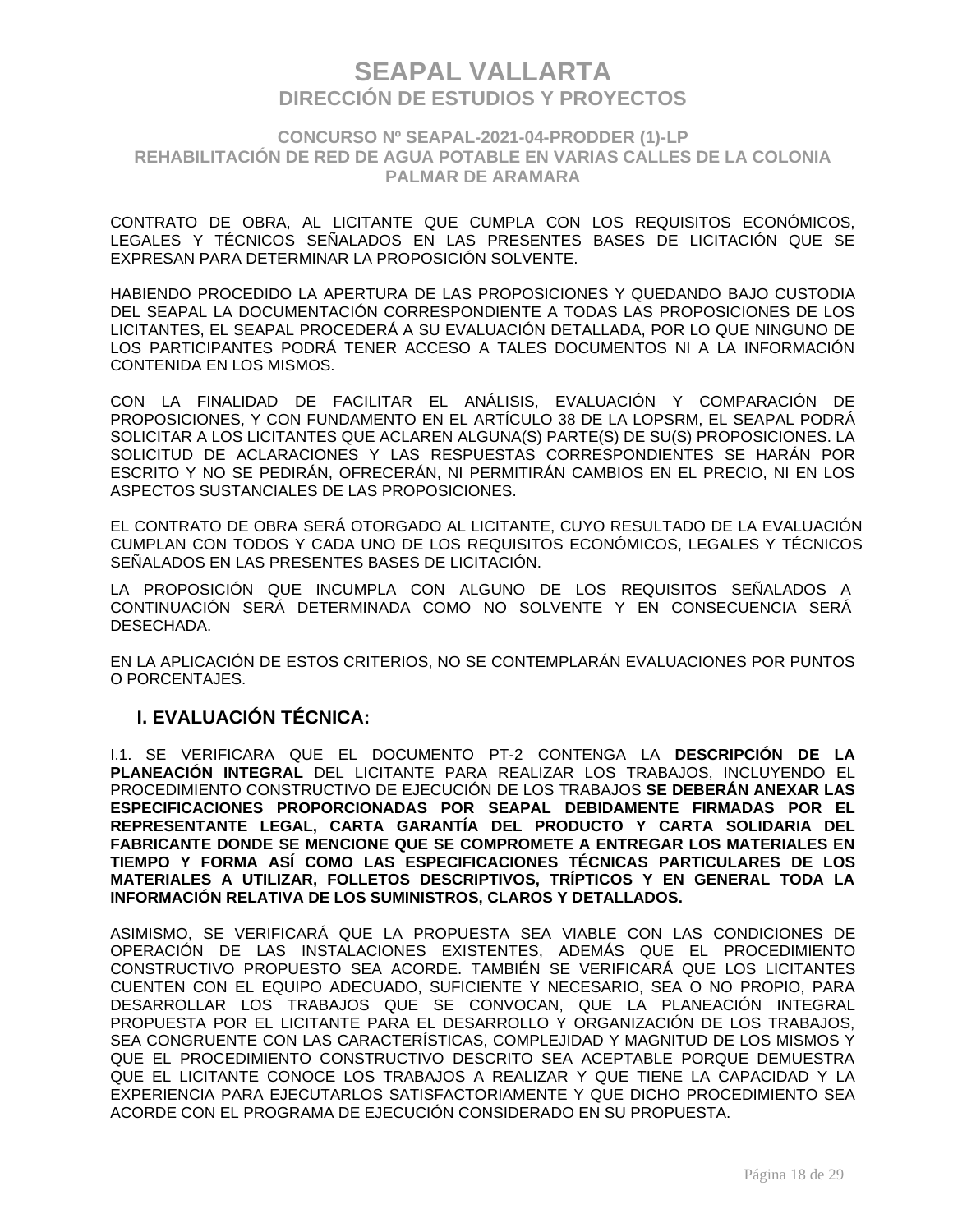### **CONCURSO Nº SEAPAL-2021-04-PRODDER (1)-LP REHABILITACIÓN DE RED DE AGUA POTABLE EN VARIAS CALLES DE LA COLONIA PALMAR DE ARAMARA**

I.2. SE VERIFICARÁ QUE EL DOCUMENTO PT-3 CUMPLA CON DEMOSTRAR QUE LA MAQUINARIA Y EL EQUIPO DE CONSTRUCCIÓN SEAN LOS ADECUADOS, NECESARIOS Y SUFICIENTES PARA EJECUTAR LOS TRABAJOS OBJETO DE LA LICITACIÓN Y QUE LOS DATOS COINCIDAN CON EL LISTADO DE MAQUINARIA Y EQUIPO PRESENTADO POR EL LICITANTE, ASÍ COMO DEMOSTRAR QUE LAS CARACTERÍSTICAS Y CAPACIDAD DE LA MAQUINARIA Y EQUIPO DE CONSTRUCCIÓN CONSIDERADAS POR EL LICITANTE, SEAN LAS ADECUADAS PARA DESARROLLAR EL TRABAJO EN LAS CONDICIONES PARTICULARES DONDE DEBERÁ EJECUTARSE Y QUE SEAN CONGRUENTES CON EL PROCEDIMIENTO DE CONSTRUCCIÓN PROPUESTO POR EL CONTRATISTA EN EL DOCUMENTO PT-2.

I.3. SE VERIFICARÁ QUE EL DOCUMENTO PT-6 SEA CONGRUENTE CON EL DOCUMENTO PE-6 DE LA PROPUESTA ECONÓMICA. TAMBIÉN SE VERIFICARÁ QUE CONSIDERE LA TOTALIDAD DE PARTIDAS SOLICITADAS Y QUE SE AJUSTE A LOS TIEMPOS PREVISTOS DE EJECUCIÓN DE LA OBRA DENTRO DEL PRESENTE EJERCICIO FISCAL. QUE EL PROGRAMA CALENDARIZADO DE EJECUCIÓN DE LOS TRABAJOS CORRESPONDA AL PLAZO ESTABLECIDO POR EL SEAPAL VALLARTA. QUE LOS PROGRAMAS CALENDARIZADOS DE SUMINISTROS Y UTILIZACIÓN DOCUMENTOS PT-7, PT-8, PT-9, PT-10, SEAN CONGRUENTES CON EL PROGRAMA CALENDARIZADO DE EJECUCIÓN GENERAL DE LOS TRABAJOS DOCUMENTO PT-6. ADEMÁS, SE VERIFICARÁ QUE LAS CARACTERÍSTICAS, ESPECIFICACIONES Y CALIDAD DE LOS MATERIALES Y EQUIPOS DE INSTALACIÓN PERMANENTE, SEAN LAS REQUERIDAS EN LAS NORMAS DE CALIDAD Y ESPECIFICACIONES GENERALES Y PARTICULARES DE CONSTRUCCIÓN ESTABLECIDA EN LAS BASES SEÑALADAS EN EL DOCUMENTO PT-2.

## **II. EVALUACIÓN ECONÓMICA, SE VERIFICARÁ LO SIGUIENTE:**

II.1. QUE LOS MONTOS PROPUESTOS EN EL DOCUMENTO PE-2 SEAN CONGRUENTES CON LOS PROPUESTOS EN EL DOCUMENTO PE-6.

II.2. QUE LOS RECURSOS PROPUESTOS POR EL LICITANTE EN EL DOCUMENTO PE-6 SEAN LOS NECESARIOS PARA EJECUTAR SATISFACTORIAMENTE, CONFORME A LOS PROGRAMAS DE EJECUCIÓN DENOMINADOS DOCUMENTOS PE-12 AL PE-16.

II.3. QUE EL ANÁLISIS, CÁLCULO E INTEGRACIÓN DE LOS PRECIOS DOCUMENTO PE-5, SEAN ACORDES CON LAS CONDICIONES DE COSTOS VIGENTES EN LA ZONA O REGIÓN DONDE SE EJECUTEN LOS TRABAJOS.

II.4. QUE EL "ANÁLISIS DE LOS COSTOS DE FINANCIAMIENTO" DOCUMENTO **PE-9** CONSIDERE EL PAGO POR ANTICIPO, ESTIMACIONES Y/O LA TASA DE INTERÉS ESPECIFICADA.

II.5. QUE EL "CATALOGO DE CONCEPTOS", DOCUMENTO **PE-6** CONTENGA EL PRECIO UNITARIO CON NÚMERO Y CON LETRA.

II.6. QUE EL LICITANTE EN SU PROPUESTA ECONÓMICA DOCUMENTOS PE-2, PE-6, PE-12 AL PE-16, NO ESTABLEZCA OBLIGACIONES A CARGO DE LOS GOBIERNOS FEDERAL O ESTATAL O CUALQUIERA DE SUS DEPENDENCIAS O ENTIDADES, DISTINTAS A LAS ESTABLECIDAS EN LAS BASES DE LICITACIÓN O CONTRATO.

II.7. QUE NO EXISTAN INCONSISTENCIAS EN EL LLENADO DE LOS DOCUMENTOS PE-2, PE-6, PE-12 AL PE-16 QUE NO PERMITAN EVALUAR CLARAMENTE LOS VALORES ESTABLECIDOS POR EL LICITANTE.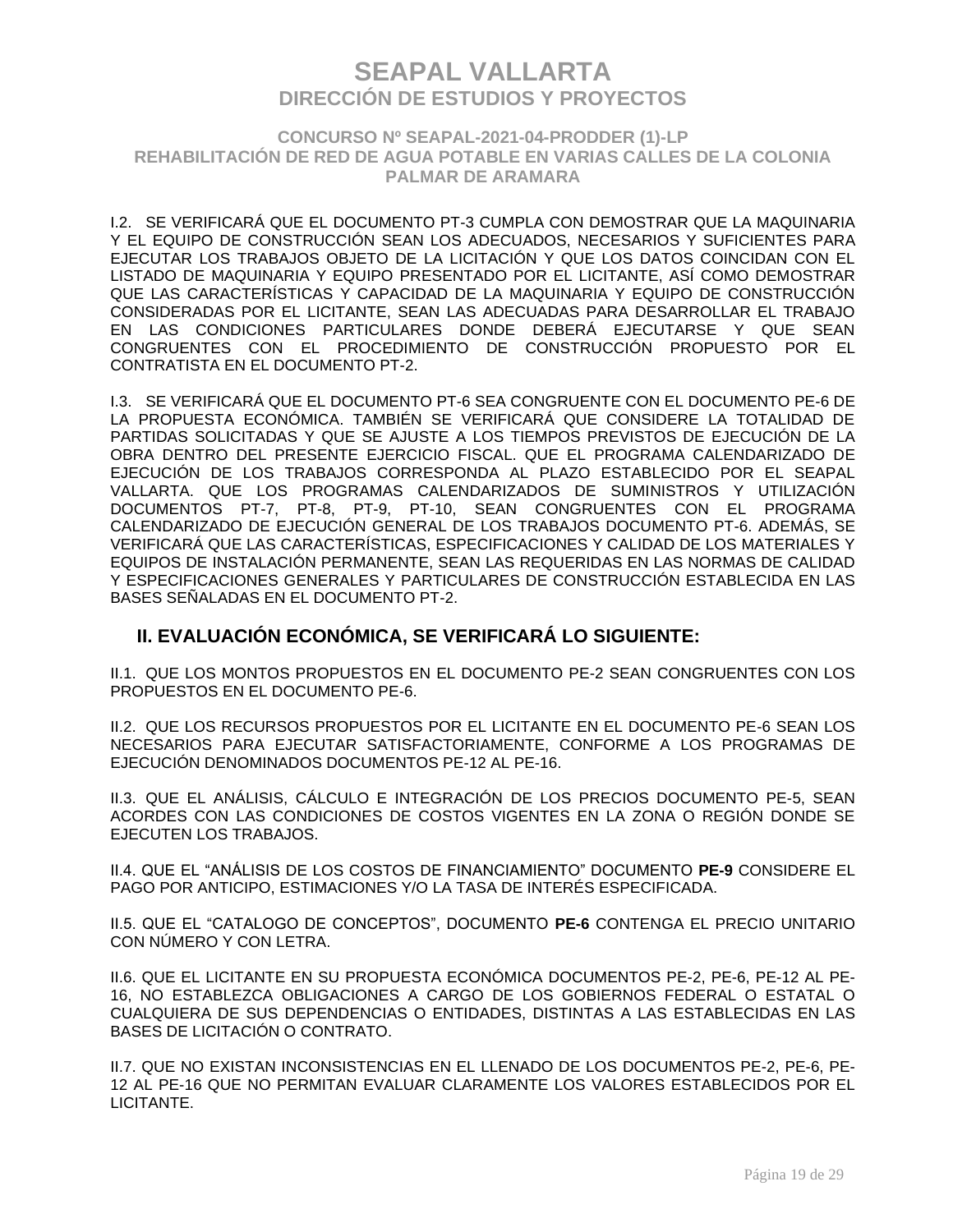### **CONCURSO Nº SEAPAL-2021-04-PRODDER (1)-LP REHABILITACIÓN DE RED DE AGUA POTABLE EN VARIAS CALLES DE LA COLONIA PALMAR DE ARAMARA**

II.8. QUE EL LICITANTE HAYA PROPORCIONADO UNO O VARIOS DOCUMENTOS CUYO CONTENIDO SEA DIFERENTE DEL PROPUESTO POR EL SEAPAL VALLARTA EN LAS BASES DE LICITACIÓN.

#### II.9. DEL DOCUMENTO PE-6:

A). QUE EN TODOS Y CADA UNO DE LOS CONCEPTOS QUE LO INTEGRAN SE ESTABLEZCA EL IMPORTE DEL PRECIO UNITARIO.

B). QUE LOS IMPORTES DE LOS PRECIOS UNITARIOS SEAN ANOTADOS CON NUMERO Y LETRA.

C). QUE LAS OPERACIONES ARITMÉTICAS SE HAYAN EJECUTADO CORRECTAMENTE.

II.10. QUE EL ANÁLISIS, CÁLCULO E INTEGRACIÓN DE LOS PRECIOS UNITARIOS DEL DOCUMENTO PE-5, SE HAYA REALIZADO DE ACUERDO CON LO ESTABLECIDO EN EL REGLAMENTO, REVISÁNDOSE LO SIGUIENTE:

A). QUE LOS ANÁLISIS DE LOS PRECIOS UNITARIOS ESTÉN ESTRUCTURADOS CON COSTOS DIRECTOS, INDIRECTOS, FINANCIAMIENTO, UTILIDAD Y CARGOS ADICIONALES.

B). QUE LOS COSTOS DIRECTOS SE INTEGREN CON LOS CORRESPONDIENTES A MATERIALES, MANO DE OBRA, MAQUINARIA Y EQUIPO DE CONSTRUCCIÓN.

C). QUE LOS PRECIOS BÁSICOS DE ADQUISICIÓN DE LOS MATERIALES CONSIDERADOS EN LOS ANÁLISIS CORRESPONDIENTES, SE ENCUENTREN DENTRO DE LOS PARÁMETROS DE PRECIOS VIGENTES EN EL MERCADO.

D). QUE LOS COSTOS BÁSICOS DE LA MANO DE OBRA SE HAYA OBTENIDO APLICANDO LOS FACTORES DE SALARIO REAL A LOS SUELDOS Y SALARIOS DE LOS TÉCNICOS Y TRABAJADORES, CONFORME A LO PREVISTO EN EL REGLAMENTO.

E). QUE EL CARGO POR EL USO DE HERRAMIENTA MENOR, SE ENCUENTRE INCLUIDO.

F). QUE LOS COSTOS HORARIOS POR UTILIZACIÓN DE MAQUINARIA Y EQUIPO DE CONSTRUCCIÓN SE HAYA DETERMINADO POR HORA EFECTIVA DE TRABAJO, DEBIENDO ANALIZARSE PARA CADA MÁQUINA O EQUIPO, INCLUYENDO, CUANDO SEA EL CASO, LOS ACCESORIOS QUE TENGA INTEGRADOS.

II.11. SE VERIFICARÁ EN EL DOCUMENTO PE-4 QUE LOS ANÁLISIS DE COSTOS DIRECTOS SE HAYAN ESTRUCTURADO Y DETERMINADO DE ACUERDO CON LO PREVISTO EN EL REGLAMENTO DEBIENDO CONSIDERAR:

A). QUE LOS COSTOS DE LOS MATERIALES CONSIDERADOS POR EL LICITANTE, SEAN CONGRUENTES CON LA RELACIÓN DE LOS COSTOS BÁSICOS Y CON LAS NORMAS DE CALIDAD ESPECIFICADAS EN LAS BASES DE LA LICITACIÓN.

B). QUE LOS COSTOS DE LA MANO DE OBRA CONSIDERADOS POR EL LICITANTE, SEAN CONGRUENTES CON EL TABULADOR DE LOS SALARIOS Y CON LOS COSTOS REALES QUE PREVALEZCAN EN LA ZONA DONDE SE EJECUTARAN LOS TRABAJOS.

C). QUE LOS COSTOS HORARIOS DE LA MAQUINARIA Y EQUIPO DE CONSTRUCCIÓN SE HAYAN DETERMINADO CON BASE EN EL PRECIO Y RENDIMIENTOS DE ESTOS CONSIDERADOS COMO NUEVOS, PARA LO CUAL SE TOMARAN COMO MÁXIMOS LOS RENDIMIENTOS QUE DETERMINEN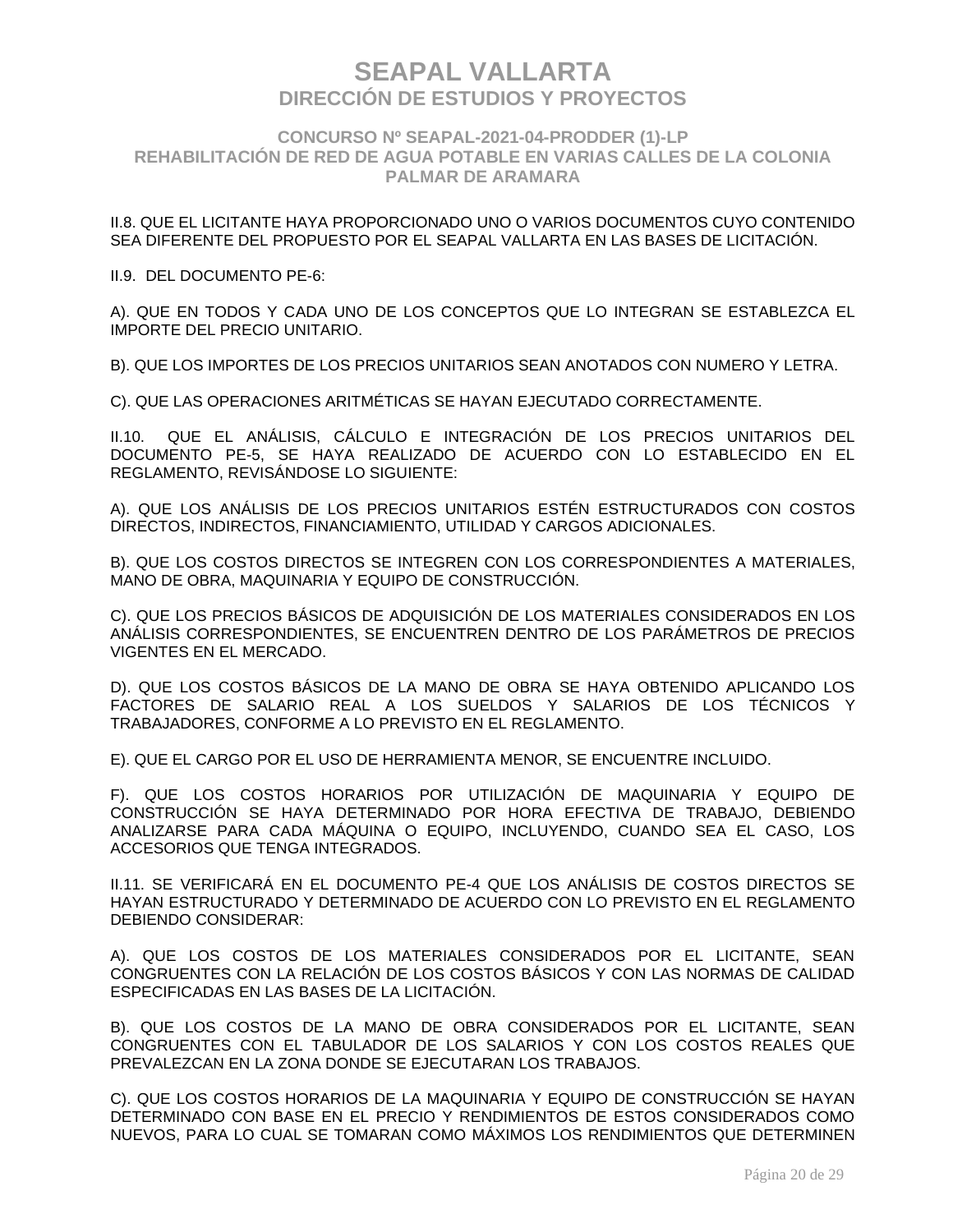### **CONCURSO Nº SEAPAL-2021-04-PRODDER (1)-LP REHABILITACIÓN DE RED DE AGUA POTABLE EN VARIAS CALLES DE LA COLONIA PALMAR DE ARAMARA**

LOS MANUALES DE LOS FABRICANTES RESPECTIVOS, ASÍ COMO LAS CARACTERÍSTICAS AMBIENTALES DE LA ZONA DONDE VAYAN A REALIZARSE LOS TRABAJOS.

II.12. SE VERIFICARÁ EN EL DOCUMENTO PE-8, QUE LOS ANÁLISIS DE COSTOS INDIRECTOS SE HAYAN ESTRUCTURADO Y DETERMINADO DE ACUERDO CON LO PREVISTO EN EL REGLAMENTO, DEBIENDO CONSIDERAR:

A). QUE EL ANÁLISIS SE HAYA VALORIZADO Y DESGLOSADO POR CONCEPTOS CON SU IMPORTE CORRESPONDIENTE, ANOTANDO EL MONTO TOTAL Y SU EQUIVALENTE PORCENTUAL SOBRE EL MONTO DEL COSTO DIRECTO.

B). QUE PARA EL ANÁLISIS DE LOS COSTOS INDIRECTOS SE HAYAN CONSIDERADO ADECUADAMENTE LOS CORRESPONDIENTES A LAS OFICINAS CENTRALES DEL LICITANTE, LOS QUE CORRESPONDERÁN ÚNICAMENTE LOS NECESARIOS PARA DAR APOYO TÉCNICO Y ADMINISTRATIVO A LA SUPERINTENDENCIA DEL CONTRATISTA ENCARGADO DIRECTAMENTE DE LOS TRABAJOS Y LOS DE CAMPO NECESARIOS PARA LA DIRECCIÓN, SUPERVISIÓN Y ADMINISTRACIÓN DE LA OBRA.

C). QUE NO HAYA INCLUIDO ALGÚN CARGO QUE, POR SUS CARACTERÍSTICAS O CONFORME A LAS BASES DE LA LICITACIÓN, SU PAGO DEBA EFECTUARSE APLICANDO UN PRECIO UNITARIO ESPECÍFICO.

II.13. SE VERIFICARÁ EN EL DOCUMENTO PE-9, QUE EN EL ANÁLISIS Y CÁLCULO DEL COSTO FINANCIERO SE HAYA ESTRUCTURADO Y DETERMINADO CONSIDERANDO LO SIGUIENTE:

A). QUE LOS INGRESOS POR CONCEPTO DEL O LOS ANTICIPOS QUE LE SERÁN OTORGADOS AL CONTRATISTA, DURANTE EL EJERCICIO DEL CONTRATO Y DEL PAGO DE LAS ESTIMACIONES, CONSIDEREN LA PERIODICIDAD Y SU PLAZO DE TRAMITE Y PAGO; DEDUCIENDO DEL MONTO DE LAS ESTIMACIONES LA AMORTIZACIÓN DE LOS ANTICIPOS.

B). QUE EL COSTO DEL FINANCIAMIENTO ESTE REPRESENTADO POR UN PORCENTAJE DE LA SUMA DE LOS COSTOS DIRECTOS E INDIRECTOS.

C). QUE LA TASA DE INTERÉS APLICABLE ESTE DEFINIDA CON BASE EN UN INDICADOR ECONÓMICO ESPECÍFICO.

D). QUE EL COSTO POR FINANCIAMIENTO SEA CONGRUENTE CON EL PROGRAMA DE EJECUCIÓN VALORIZADO CON MONTOS SEMANALES.

E). QUE LA MECÁNICA PARA EL ANÁLISIS Y CÁLCULO DEL COSTO POR FINANCIAMIENTO EMPLEADA POR EL LICITANTE SEA CONGRUENTE CON LO QUE SE ESTABLEZCA EN LA BASES DE LA LICITACIÓN.

II.14. SE VERIFICARÁ EN EL DOCUMENTO PE-10, QUE EL CÁLCULO E INTEGRACIÓN DEL CARGO POR UTILIDAD, SE HAYA ESTRUCTURADO Y DETERMINADO CONSIDERANDO QUE, DENTRO DE SU MONTO, QUEDEN INCLUIDAS LA GANANCIA QUE EL CONTRATISTA ESTIMA QUE DEBE PERCIBIR POR LA EJECUCIÓN DE LOS TRABAJOS, ASÍ COMO LAS DEDUCCIONES E IMPUESTOS CORRESPONDIENTES, NO SIENDO NECESARIO SU DESGLOSE.

II.15. SE VERIFICARÁ QUE EL IMPORTE TOTAL DE LA PROPUESTA DOCUMENTO PE-2 Y PE-6 SEAN CONGRUENTES CON LOS DOCUMENTOS PE-3 AL PE 5 Y PE-7 AL PE-16.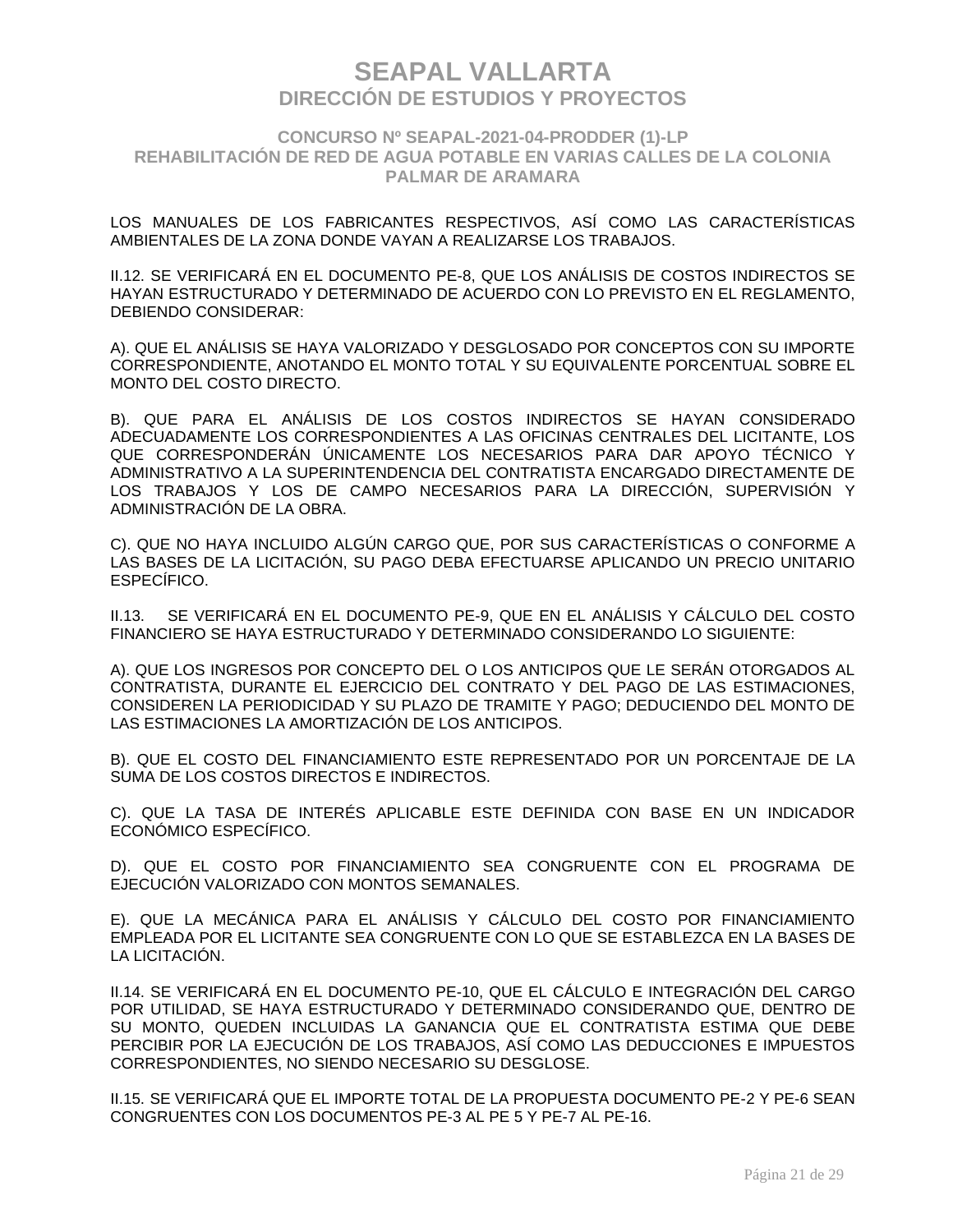### **CONCURSO Nº SEAPAL-2021-04-PRODDER (1)-LP REHABILITACIÓN DE RED DE AGUA POTABLE EN VARIAS CALLES DE LA COLONIA PALMAR DE ARAMARA**

II.16. QUE LOS DOCUMENTOS PE-13 AL PE-16 DENOMINADOS PROGRAMAS DE EROGACIONES DE MATERIALES, MANO DE OBRA Y MAQUINARIA Y EQUIPO DE CONSTRUCCIÓN SEAN CONGRUENTES CON EL DOCUMENTO PE-6, PROGRAMA DE EROGACIONES DE LA EJECUCIÓN GENERAL DE LOS TRABAJOS, ASÍ COMO CON LOS DOCUMENTOS PT-6 AL PT-10, PRESENTADOS EN LA PROPUESTA TÉCNICA.

### **III. MOTIVOS PARA DESECHAR UNA PROPOSICIÓN:**

SE CONSIDERAN CAUSAS PARA EL DESECHAMIENTO DE LAS PROPOSICIONES, LAS SIGUIENTES:

III.1 EL INCUMPLIMIENTO DE LOS NUMERALES I.1 AL I.3 DE LA EVALUACIÓN TÉCNICA SEÑALADA EN EL CAPÍTULO IV EVALUACIÓN DE LAS PROPOSICIONES DE ESTAS BASES DE LICITACIÓN.

III.2 EL INCUMPLIMIENTO DE LOS NUMERALES II.1 AL II.16 DE LA EVALUACIÓN ECONÓMICA SEÑALADA EN EL CAPÍTULO IV EVALUACIÓN DE LAS PROPOSICIONES DE ESTAS BASES DE LICITACIÓN.

III.3 LA FALTA DE INFORMACIÓN O DOCUMENTOS QUE IMPOSIBILITEN DETERMINAR SU SOLVENCIA;

III.4 EL INCUMPLIMIENTO DE LAS CONDICIONES LEGALES, TÉCNICAS Y ECONÓMICAS RESPECTO DE LAS CUALES SE HAYA ESTABLECIDO EXPRESAMENTE EN LA CONVOCATORIA A LA LICITACIÓN QUE AFECTARÍAN LA SOLVENCIA DE LA PROPOSICIÓN;

III.5 SE ACREDITE FEHACIENTEMENTE CON LA DOCUMENTACIÓN IDÓNEA QUE LA INFORMACIÓN O DOCUMENTACIÓN PROPORCIONADA POR LOS LICITANTES ES FALSA;

III.6 DE VERIFICARSE QUE EL LICITANTE SE ENCUENTRA EN ALGUNO DE LOS SUPUESTOS SEÑALADOS EN EL ARTÍCULO 31 FRACCIÓN XXIII, ARTÍCULO 51 Y EL ARTÍCULO 78 DE LA LEY DE OBRAS PÚBLICAS Y SERVICIOS RELACIONADOS CON LAS MISMAS;

III.7 LA FALTA DE PRESENTACIÓN DE LOS ESCRITOS O MANIFIESTOS A QUE SE REFIERE LA FRACCIÓN VIII DEL ARTÍCULO 34 DEL REGLAMENTO DE LA LEY DE OBRAS PÚBLICAS Y SERVICIOS RELACIONADOS CON LAS MISMAS, Y

III.8 LA PRESENTACIÓN INCOMPLETA DE INFORMACIÓN EN CUALQUIER DOCUMENTO REQUERIDO O REQUISITO SOLICITADO, QUE INTERVENGA EN ALGÚN PROCEDIMIENTO DE OBTENCIÓN DE FACTORES, PORCENTAJES O IMPORTES QUE INCIDAN EN EL PRESUPUESTO PRESENTADO.

III.9 CUANDO EN CUALQUIER DOCUMENTO SOLICITADO SE CONSIGNEN DATOS E INFORMES DISTINTOS A LOS REQUERIDOS EN LA CONVOCATORIA A LA LICITACIÓN Y/O NO CUMPLAN CON LOS CRITERIOS DE EVALUACIÓN ESTABLECIDOS PARA CUALQUIER PROCEDIMIENTO, QUE AFECTEN LA SOLVENCIA DE LA PROPOSICIÓN.

III.10 LA FALTA DE PRESENTACIÓN DE ALGUNO DE LOS ESCRITOS O MANIFESTACIONES BAJO PROTESTA DE DECIR VERDAD, SOLICITADOS COMO REQUISITO DE PARTICIPACIÓN EN ESTE PROCEDIMIENTO.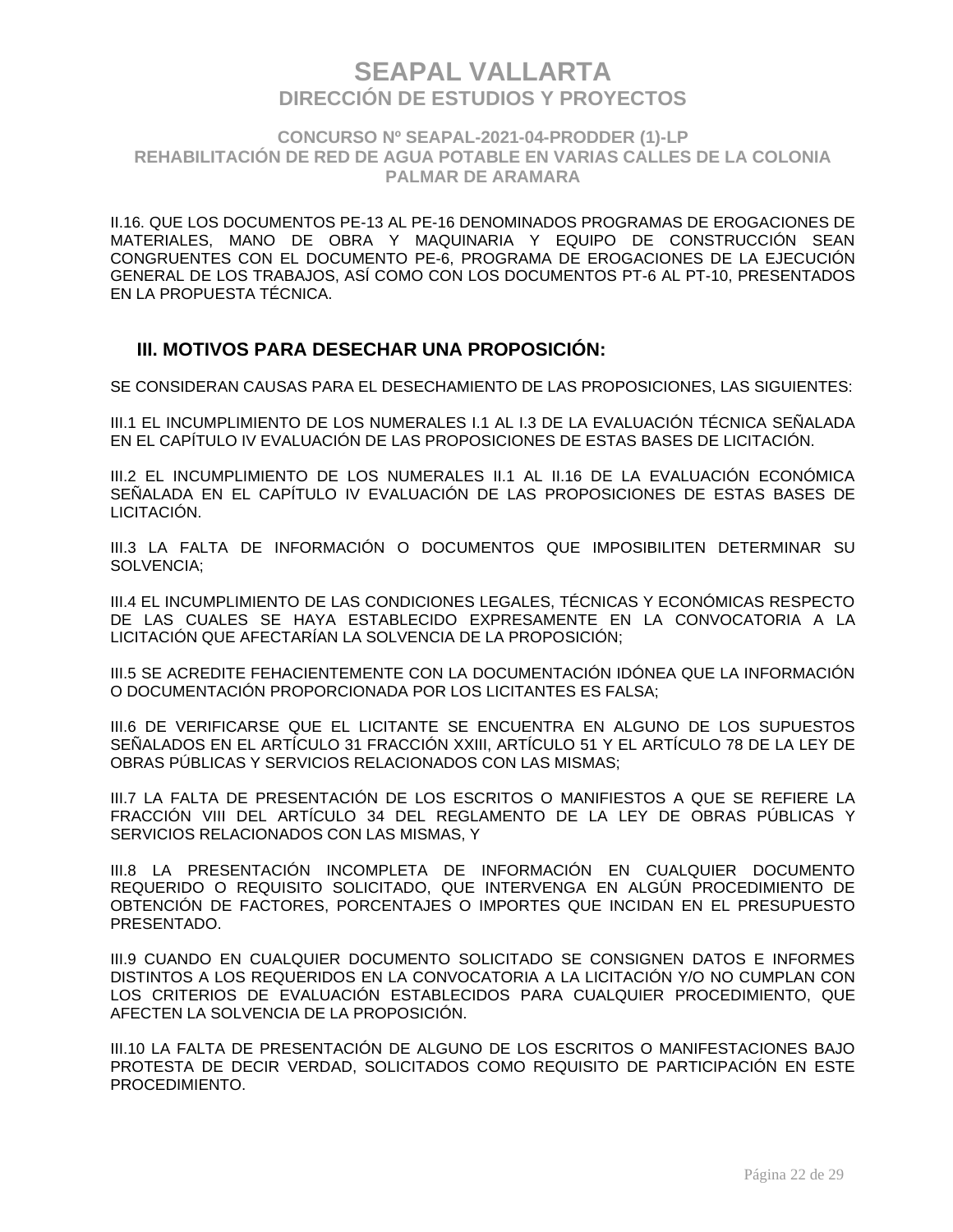### **CONCURSO Nº SEAPAL-2021-04-PRODDER (1)-LP REHABILITACIÓN DE RED DE AGUA POTABLE EN VARIAS CALLES DE LA COLONIA PALMAR DE ARAMARA**

III.11 EL INCUMPLIMIENTO DE CONDICIONES LEGALES, TÉCNICAS O ECONÓMICAS REQUERIDAS POR EL SEAPAL EN LA CONVOCATORIA A LA LICITACIÓN QUE IMPLIQUEN ALGUNA AFECTACIÓN A LA SOLVENCIA DE LA PROPOSICIÓN.

III.12 SI SE COMPRUEBA QUE ALGÚN LICITANTE HA ACORDADO CON OTRO U OTROS ELEVAR LOS PRECIOS DE LOS TRABAJOS O QUE TIENE CUALQUIER OTRO ACUERDO QUE TENGA COMO OBJETO Y FINALIDAD OBTENER VENTAJA SOBRE EL RESTO DE LOS LICITANTES.

III.13 CUANDO DE ENTRE LOS LICITANTES QUE PARTICIPEN EN UN MISMO PROCEDIMIENTO DE CONTRATACIÓN, SE COMPRUEBE QUE SE ENCUENTRAN VINCULADOS ENTRE SÍ POR ALGÚN SOCIO O ASOCIADO COMÚN, MOTIVANDO EL DESECHAMIENTO DE LOS LICITANTES INVOLUCRADOS.

III.14 CUANDO EN LOS DOCUMENTOS QUE INTEGRAN LAS PROPOSICIONES SE PRESENTEN ALTERACIONES, RASPADURAS, TACHADURAS Y/O ENMENDADURAS QUE AFECTÉ SUSTANCIALMENTE LA PROPOSICIÓN.

III.15 CUANDO EL CONCEPTO DE TRABAJO, LAS CANTIDADES O UNIDADES DE OBRA QUE PRESENTEN SEAN DISTINTAS A LAS ESTABLECIDAS EN EL CATÁLOGO DE CONCEPTOS, O EN SU CASO, A LAS RATIFICADAS EN LAS JUNTAS DE ACLARACIONES, O QUE LAS MISMAS PRESENTEN ALTERACIONES, RASPADURAS, TACHADURAS Y/O ENMENDADURAS.

III.16 CUANDO NO SE PRESENTE UNO O MÁS DE LOS ANÁLISIS DE LOS PRECIOS UNITARIOS, O QUE SU INTEGRACIÓN ESTE INCOMPLETA, DE CONFORMIDAD CON LOS REQUISITOS ESTABLECIDOS EN ESTAS BASES Y CON LA NORMATIVIDAD APLICABLE EN LA MATERIA.

III.17 CUANDO SE OMITA UNO O MAS DE LOS PRECIOS UNITARIOS ESTABLECIDOS EN EL CATÁLOGO DE CONCEPTOS, O SE ADICIONEN PRECIOS UNITARIOS NO REQUERIDOS.

III.18 CUANDO NO SE ANEXE COPIA SIMPLE EN LA QUE SEÑALE EL INDICADOR ECONÓMICO UTILIZADO EN EL ANÁLISIS POR FINANCIAMIENTO.

III.19 CUANDO EL ANÁLISIS, CÁLCULO E INTEGRACIÓN DEL COSTO POR FINANCIAMIENTO, NO SE REALICE DE CONFORMIDAD CON EL PROCEDIMIENTO ESTABLECIDO EN ESTAS BASES Y EN LA NORMATIVIDAD APLICABLE EN LA MATERIA, Y EN SU CASO, NO INCIDA LA AMORTIZACIÓN DE LOS ANTICIPOS OTORGADOS.

III.20 CUANDO EN CUALQUIER PROCEDIMIENTO DE ANÁLISIS O CALCULO SE INCLUYAN CARGOS POR CONCEPTO DE APORTACIÓN A CÁMARAS INDUSTRIALES O COMERCIALES DE LA CONSTRUCCIÓN O CONSULTORÍA.

III.21 CUANDO PARA LA INTEGRACIÓN DEL COSTO DIRECTO DE LA MANO DE OBRA, EN LAS CATEGORÍAS QUE CORRESPONDAN, EL CÁLCULO DEL FACTOR DEL SALARIO REAL NO CUMPLA O NO SE REALICE DE CONFORMIDAD CON EL PROCEDIMIENTO ESTABLECIDO EN ESTAS BASES Y EN LA NORMATIVIDAD APLICABLE EN LA MATERIA.

III.22 CUANDO EN CUALQUIER COSTO DIRECTO DE ALGÚN INSUMO, SE HAYA INCLUIDO EL IMPUESTO AL VALOR AGREGADO (I.V.A.).

III.23 LA FALTA DE FIRMA AUTÓGRAFA EN LAS HOJAS DE CADA UNO DE LOS DOCUMENTOS QUE INTEGRAN EL CATÁLOGO DE CONCEPTOS O PRESUPUESTO DE OBRA O SERVICIOS Y LOS PROGRAMAS SOLICITADOS.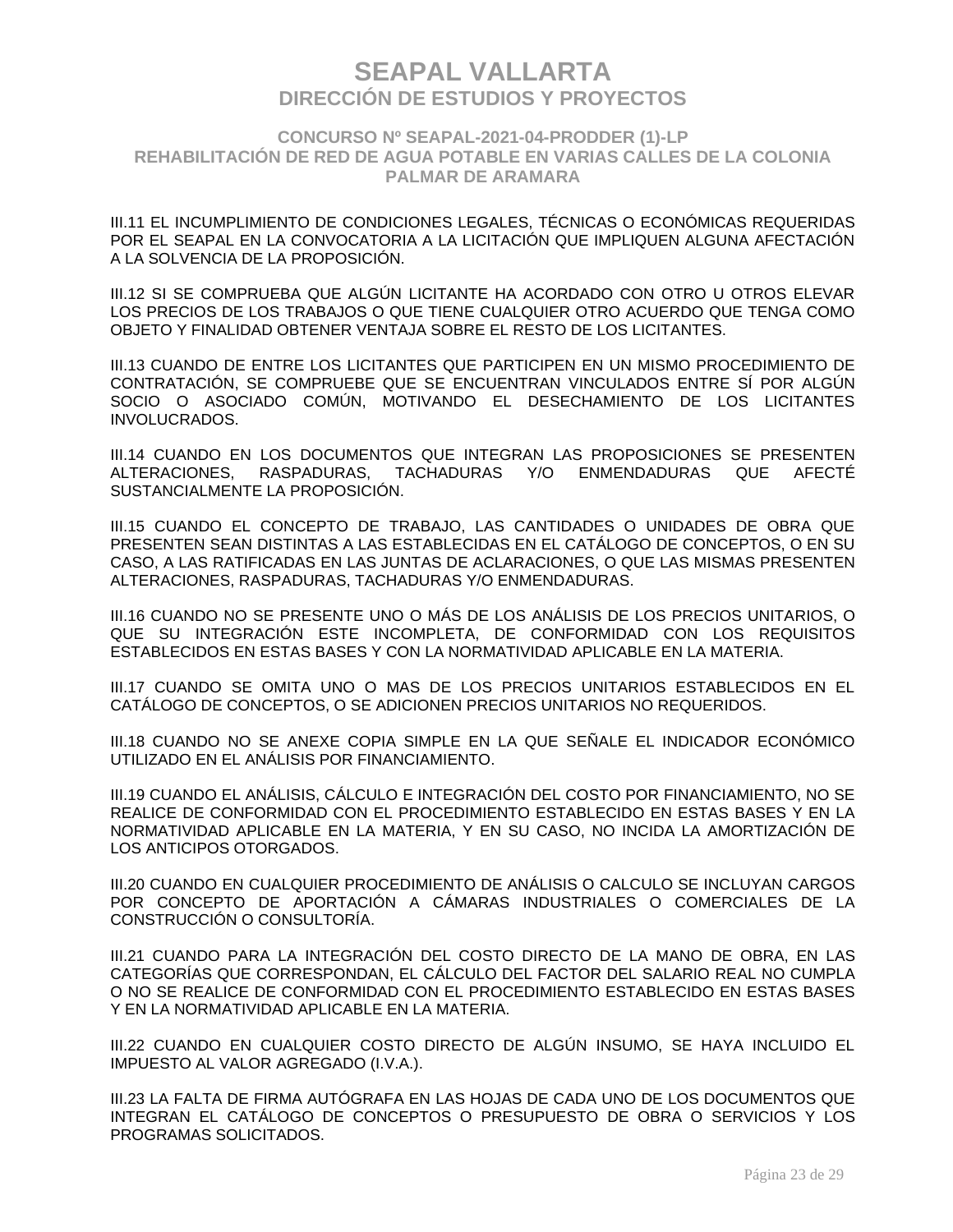### **CONCURSO Nº SEAPAL-2021-04-PRODDER (1)-LP REHABILITACIÓN DE RED DE AGUA POTABLE EN VARIAS CALLES DE LA COLONIA PALMAR DE ARAMARA**

III.24 CUANDO EN CUALQUIER DOCUMENTO SOLICITADO SE REFIERAN A OTROS TRABAJOS O A OTRO NÚMERO DE CONCURSO O SE PRESENTEN CON OTRA RAZÓN SOCIAL A QUIEN PRESENTA LA PROPUESTA.

III.25 CUANDO LOS COSTOS BÁSICOS O PRECIOS DE ADQUISICIÓN DE MATERIALES O EQUIPOS SE ENCUENTREN FUERA DE MERCADO.

III.26 CUANDO LOS SALARIOS SE ENCUENTREN POR DEBAJO DE LOS MÍNIMOS GENERALES Y PROFESIONALES RESPECTO DE SALARIOS DE CONSTRUCCIÓN Y DE MANO DE OBRA.

III.27 QUE EL PERSONAL TÉCNICO QUE ESTARÁ ENCARGADO DE LOS TRABAJOS NO CUMPLA CON EL PERFIL REQUERIDO POR ESTE ÓRGANO DESCONCENTRADO O NO CUENTE CON LA EXPERIENCIA REQUERIDA.

III.28 CUANDO EL RENDIMIENTO DEL PERSONAL O DEL EQUIPO QUE SE PROPONGAN DENTRO DE ALGÚN PRECIO UNITARIO SE CONSIDEREN NO FACTIBLES DE EJECUTARSE.

III.29 CUANDO SE COTICEN MAS CONCEPTOS DE LOS ESTABLECIDOS EN EL CATÁLOGO DE CONCEPTOS.

III.30 CUANDO LA PLANEACIÓN INTEGRAL PROPUESTA PARA EL DESARROLLO Y ORGANIZACIÓN DE LOS TRABAJOS, SEA INCONGRUENTE O SU PLANTEAMIENTO SEA POCO ESPECÍFICO, O QUE NO CORRESPONDA A LOS TRABAJOS A REALIZAR.

III.31 QUE EN CUALQUIERA DE LOS PROGRAMAS DE EROGACIONES SE ESTABLEZCAN DATOS DIFERENTES O INCOMPLETOS A LOS ESTABLECIDOS EN SUS LISTADOS CORRESPONDIENTES, ASÍ COMO INCONGRUENCIA EN LOS TIEMPOS DE INICIO Y TERMINO DE LAS ACTIVIDADES O CATEGORÍAS.

III.32 CUANDO LA PROPUESTA PRESENTADA POR EL CONCURSANTE REBASE EL TECHO FINANCIERO APROBADO PARA LA OBRA

### **IV. DICTAMEN Y FALLO.**

LA CONVOCANTE EMITIRÁ UN DICTAMEN QUE SERVIRÁ COMO BASE PARA EL FALLO, EN EL QUE SE HARÁ CONSTAR LOS ASPECTOS SIGUIENTES:

IV.1. LOS CRITERIOS UTILIZADOS PARA LA EVALUACIÓN DE LAS PROPUESTAS, MISMOS QUE SE ESTABLECEN EN EL CAPÍTULO IV DE ESTAS BASES DE LICITACIÓN.

IV.2. LA RESEÑA CRONOLOGÍA DE LOS ACTOS DEL PROCEDIMIENTO.

IV.3. LAS RAZONES TÉCNICAS O ECONÓMICAS POR LAS CUALES SE ACEPTAN O DESECHAN LAS PROPUESTAS PRESENTADAS POR LOS LICITANTES DE ACUERDO A LO ESTABLECIDO EN EL CAPÍTULO IV DE ESTAS BASES DE LICITACIÓN.

IV.4. NOMBRE DE LOS LICITANTES CUYAS PROPUESTAS FUERON ACEPTADAS POR HABER CUMPLIDO CON LOS REQUERIMIENTOS EXIGIDOS.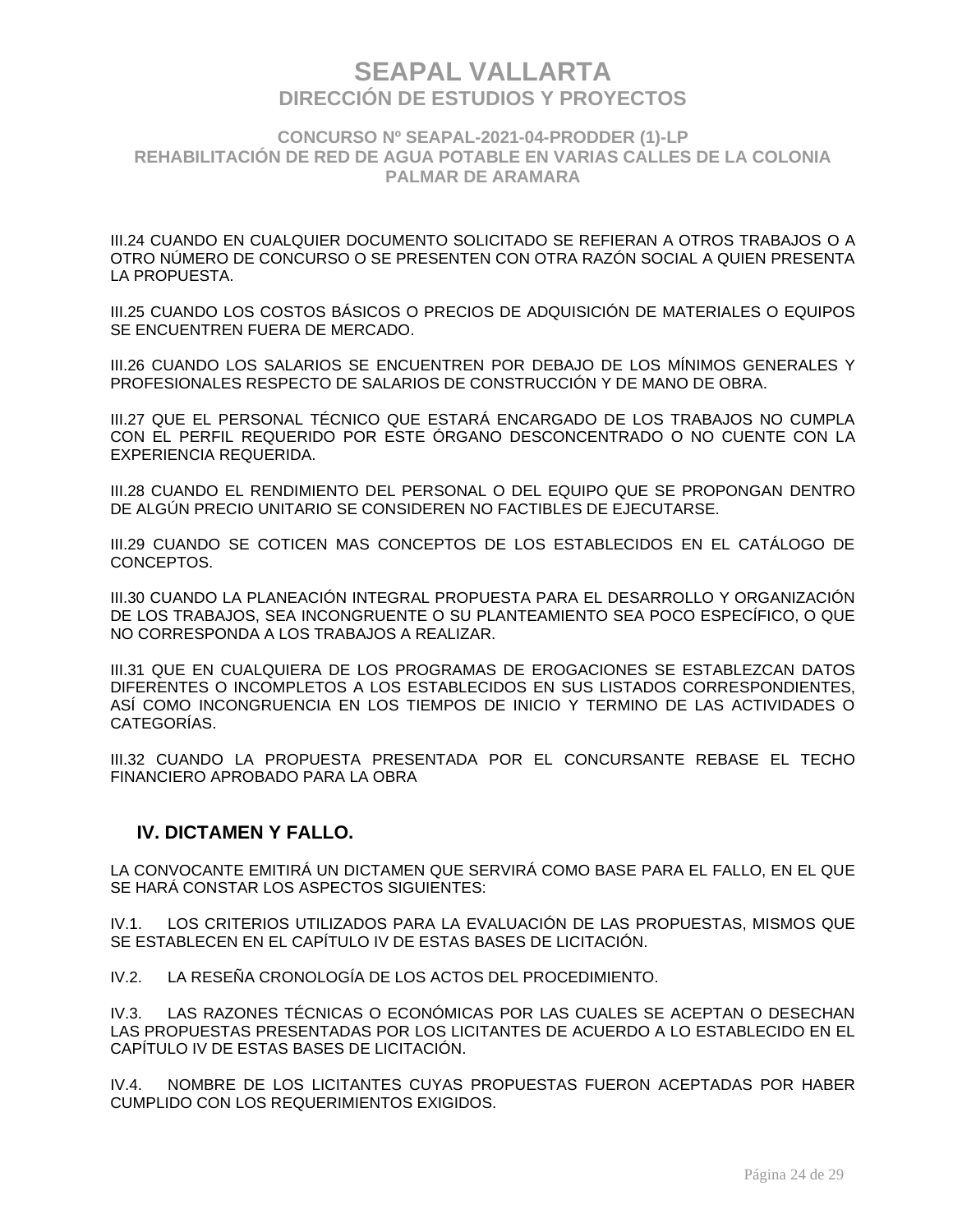### **CONCURSO Nº SEAPAL-2021-04-PRODDER (1)-LP REHABILITACIÓN DE RED DE AGUA POTABLE EN VARIAS CALLES DE LA COLONIA PALMAR DE ARAMARA**

IV.5. NOMBRE DE LOS LICITANTES CUYAS PROPUESTAS ECONÓMICAS HAYAN SIDO DESECHADAS COMO RESULTADO DEL ANÁLISIS CUALITATIVO REALIZADO CON SUSTENTO EN LOS CRITERIOS DE EVALUACIÓN DETALLADOS ESTABLECIDOS EN EL CAPÍTULO IV. DE ESTAS BASES DE LICITACIÓN.

IV.6. LA RELACIÓN DE LOS LICITANTES CUYAS PROPUESTAS SE CALIFICARON COMO SOLVENTES, UBICÁNDOLAS DE MENOR A MAYOR, DE ACUERDO CON SUS MONTOS.

IV.7. LA FECHA Y LUGAR DE ELABORACIÓN.

IV.8. NOMBRE, FIRMA Y CARGO DE LOS SERVIDORES PÚBLICOS ENCARGADOS DE SU ELABORACIÓN Y APROBACIÓN.

UNA VEZ HECHA LA EVALUACIÓN DE LAS PROPOSICIONES, EL CONTRATO SE ADJUDICARÁ DE ENTRE LOS LICITANTES, A AQUEL CUYA PROPUESTA RESULTE SOLVENTE PORQUE REÚNE, CONFORME A LOS CRITERIOS DE EVALUACIÓN ESTABLECIDOS EN EL CAPÍTULO IV DE ESTAS BASES DE LICITACIÓN, LAS CONDICIONES LEGALES, TÉCNICAS Y ECONÓMICAS REQUERIDAS POR EL SEAPAL VALLARTA, GARANTIZANDO SATISFACTORIAMENTE EL CUMPLIMIENTO DE LAS OBLIGACIONES RESPECTIVAS.

SI RESULTARE QUE DOS O MÁS PROPOSICIONES SON SOLVENTES PORQUE SATISFACEN LA TOTALIDAD DE LOS REQUERIMIENTOS SOLICITADOS POR EL SEAPAL VALLARTA, EL CONTRATO SE ADJUDICARA **A QUIEN PRESENTE LA PROPUESTA QUE RESULTE ECONÓMICAMENTE MAS CONVENIENTE PARA EL ESTADO,** QUE SERÁ AQUELLA QUE OTORGUE MAYOR CERTEZA EN LA VIDA ÚTIL DE LAS OBRAS, LA EJECUCIÓN Y CONCLUSIÓN DE LOS TRABAJOS QUE SE PRETENDAN CONTRATARSE, POR ASEGURAR LAS MEJORES CONDICIONES EN CONTRATACIÓN EN CUANTO A PRECIO, CALIDAD, FINANCIAMIENTO, OPORTUNIDAD Y DEMÁS CIRCUNSTANCIAS PERTINENTES.

### **V. COMUNICACIÓN DEL FALLO:**

EN JUNTA PÚBLICA, SE DARÁ A CONOCER EL FALLO DE LA LICITACIÓN, DE ACUERDO AL ARTÍCULO 39 DE LA LEY DE OBRAS PÚBLICAS Y SERVICIOS RELACIONADOS CON LAS MISMAS, LA CUAL SE CELEBRARÁ A LAS **10:00 HRS.** DEL DÍA **MIÉRCOLES 6 DE MAYO DE 2021,** EN LA SALA AUDIOVISUAL DEL SEAPAL VALLARTA, SITA EN AV. FRANCISCO VILLA ESQUINA MANUEL ÁVILA CAMACHO, COL. LÁZARO CÁRDENAS, C.P. 48330, DE LA CIUDAD DE PUERTO VALLARTA, JAL., LEVANTÁNDOSE EL ACTA CORRESPONDIENTE.

EL SEAPAL VALLARTA PODRÁ DIFERIR LA COMUNICACIÓN DEL FALLO EN LOS TÉRMINOS DE LA FRACCIÓN III DEL ARTÍCULO 37 DE LA LOPSRM.

CONTRA LA RESOLUCIÓN QUE CONTENGA EL FALLO NO PROCEDERÁ RECURSO ALGUNO. SIN EMBARGO, LOS LICITANTES PODRÁN PRESENTAR SU INCONFORMIDAD ANTE LA SFP POR CUALQUIER PROCEDIMIENTO QUE CONTRAVENGA LA NORMATIVIDAD, PARA LO CUAL PODRÁN HACERLO MEDIANTE ESCRITO O ELECTRÓNICAMENTE, EN APEGO A LO ESTABLECIDO EN EL ARTÍCULO 83 DE LA LOPSRM (MODIFICACIONES PUBLICADAS EL 28 DE MAYO DE 2009): DOMICILIO AV. INSURGENTES SUR Nº 1735, COL. SAN ÁNGEL, DELEGACIÓN ÁLVARO OBREGÓN CP 01020 CORREO ELECTRÓNICO: contactociudadano@funcionpublica.gob.mx

### **VI. PROHIBICIÓN DE LA NEGOCIACIÓN:**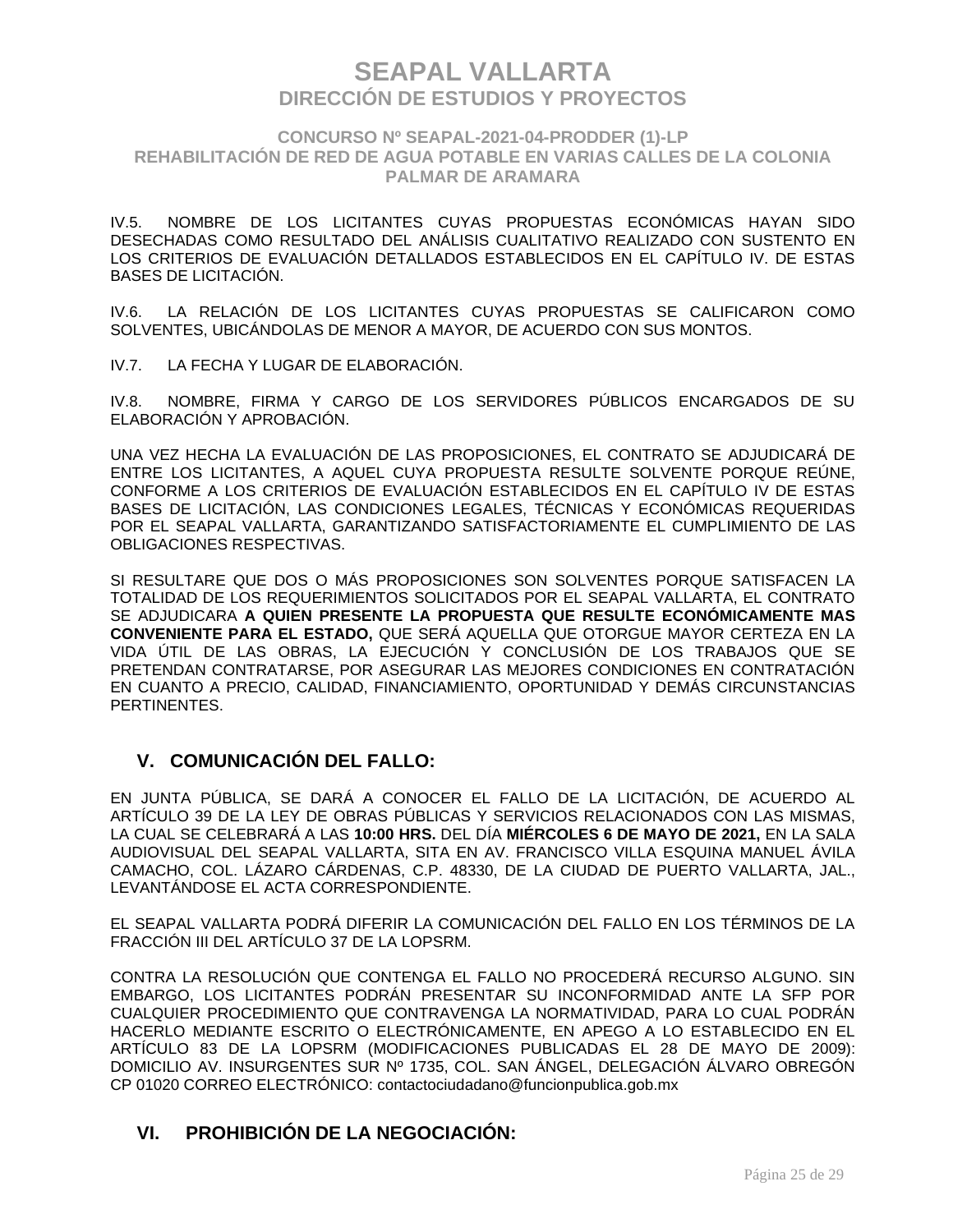**CONCURSO Nº SEAPAL-2021-04-PRODDER (1)-LP REHABILITACIÓN DE RED DE AGUA POTABLE EN VARIAS CALLES DE LA COLONIA PALMAR DE ARAMARA**

NINGUNA DE LAS CONDICIONES CONTENIDAS EN LAS BASES DE LICITACIÓN, ASÍ COMO EN LAS PROPOSICIONES PRESENTADAS POR LOS LICITANTES PODRÁN SER NEGOCIADAS.

### **VII. LICITACIÓN DESIERTA:**

EL SEAPAL VALLARTA NO ADJUDICARÁ EL CONTRATO Y DECLARARÁ DESIERTA LA LICITACIÓN CUANDO A SU JUICIO, LAS PROPOSICIONES PRESENTADAS POR LOS LICITANTES NO REÚNAN LOS REQUISITOS DE LAS BASES DE LICITACIÓN O SUS PRECIOS NO FUEREN ACEPTABLES.

### **CAPITULO V DE LAS OBLIGACIONES DEL ADJUDICADO**

EL CONTRATISTA A QUIEN SE LE ADJUDIQUE LA REALIZACIÓN DE LOS TRABAJOS MOTIVO DE ESTA LICITACIÓN, SEGÚN LOS TÉRMINOS DEL ARTÍCULO 48 DE LA LEY DE OBRAS PÚBLICAS Y SERVICIOS RELACIONADOS CON LAS MISMAS Y SU REGLAMENTO, DEBERÁ:

### **A) PRESENTAR LAS SIGUIENTES GARANTÍAS:**

#### **I) DE LA CORRECTA INVERSIÓN DEL ANTICIPO:**

EL LICITANTE QUE HUBIERE SIDO FAVORECIDO CON LA ADJUDICACIÓN DEL CONTRATO, DEBERÁ GARANTIZAR EL 100% DEL IMPORTE TOTAL DEL ANTICIPO OTORGADO, PREVIO A SU ENTREGA, MEDIANTE CONSTITUCIÓN DE FIANZA POR INSTITUCIÓN LEGALMENTE AUTORIZADA, A FAVOR DEL **SISTEMA DE AGUA POTABLE, DRENAJE Y ALCANTARILLADO DE PUERTO VALLARTA, JALISCO,** INCLUIDO EL IMPUESTO AL VALOR AGREGADO ( IVA ).

LA FIANZA DEBERÁ PRESENTARSE DENTRO DE LOS CINCO DÍAS NATURALES CONTADOS A PARTIR DE LA FECHA DE NOTIFICACIÓN DEL FALLO.

#### **II) DEL CUMPLIMIENTO DEL CONTRATO, VICIOS OCULTOS Y DE CUALQUIER RESPONSABILIDAD:**

ESTA FIANZA DEBERÁ CONSTITUIRSE DENTRO DE LOS CINCO DÍAS NATURALES SIGUIENTES A LA FECHA DE NOTIFICACIÓN DEL FALLO Y SERÁ POR EL 20% DEL IMPORTE TOTAL DEL CONTRATO, MEDIANTE FIANZA POR INSTITUCIÓN LEGALMENTE AUTORIZADA Y A FAVOR DEL **SISTEMA DE AGUA POTABLE, DRENAJE Y ALCANTARILLADO DE PUERTO VALLARTA, JALISCO.**

#### **B) CUMPLIR CON LO SIGUIENTE:**

**I)** ENTREGAR EL 100% DE LOS DOCUMENTOS QUE INTEGRAN SU PROPUESTA DE FORMA IMPRESA Y FIRMADOS DE FORMA AUTÓGRAFA POR EL REPRESENTANTE LEGAL, ASÍ COMO USB QUE CONTENGA LA TOTALIDAD DE SU PROPUESTA ESCANEADA CON LA FIRMA DEL REPRESENTANTE LEGAL. ESTA ENTREGA SERÁ REQUISITO PARA PROCEDER A LA FIRMA DEL CONTRATO).

**II)** DESIGNAR POR ESCRITO A LAS PERSONAS QUE SE ENCARGARAN DE LA RESIDENCIA DE OBRA Y DE LA SUPERINTENDENCIA DE CONSTRUCCIÓN POR SU PARTE.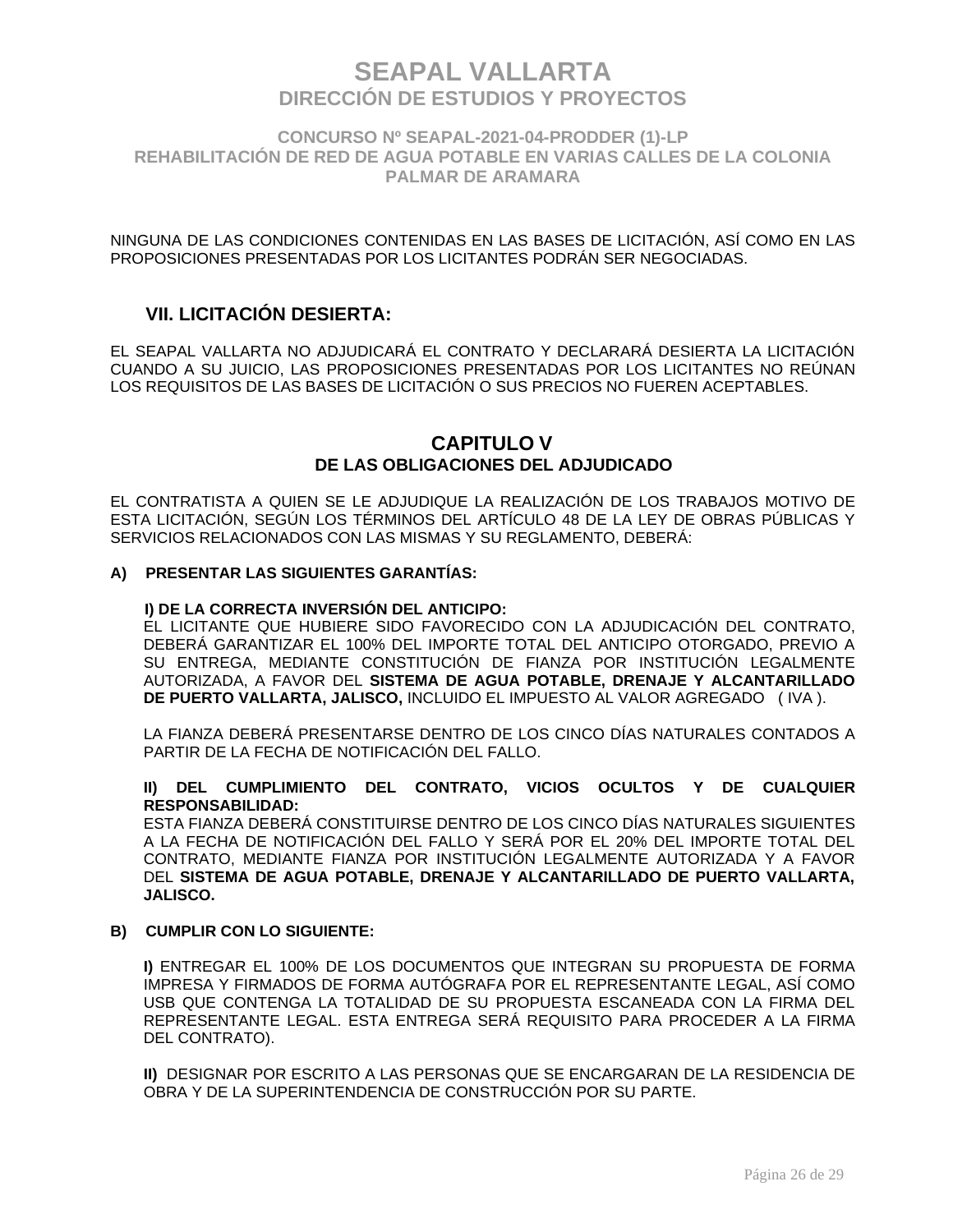### **CONCURSO Nº SEAPAL-2021-04-PRODDER (1)-LP REHABILITACIÓN DE RED DE AGUA POTABLE EN VARIAS CALLES DE LA COLONIA PALMAR DE ARAMARA**

**III)** ENTREGAR LAS FIANZAS DE GARANTÍA Y SEGUROS COMO SE DETALLA EN EL PÁRRAFO CORRESPONDIENTE.

**IV)** INICIAR LOS TRABAJOS DE CONFORMIDAD A LO DISPUESTO POR LA LEY DE OBRAS PÚBLICAS Y SERVICIOS RELACIONADOS CON LAS MISMAS.

**V)** SI LA PROPUESTA GANADORA DE LA LICITACIÓN FUE PRESENTADA EN FORMA CONJUNTA (ASOCIACIÓN EN PARTICIPACIÓN), ESTA DEBERÁ ACREDITAR SU DEBIDO REGISTRO ANTE EL SERVICIO DE ADMINISTRACIÓN TRIBUTARIA (SAT).

**C) MODELO DE CONTRATO:** SE ANEXA EL MODELO DE CONTRATO.

#### **D) FIRMA DE CONTRATO:**

EL LICITANTE A QUIEN SE LE ADJUDIQUE EL CONTRATO, SE COMPROMETE A FIRMARLO, PREVIO AL INICIO DE OBRA, DENTRO DEL PLAZO FIJADO EN EL ARTÍCULO 47 DE LA LEY DE OBRAS PÚBLICAS Y SERVICIOS RELACIONADOS CON LAS MISMAS, MISMO QUE EL SEAPAL VALLARTA MANIFIESTA EN EL ACTO DE FALLO, DEBIENDO OTORGAR LA GARANTÍA DE ANTICIPO, LA QUE DEBERÁ CONSTITUIRSE COMO SE MANIFIESTA EN EL NUMERAL I) DEL INCISO A) DE ESTE CAPÍTULO.

PREVIAMENTE A LA FIRMA DEL CONTRATO, EL LICITANTE GANADOR PRESENTARA PARA SU COTEJO, ORIGINAL O COPIA CERTIFICADA DE LOS DOCUMENTOS CON LOS QUE SE ACREDITE SU EXISTENCIA LEGAL Y LAS FACULTADES DE SU REPRESENTANTE PARA SUSCRIBIR EL CONTRATO CORRESPONDIENTE.

EN SU CASO, UNA VEZ LLEVADO A CABO EL COTEJO, LA CONVOCANTE DEVOLVERÁ AL INTERESADO, LOS DOCUMENTOS ORIGINALES O CERTIFICADOS, CONSERVÁNDOLOS EN COPIAS SIMPLES.

LA PRESENTACIÓN DE ESTOS DOCUMENTOS SERVIRÁ PARA CONSTATAR QUE LA PERSONA CUMPLE CON LOS REQUISITOS LEGALES NECESARIOS, SIN PERJUICIO DE SU ANÁLISIS DETALLADO.

#### **E) NO FORMALIZACIÓN DEL CONTRATO:**

EL LICITANTE QUE NO FIRME EL CONTRATO POR CAUSAS IMPUTABLES AL MISMO, SERÁ SANCIONADO EN LOS TÉRMINOS DEL ARTÍCULO 78 DE LA LEY DE OBRAS PÚBLICAS Y SERVICIOS RELACIONADOS CON LAS MISMAS.

EN CASO DE QUE EL LICITANTE SELECCIONADO DECIDA NO FORMALIZAR EL CONTRATO O NO PRESENTE LAS FIANZAS DENTRO DE LOS PLAZOS SEÑALADOS, LA ADJUDICACIÓN Y EN SU CASO, EL CONTRATO SE CONSIDERARAN NULOS.

#### **F) INSPECCIÓN Y RECEPCIÓN DE LOS TRABAJOS:**

LA SECRETARIA DE LA FUNCIÓN PÚBLICA (SEFUPU) PODRÁ INTERVENIR EN LA INSPECCIÓN Y RECEPCIÓN DE LOS TRABAJOS OBJETO DEL CONTRATO EN LOS TÉRMINOS QUE SEÑALA LA LEY DE OBRAS PÚBLICAS Y SERVICIOS RELACIONADOS CON LAS MISMAS.

CONCLUIDA LA OBRA, NO OBSTANTE, SU RECEPCIÓN FORMAL, LA CONTRATISTA QUEDARA OBLIGADA A RESPONDER POR LOS DEFECTOS Y VICIOS OCULTOS QUE RESULTAREN EN LA MISMA, EN APEGO A LO ESTABLECIDO EN EL ARTÍCULO 66 DE LA LEY DE OBRAS PÚBLICAS Y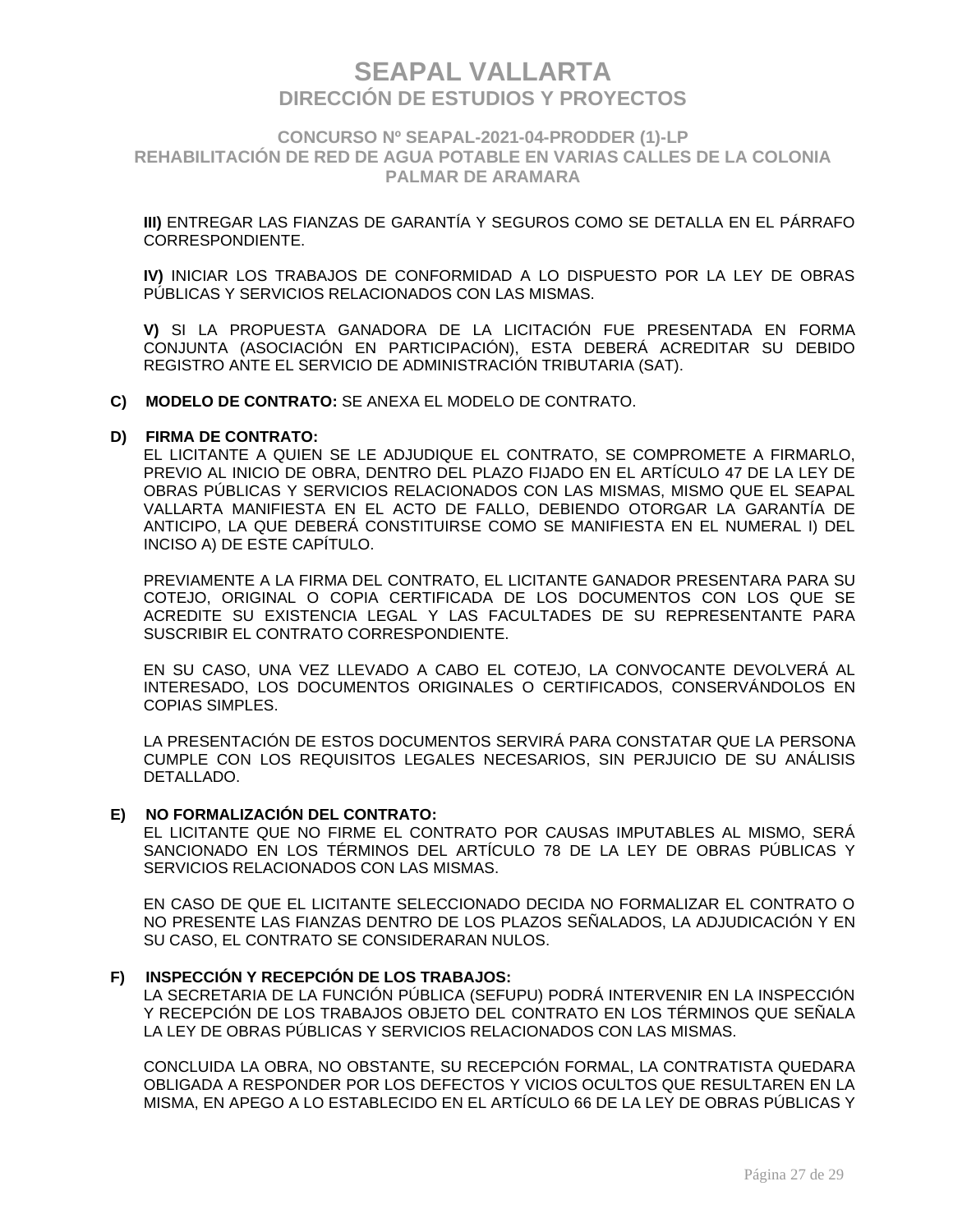**CONCURSO Nº SEAPAL-2021-04-PRODDER (1)-LP REHABILITACIÓN DE RED DE AGUA POTABLE EN VARIAS CALLES DE LA COLONIA PALMAR DE ARAMARA**

SERVICIOS RELACIONADOS CON LAS MISMAS Y PARA ELLO, DEBERÁ CONSTITUIR GARANTÍA DE VICIOS OCULTOS.

#### **G) RETENCIONES:**

LA CONTRATISTA A LA QUE SE LE ADJUDIQUE EL CONTRATO, ACEPTARA QUE LE SEA RETENIDO UN PORCENTAJE DEL **5 AL MILLAR** POR CONCEPTO DE SERVICIO DE INSPECCIÓN Y VIGILANCIA DE LA SECRETARIA DE LA FUNCIÓN PÚBLICA (SEFUPU), A TRAVES DE LA CONTRALORIA DEL ESTADO DE JALISCO, ESTIPULADO EN EL ARTICULO 191 DE LA LEY FEDERAL DE DERECHOS.

#### **H) BITÁCORA DE OBRA:**

LA BITÁCORA QUE REGISTRA EL CUMPLIMIENTO DE LOS DERECHOS Y OBLIGACIONES CONCERTADOS POR LAS PARTES EN EL CONTRATO, CONSTITUYE EL INSTRUMENTO QUE PERMITE A LOS ÓRGANOS DE CONTROL, VERIFICAR LOS AVANCES Y MODIFICACIONES EN LA EJECUCIÓN DE LOS TRABAJOS, MOTIVO POR EL CUAL SE DEBE CONSIDERAR QUE DICHA BITÁCORA FORMA PARTE DEL CONTRATO.

### **CAPITULO VI DE LA ADJUDICACIÓN Y CONDICIONES DEL CONTRATO**

EL SEAPAL VALLARTA PODRÁ AUMENTAR, REDUCIR O CANCELAR CONCEPTOS Y VOLÚMENES O MODIFICAR ALGUNA DE LAS ESPECIFICACIONES DE ESTOS, AFECTANDO A LOS PROPUESTOS EN EL DOCUMENTO Nº **PE-6** "CATALOGO DE CONCEPTOS", SIN QUE ESTO JUSTIFIQUE RECLAMACIÓN ALGUNA POR PARTE DEL CONTRATISTA O REPERCUTA EN MODIFICACIONES AL RENDIMIENTO Y COSTO DE LOS MATERIALES, RENDIMIENTO Y COSTO DE LA MANO DE OBRA Y RENDIMIENTO Y COSTO DE LA MAQUINARIA Y EQUIPO, ESTABLECIÉNDOSE QUE EL ANÁLISIS E INTEGRACIÓN DE LOS PRECIOS UNITARIOS NUEVOS QUE SE GENEREN COMO CONCEPTOS EXTRAORDINARIOS O CONVENIO ADICIONAL PARA LAS OBRAS MOTIVO DE LA MISMA LICITACIÓN, SERÁN CON LAS MISMAS BASES DE COSTO Y RENDIMIENTO DE LOS INSUMOS UTILIZADOS EN CONCEPTOS SIMILARES DEL CATALOGO RESPECTIVO.

#### **CONDICIONES DE PRECIO:**

LOS TRABAJOS MOTIVO DE ESTA LICITACIÓN, SE REGIRÁN BAJO LA MODALIDAD DE CONTRATO DE OBRA PÚBLICA A BASE DE PRECIOS UNITARIOS Y TIEMPO DETERMINADO.

#### **FORMA Y TÉRMINOS DE PAGO DE LOS TRABAJOS:**

EL SEAPAL VALLARTA PAGARÁ LOS TRABAJOS OBJETO DEL CONTRATO EN MONEDA NACIONAL, MEDIANTE LA FORMULACIÓN DE ESTIMACIONES SUJETAS AL AVANCE DE LOS TRABAJOS, QUE LA CONTRATISTA PRESENTARÁ A LA RESIDENCIA DE SUPERVISIÓN, ACOMPAÑADAS DE LOS NÚMEROS GENERADORES PREVIAMENTE AUTORIZADOS POR LA CITADA RESIDENCIA Y LA FACTURA CORRESPONDIENTE.

**EL SEAPAL VALLARTA A TRAVÉS DE LA DIRECCIÓN ADMINISTRATIVA** CUBRIRÁ A LA CONTRATISTA EL IMPORTE DE SUS ESTIMACIONES DENTRO DE UN PLAZO NO MAYOR DE 20 DÍAS NATURALES CONTADOS A PARTIR DE LA FECHA EN QUE HAYAN SIDO AUTORIZADAS POR LA RESIDENCIA.

#### **DOCUMENTO CONTRACTUAL:**